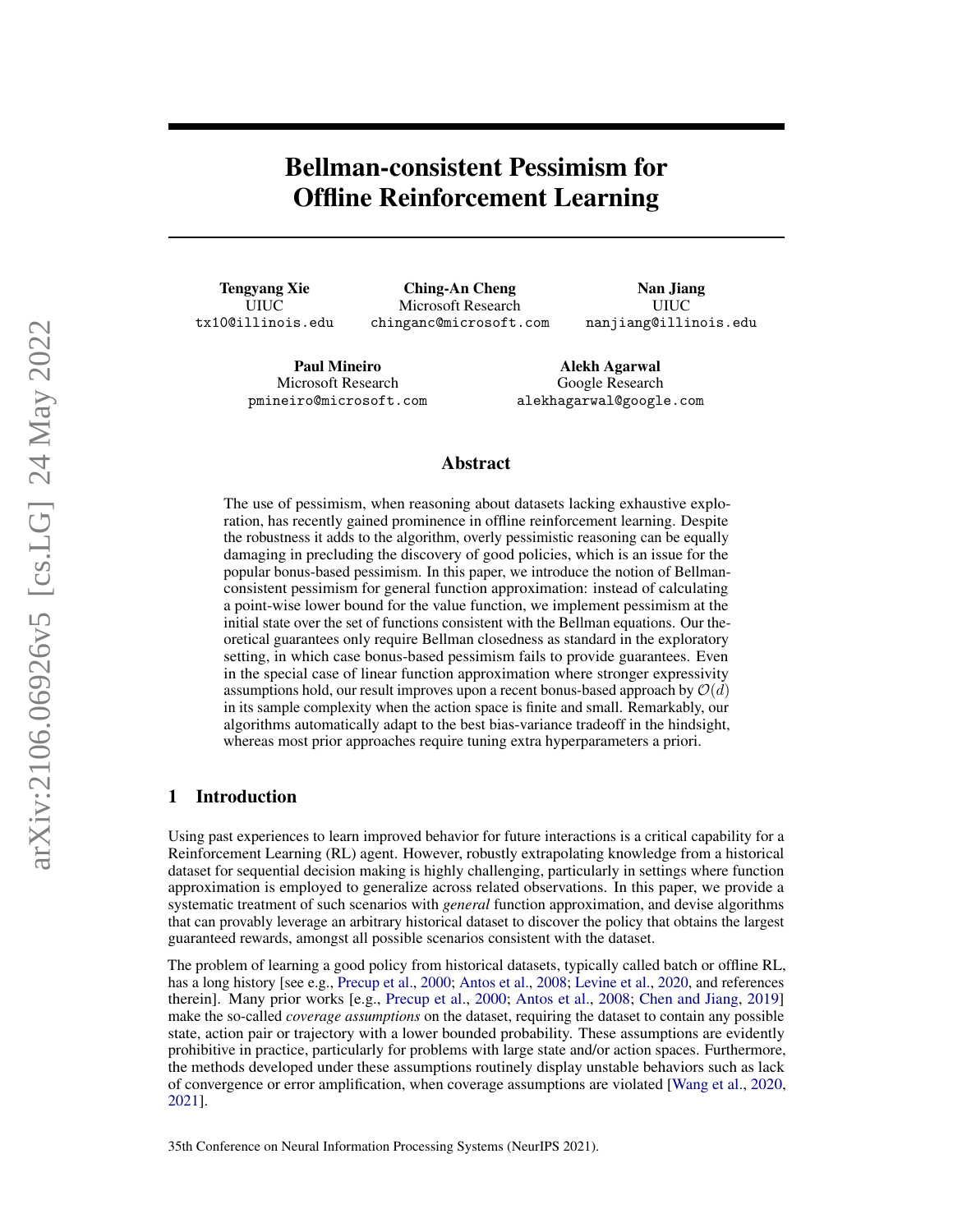Driven by these instabilities, a growing body of recent literature has pursued a so-called *best effort* style of guarantee instead. The key idea is to replace the stringent assumptions on the dataset with a dataset-dependent performance bound, which gracefully degrades from guaranteeing a near-optimal policy under standard coverage assumptions to offering no improvement over the data collection policy in the most degenerate case. Algorithmically, these works all leverage the principle of *pessimistic extrapolation* from offline data and aim to maximize the rewards the trained agent would obtain in the worst possible MDP that is consistent with the observed dataset. These methods have been shown to be typically more robust to the violation of coverage assumptions in practice, and their theoretical guarantees often provide non-trivial conclusions in settings where the previous results did not apply.

Even though many such best-effort methods have now been developed, very few works provide a comprehensive theory for using generic function approximation, unlike the setting where the dataset satisfies the coverage assumptions [\[Antos et al.,](#page-10-0) [2008;](#page-10-0) [Munos,](#page-11-4) [2003;](#page-11-4) [Szepesvári and Munos,](#page-11-5) [2005;](#page-11-5) [Munos and Szepesvári,](#page-11-6) [2008;](#page-11-6) [Farahmand et al.,](#page-10-2) [2010;](#page-10-2) [Chen and Jiang,](#page-10-1) [2019;](#page-10-1) [Xie and Jiang,](#page-11-7) [2020\]](#page-11-7). For example, [\[Kidambi et al.,](#page-10-3) [2020\]](#page-10-3) provides a partial theory under the assumption of an uncertainty quantification oracle, which however is highly nontrivial to obtain for general function approximation. [\[Fujimoto et al.,](#page-10-4) [2019;](#page-10-4) [Kumar et al.,](#page-11-8) [2020\]](#page-11-8) develop sound theoretical arguments in the tabular setting, which were only heuristically extended to the function approximation setting. The works that explicitly consider function approximation in their design either use an ad-hoc truncation of Bellman backups [\[Liu et al.,](#page-11-9) [2020\]](#page-11-9) or strongly rely on particular parameterizations such as linear function approximation [\[Jin et al.,](#page-10-5) [2021\]](#page-10-5). In particular, [\[Liu et al.,](#page-11-9) [2020\]](#page-11-9) additionally requires the ability to approximate stationary distribution of the behavior policy, which is a challenging density estimation problem for complex state spaces and cannot be provably performed in the standard linear MDP setting (see Section [3.1\)](#page-6-0).

Our paper takes an important step in this direction. We provide a systematic way to encode pessimism compatible with an arbitrary function approximation class and MDP and give strong theoretical guarantees *without* requiring any coverage assumptions on the dataset. Our first contribution is an information theoretic algorithm that returns a policy with a small regret to any comparator policy, for which coverage assumptions (approximately) hold with respect to the data collection policy. This regret bound is identical to what can be typically obtained when the coverage assumptions hold *for all policies* [\[Antos et al.,](#page-10-0) [2008;](#page-10-0) [Chen and Jiang,](#page-10-1) [2019\]](#page-10-1). But our algorithm requires neither the coverage assumptions, nor additional assumptions such as reliable density estimation for the data generating distribution used by existing best-effort approaches [\[Liu et al.,](#page-11-9) [2020\]](#page-11-9). We furthermore instantiate these results in the special case of linear parameterization; under the linear MDP assumption, our sample complexity bound leads to a factor of  $\mathcal{O}(d)$  improvement for a d-dimensional linear MDP, compared with the best known result translated to our discounted setting [\[Jin et al.,](#page-10-5) [2021\]](#page-10-5), when the action set is small in size. In addition to the information theoretic algorithm, we also develop a computationally practical version of our algorithm using a Lagrangian relaxation combined with recent advances in soft policy iteration [\[Even-Dar et al.,](#page-10-6) [2009;](#page-10-6) [Geist et al.,](#page-10-7) [2019;](#page-10-7) [Agarwal et al.,](#page-10-8) [2019\]](#page-10-8). We show that this algorithm can be executed efficiently by querying a (regularized) loss minimization oracle over the value function class, although it has slightly worse theoretical guarantees than the information theoretic version. Both our algorithms display an adaptive property in selecting the best possible form of a bias-variance decomposition, where most prior approaches had to commit to a particular point through their choice of hyperparameters (see the discussion following Theorem [3.1\)](#page-4-0).

## 2 Preliminaries

Markov Decision Processes We consider dynamical systems modeled as Markov Decision Processes (MDPs). An MDP is specified by  $(S, A, P, R, \gamma, s_0)$ , where S is the state space, A is the action space,  $P : S \times A \to \Delta(S)$  is the transition function with  $\Delta(\cdot)$  being the probability simplex,  $R : S \times A \rightarrow [0, R_{\text{max}}]$  is the reward function,  $\gamma \in [0, 1)$  is the discount factor, and  $s_0$ is a deterministic initial state, which is without loss of generality. We assume the state and the action spaces are finite but can be arbitrarily large. A (stochastic) policy  $\pi : \mathcal{S} \to \Delta(\mathcal{A})$  specifies a decision-making strategy, and induces a random trajectory  $s_0, a_0, r_0, s_1, a_1, r_1, \ldots$ , where  $a_t \sim \pi(\cdot|s_t), r_t = R(s_t, a_t), s_{t+1} \sim P(\cdot|s_t, a_t), \forall t \ge 0$ . We denote the expected discounted return of a policy  $\pi$  as  $J(\pi) := \mathbb{E}[\sum_{t=0}^{+\infty} \gamma^t r_t | \pi]$ , and the learning goal is to find the maximizer of this value:  $\pi^* := \text{argmax}_{\pi} J(\pi)$ . A related concept is the *policy-specific Q*-function,  $Q^{\pi} : \mathcal{S} \times \mathcal{A} \to \mathbb{R}$ .  $Q^{\pi}(s, a)$  is the discounted return when the trajectory starts with  $(s, a)$  and all remaining actions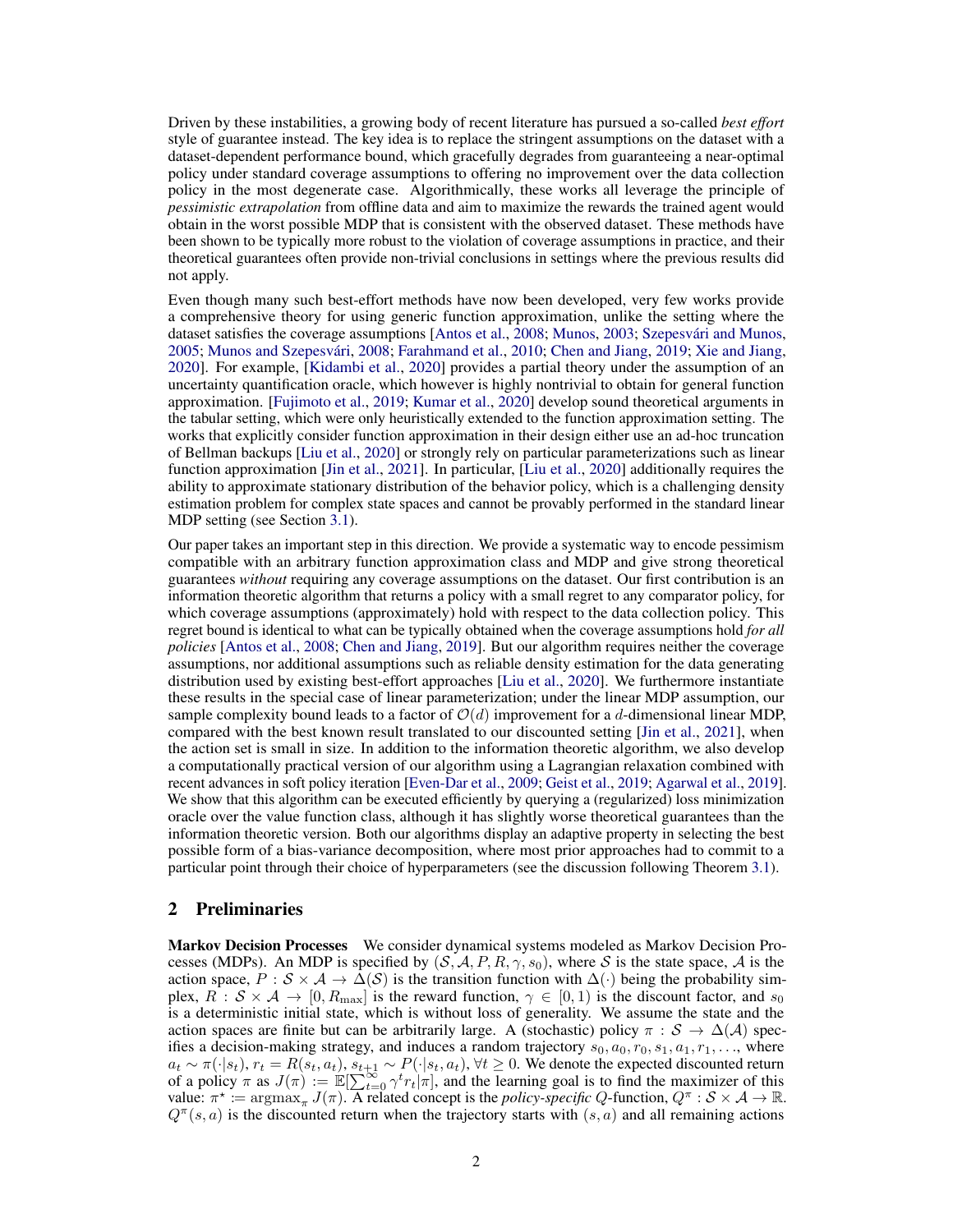are taken according to  $\pi$ .  $Q^{\pi}$  is the unique fixed point of the (policy-specific) Bellman operator  $\mathcal{T}^{\pi}: \mathbb{R}^{\mathcal{S} \times \mathcal{A}} \to \mathbb{R}^{\mathcal{S} \times \mathcal{A}},$  defined as:

$$
\forall f, \quad (\mathcal{T}^{\pi} f)(s, a) = R(s, a) + \gamma \mathbb{E}_{s' \sim P(\cdot | s, a)}[f(s', \pi)],
$$

where  $f(s', \pi)$  is a shorthand for  $\mathbb{E}_{a' \sim \pi(\cdot | s')}[f(s', a')]$ .

Another important concept is the notion of discounted state-action occupancy,  $d_{\pi} \in \Delta(\mathcal{S} \times \mathcal{A})$ , defined as  $d_{\pi}(s, a) := (1 - \gamma) \mathbb{E}[\sum_{t=0}^{\infty} \gamma^t \mathbb{1}[s_t = s, a_t = a] | \pi]$ , which characterizes the states and actions visited by a policy  $\pi$ .

**Offline RL** In the offline setting, the learner only has access to a pre-collected dataset and cannot directly interact with the environment. We assume the standard i.i.d. data generation protocol in our theoretical derivations, that the offline dataset  $D$  consists of n i.i.d.  $(s, a, r, s')$  tuples generated as  $(s, a) \sim \mu, r = R(s, a), s' \sim P(\cdot | s, a)$  for some *data distribution*  $\mu$ . We will also use  $\mathbb{E}_{\mu}[\cdot]$  for taking expectation with respect to  $\mu$ . We will frequently use the data-weighted 2-norm (squared)  $||f||_{2,\mu}^2 :=$  $\mathbb{E}_{\mu}[f^2]$ , and the definition extends when we replace  $\mu$  with any other state-action distribution  $\nu$ . The empirical approximation of  $||f||_{2,\mu}^2$  is  $||f||_{2,\mathcal{D}}^2 := \frac{1}{n} \sum_{(s,a,r,s') \in \mathcal{D}} f(s,a)^2$ .

Function Approximation Function approximation is crucial to generalizing over large and complex state and action spaces. In this work, we search for a good policy in a policy class  $\Pi \subset (\mathcal{S} \to \Delta(\mathcal{A}))$  with the help of a value-function class  $\mathcal{F} \subset (\mathcal{S} \times \mathcal{A} \to [0, V_{\text{max}}])$  to model  $Q^{\pi}$ , where  $V_{\text{max}} = R_{\text{max}}/(1 - \gamma)$ . Such a combination is commonly found in approximate policy iteration and actor-critic algorithms [e.g., [Bertsekas and Tsitsiklis,](#page-10-9) [1996;](#page-10-9) [Konda and Tsitsiklis,](#page-10-10) [2000\]](#page-10-10). For most part of the paper we do not make any structural assumptions on  $\Pi$  and  $\mathcal{F}$ , making our approach and guarantees applicable to generic function approximators. For simplicity we will assume that these function classes are finite but exponentially large, and use log-cardinality to measure their statistical complexities in the generic results (Section [3](#page-3-0) and Section [4\)](#page-7-0). These guarantees easily extend to continuous function classes where log-cardinalities are replaced by the appropriate notions of covering numbers, which we demonstrate when we instantiate our results in the linear function approximation setting and work with continuous linear classes (Section [3.1\)](#page-6-0).

We now recall two standard expressivity assumptions on  $\mathcal{F}$  [e.g., [Antos et al.,](#page-10-0) [2008\]](#page-10-0). To our knowledge, no existing works on offline RL with insufficient data coverage have provided guarantees under these standard assumptions for general function approximation, and they often require stronger or tweaked assumptions (see Section [1\)](#page-0-0).

<span id="page-2-0"></span>**Assumption 1** (Realizability). *For any*  $\pi \in \Pi$ *, we have* 

$$
\inf_{f \in \mathcal{F}} \sup_{\text{admissible } \nu} \|f - \mathcal{T}^{\pi} f\|_{2, \nu}^2 \le \varepsilon_{\mathcal{F}},
$$

*where an admissible distribution*  $\nu$  *means that*  $\nu \in \{d_{\pi'} : \pi' \in \Pi\}$ .

Assumption [1](#page-2-0) requires that for every  $\pi \in \Pi$ , there exists  $f \in \mathcal{F}$  that well-approximates  $Q^{\pi}$ . This assumption is often called *realizability*. [1](#page-2-1) Technically this is asserted by requiring f to have small Bellman error w.r.t.  $\mathcal{T}^{\pi}$  under all possible *admissible* distributions. As a sufficient condition, we have  $\varepsilon_{\mathcal{F}} = 0$  if  $Q^{\pi} \in \mathcal{F}, \forall \pi \in \Pi$ .

<span id="page-2-2"></span>**Assumption 2** (Completeness). *For any*  $\pi \in \Pi$ *, we have* 

$$
\sup_{f \in \mathcal{F}} \inf_{f' \in \mathcal{F}} \|f' - \mathcal{T}^{\pi} f\|_{2,\mu}^2 \le \varepsilon_{\mathcal{F},\mathcal{F}}.
$$

Assumption [2](#page-2-3) asserts that F is approximately closed under  $T^{\pi}$ .<sup>2</sup> Such an assumption is widely used in RL theory and can be only avoided in some rare cases [\[Xie and Jiang,](#page-12-0) [2021\]](#page-12-0), and the hardness of learning with realizability alone has been established in various settings (e.g., [\[Weisz et al.,](#page-11-10) [2021;](#page-11-10) [Zanette,](#page-12-1) [2021\]](#page-12-1)). We also emphasize that we only measure the violation of completeness under  $\mu$  and do not need to reason about all admissible distributions.

<span id="page-2-1"></span><sup>&</sup>lt;sup>1</sup>In the exploratory setting, realizability is usually stated in the form of  $\inf_{f \in \mathcal{F}} ||f - \mathcal{T}^{\pi} f||_{2,\mu}^2 \leq \varepsilon_{\mathcal{F}}$  for any  $\pi \in \Pi$ . However, the exploratory setting also usually has data coverage assumptions in the form of  $\sup_{\nu} ||\nu/\mu||_{\infty} \leq C$ . Combining them together implies Assumption [1.](#page-2-0)

<span id="page-2-3"></span><sup>&</sup>lt;sup>2</sup>Sometimes completeness implies realizability, so the latter does not need to be assumed separately [\[Chen](#page-10-1) [and Jiang,](#page-10-1) [2019\]](#page-10-1). However, this often relies on  $\mu$  being exploratory, which is not the case here.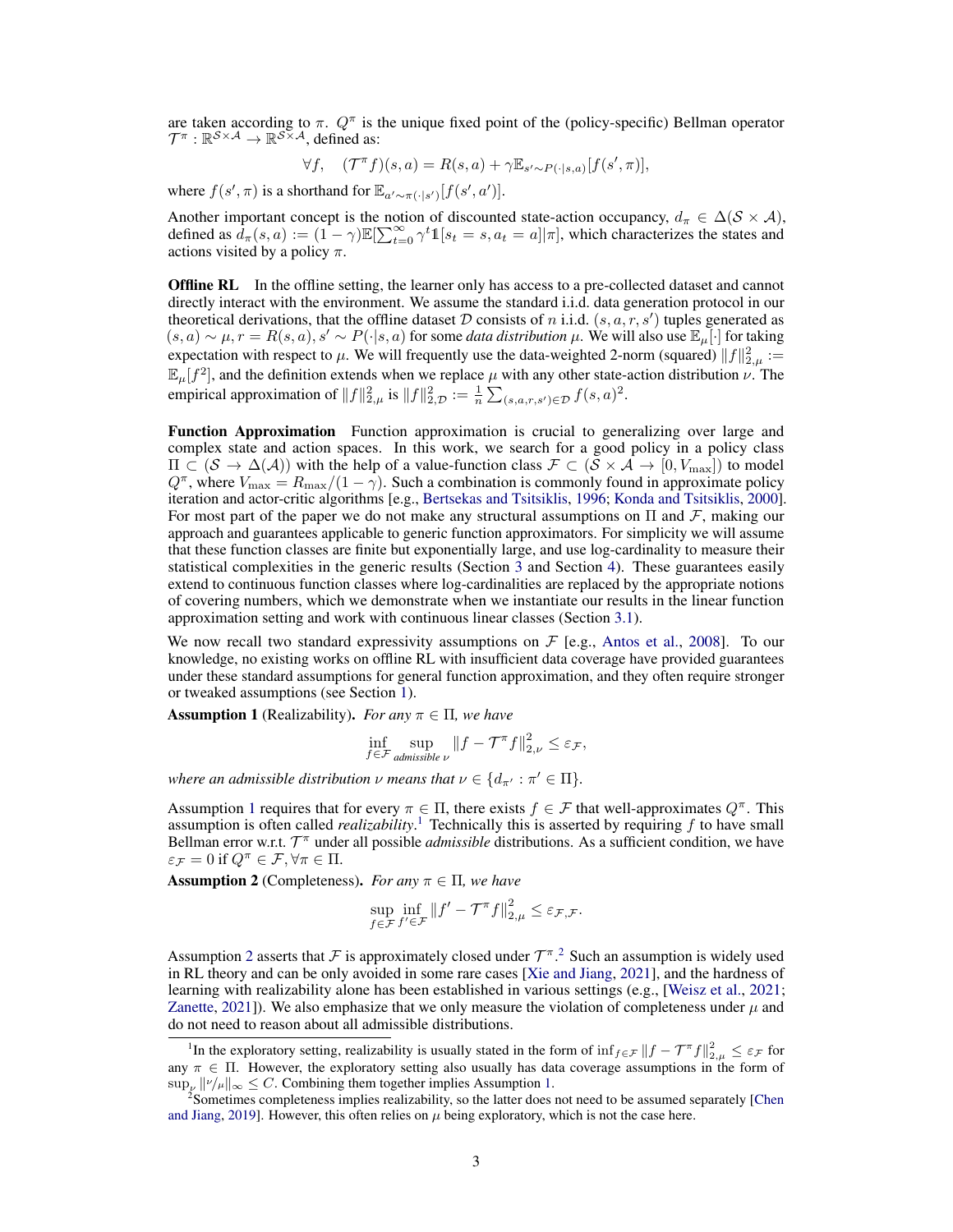**Distribution shift** A unique challenge in RL is that the learned policy may induce a state (and action) distribution that is different from the data distribution  $\mu$ , and the issue is particularly salient when we do not impose any coverage assumption on  $\mu$ . Therefore, it is important to carefully characterize the distribution shift, which we measure using the following definition, which generalizes prior definitions specific to linear function approximation [\[Agarwal et al.,](#page-10-8) [2019;](#page-10-8) [Duan et al.,](#page-10-11) [2020\]](#page-10-11):

<span id="page-3-2"></span>**Definition 1.** We define  $\mathscr{C}(v;\mu,\mathcal{F},\pi)$  as follows to measure the distribution shift from an arbitrary *distribution*  $\nu$  *to the data distribution*  $\mu$ *, w.r.t.*  $\mathcal F$  *and*  $\pi$ *,* 

$$
\mathscr{C}(\nu;\mu,\mathcal{F},\pi) \coloneqq \max_{f \in \mathcal{F}} \frac{\|f - \mathcal{T}^\pi f\|_{2,\nu}^2}{\|f - \mathcal{T}^\pi f\|_{2,\mu}^2}.
$$

Intuitively,  $\mathscr{C}(\nu;\mu,\mathcal{F},\pi)$  measures how well Bellman errors under  $\pi$  transfer between the distributions  $\nu$  and  $\mu$ . For instance, a small value of  $\mathscr{C}(d_\pi;\mu,\mathcal{F},\pi)$  enables accurate policy evaluation for  $\pi$ using data collected under  $\mu$ . More generally, we observe that

$$
\mathscr{C}(\nu;\mu,\mathcal{F},\pi)\leq \|\nu/\mu\|_{\infty}:=\sup_{s,a}\frac{\nu(s,a)}{\mu(s,a)},\quad \text{for any }\pi,\mathcal{F}.
$$

and the RHS is a classical notion of bounded distribution ratio for error transfer (e.g., [\[Munos and](#page-11-6) [Szepesvári,](#page-11-6) [2008;](#page-11-6) [Chen and Jiang,](#page-10-1) [2019;](#page-10-1) [Xie and Jiang,](#page-11-7) [2020\]](#page-11-7)). Moreover, our measure can be tighter than  $\|\nu/\mu\|_{\infty}$ : Even two distributions  $\nu$  and  $\mu$  that are sufficiently disparate might admit a reasonable transfer, so long as this difference is not detected by  $\pi$  and F. To this end, our definition better captures the crucial role of function approximation in generalizing across different states. As an example, in the special case of linear MDPs, full coverage under our definition (i.e., boundedness of  $\mathscr C$  *for all admissible*  $\nu$ ) can be implied from the standard coverage assumption for linear MDPs that considers the spectrum of the feature covariance matrix under  $\mu$ ; see Section [3.1](#page-6-0) for more details.

### <span id="page-3-0"></span>3 Information-Theoretic Results with Bellman-consistent Pessimism

In this section, we provide our first theoretical result which is information-theoretic, in that it uses a computationally inefficient algorithm. The approach uses the offline dataset to first compute a lower bound on the value of each policy  $\pi \in \Pi$ , and then returns the policy with the highest pessimistic value estimate. While this high-level template is at the heart of many recent approaches [e.g., [Fujimoto](#page-10-4) [et al.,](#page-10-4) [2019;](#page-10-4) [Kumar et al.,](#page-10-12) [2019;](#page-10-12) [Liu et al.,](#page-11-9) [2020;](#page-11-9) [Kidambi et al.,](#page-10-3) [2020;](#page-10-3) [Yu et al.,](#page-12-2) [2020;](#page-12-2) [Kumar et al.,](#page-11-8) [2020\]](#page-11-8), our main novelty is in the design and analysis of *Bellman-consistent pessimism* for general function approximation.

For a policy  $\pi$ , we first form a *version space* of all the functions  $f \in \mathcal{F}$  which have a small Bellman error under the evaluation operator  $\mathcal{T}^{\pi}$ . We then return the predicted value of  $\pi$  in the initial state  $s_0$ by the functions in this version space. The use of pessimism at the initial state, while maintaining Bellman consistency (by virtue of having a small Bellman error) limits over pessimism, which is harder to preclude in the pointwise pessimistic penalties used in some other works [\[Jin et al.,](#page-10-5) [2021\]](#page-10-5). More formally, given a dataset  $D$ , let us define

$$
\mathcal{L}(f', f, \pi; \mathcal{D}) \coloneqq \frac{1}{n} \sum_{(s, a, r, s') \in \mathcal{D}} \left(f'(s, a) - r - \gamma f(s', \pi)\right)^2,
$$

and an empirical estimate of the Bellman error  $\mathcal{E}(f, \pi; \mathcal{D})$  is

<span id="page-3-3"></span><span id="page-3-1"></span>
$$
\mathcal{E}(f,\pi;\mathcal{D}) := \mathcal{L}(f,f,\pi;\mathcal{D}) - \min_{f' \in \mathcal{F}} \mathcal{L}(f',f,\pi;\mathcal{D}).
$$
\n(3.1)

Our algorithm. With this notation, our information-theoretic approach finds a policy by optimizing:  $\widehat{\pi} = \underset{\pi \in \Pi}{\operatorname{argmax}} \min_{f \in \mathcal{F}_{\pi,\varepsilon}} f(s_0, \pi), \quad \text{where } \mathcal{F}_{\pi,\varepsilon} = \{f \in \mathcal{F} : \mathcal{E}(f, \pi; \mathcal{D}) \le \varepsilon\},\tag{3.2}$ 

In the formulation above,  $\mathcal{F}_{\pi,\varepsilon}$  is the version space of policy  $\pi$ . To better understand the intuition behind the estimator in Equation [3.2,](#page-3-1) let us define

$$
f_{\pi,\min} := \operatorname*{argmin}_{f \in \mathcal{F}_{\pi,\varepsilon}} f(s_0, \pi), \ f_{\pi,\max} := \operatorname*{argmax}_{f \in \mathcal{F}_{\pi,\varepsilon}} f(s_0, \pi), \text{ and } \Delta f_{\pi}(s, a) := f_{\pi,\max}(s, a) - f_{\pi,\min}(s, a).
$$

Intuitively, if the parameter  $\varepsilon$  is defined to ensure that  $Q^{\pi}$  (or its best approximation in  $\mathcal{F}$ ) is in  $\mathcal{F}_{\pi,\varepsilon}$ , we easily see that  $\Delta f_\pi(s_0, \pi)$  is an upper bound on the error in our estimate of  $J(\pi)$  for any  $\pi \in \Pi$ . In fact, an easy argument in our analysis shows that if  $Q^{\pi} \in \mathcal{F}_{\pi,\varepsilon}$  for all  $\pi \in \Pi$ , then  $\Delta f(s_0, \pi)$  is an upper bound on the regret  $J(\pi) - J(\hat{\pi})$  of our estimator relative to any  $\pi$  we wish to compete with.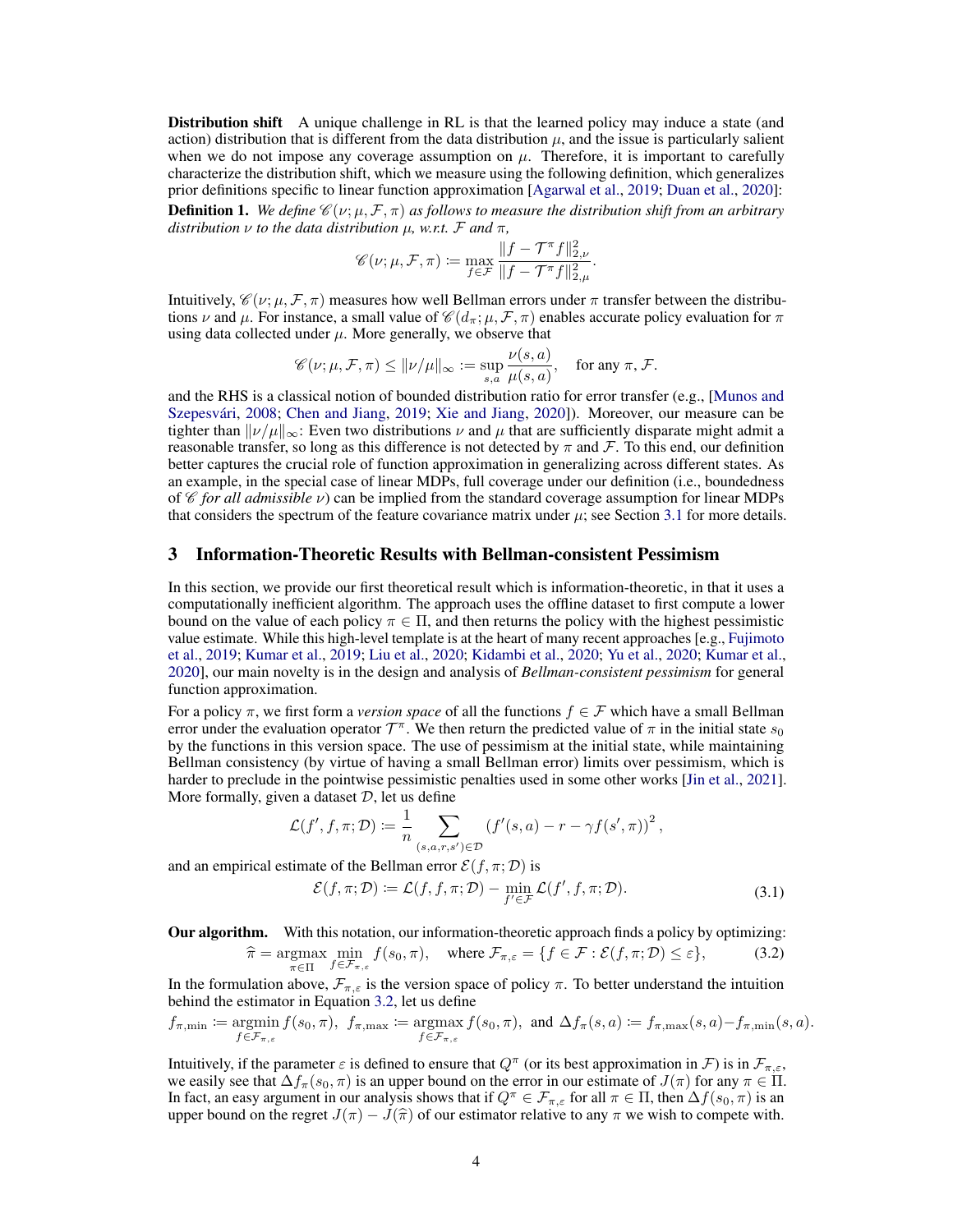**Theoretical analysis.** To leverage this observation, we first define the a critical threshold  $\varepsilon_r$  which ensures that (the best approximation of)  $Q^{\pi}$  is indeed contained in our version spaces for all  $\pi$ :

<span id="page-4-1"></span>
$$
\varepsilon_r := \frac{139V_{\text{max}}^2 \log \frac{|\mathcal{F}||\Pi|}{\delta}}{n} + 39\varepsilon_{\mathcal{F}}.\tag{3.3}
$$

With this definition, we now give a more refined bound on the regret of our algorithm [\(3.2\)](#page-3-1) by further splitting the error estimate  $\Delta f_\pi(s_0, \pi)$  which is random owing to its dependence on the version space, and analyze it through a novel decomposition into on-support and off-support components. While we bound the on-support error using standard techniques, the off-support error is akin to a bias term which captures the interplay between the data collection distribution and function approximation in the quality of the final solution. Also note that our choice of  $\varepsilon_r$  requires the knowledge of  $\varepsilon_{\mathcal{F}}$ , which is a common characteristic of version-space-based algorithms [e.g., [Jiang et al.,](#page-10-13) [2017\]](#page-10-13). The challenge of unknown  $\varepsilon_F$  can be possibly addressed using model-selection techniques in practice and we leave further investigation to future work.

<span id="page-4-0"></span>**Theorem 3.1.** *Let*  $\varepsilon = \varepsilon_r$  *where* is  $\varepsilon_r$  *defined in Eq.*[\(3.3\)](#page-4-1) *and*  $\hat{\pi}$  *be obtained by Eq.*[\(3.2\)](#page-3-1)*. Then, for any policy*  $\pi \in \Pi$  *and any constant*  $C_2 \geq 1$ *, with probability at least*  $1 - \delta$ *,* 

$$
J(\pi) - J(\hat{\pi}) \leq \underbrace{\mathcal{O}\left(\frac{V_{\max}\sqrt{C_2}}{1-\gamma}\sqrt{\frac{\log\frac{|\mathcal{F}||\Pi|}{\delta}}{n}} + \frac{\sqrt{C_2(\varepsilon_{\mathcal{F},\mathcal{F}} + \varepsilon_{\mathcal{F}})}}{1-\gamma}\right)}_{\text{err}_{\text{on}}(\pi): \text{ on-support error}} + \underbrace{\frac{1}{1-\gamma} \cdot \min_{\nu:\mathscr{C}(\nu;\mu,\mathcal{F},\pi) \leq C_2} \sum_{(s,a) \in \mathcal{S} \times \mathcal{A}} (d_{\pi} \setminus \nu)(s,a) \left[\Delta f_{\pi}(s,a) - \gamma(\mathcal{P}^{\pi} \Delta f_{\pi})(s,a)\right]}_{\text{err}_{\text{off-support error}}},
$$

*where*  $\mathscr{C}(\nu;\mu,\mathcal{F},\pi)$  *is defined in Definition [1,](#page-3-2)*  $(d_{\pi} \setminus \nu)(s, a) := \max(d_{\pi}(s, a) - \nu(s, a), 0)$  *and*  $(\mathcal{P}^{\pi}f)(s,a) = \mathbb{E}_{s' \sim P(\cdot|s,a)}[f(s',\pi)]$  *for any* f.

Bias-variance decomposition. Note that decomposition of our error bound into on-support and off-support parts effectively achieves a bias-variance tradeoff. A small value of the concentrability threshold  $C_2$  requires the choice of the distribution  $\nu$  closer to  $\mu$ , which results in better estimation error guarantee (which is  $\mathcal{O}(\sqrt{C_2/n})$ ) when we transfer from  $\mu$  to  $\nu$ , but potentially pays a high bias due to the mismatch between  $d_{\pi}$  and  $\nu$ . A larger threshold permits more flexibility in choosing  $\nu$  similar to  $d_{\pi}$  for a smaller bias, but results in a larger variance and estimation error. Rather than commit to a particular tradeoff, our estimator automatically adapts to the best possible splitting (Figure [1](#page-4-2) illustrates this concept) by allowing us to choose the best threshold  $C_2$ . The on-support part matches the  $n$  rate (fast rate error bound) of API or

<span id="page-4-2"></span>

Figure 1: An example illustrating different on-support and off-support splittings (denoted by two different vertical lines). Different splitting has different  $C_2$  values, and further yields different bias-variance trade-offs.

AVI analysis (e.g., [\[Pires and Szepesvári,](#page-11-11) [2012;](#page-11-11) [Lazaric et al.,](#page-11-12) [2012;](#page-11-12) [Chen and Jiang,](#page-10-1) [2019\]](#page-10-1)). The dependency on horizon is only linear and matches the best previous result with concentrability assumption [\[Xie and Jiang,](#page-11-7) [2020\]](#page-11-7). For the off-support part, it depends on the off-support mass  $d_{\pi} \setminus \nu$ and the "quality" of the off-support estimation: if all value functions in the version space are close to each other in the off-support region for policy  $\pi$ , the gap between  $J(\pi)$  and  $J(\hat{\pi})$  can still be small even with a large off-support mass. The following corollary formally states this property.

<span id="page-4-3"></span>**Corollary 1** ("Double Robustness"). *Under conditions of Theorem [3.1,](#page-4-0) for any*  $\pi$  *and*  $C_2 \geq 0$ *,*  $\text{err}_{\text{off}}(\pi) = 0$  when either (1)  $\mathscr{C}(d_\pi; \mu, \mathcal{F}, \pi) \leq C_2$ , or, (2)  $\Delta f_\pi - \gamma \mathcal{P}^\pi \Delta \dot{f}_\pi \equiv 0$ .

Adaptive guarantees by algorithm design. As mentioned above, Theorem [3.1](#page-4-0) implicitly selects the best bias-variance decomposition through the best choice of  $C_2$  in hindsight, with this decomposition being purely a proof technique, not an knob in the algorithm. In contrast, many prior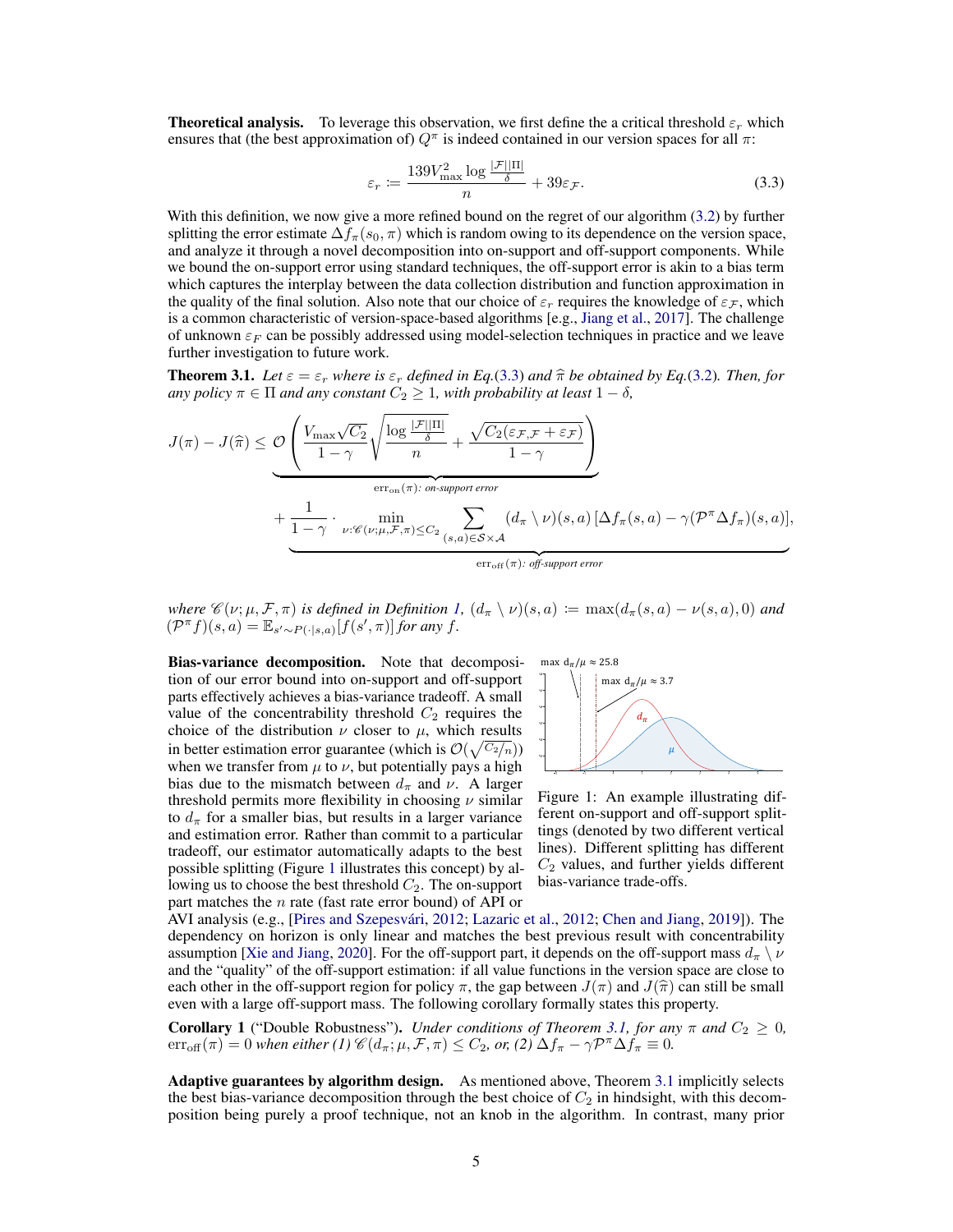approaches [\[Liu et al.,](#page-11-9) [2020;](#page-11-9) [Fujimoto et al.,](#page-10-4) [2019;](#page-10-4) [Kumar et al.,](#page-10-12) [2019\]](#page-10-12) employ explicit thresholds to control density ratios in their algorithms, which makes the tradeoff a hyperparameter in their algorithms. Since choosing hyperparameters is particularly challenging in offline RL, where even policy evaluation can be unreliable, this novel axis of adaptivity is an extremely desirable property of our approach.

Comparison to guarantees in the exploratory setting. When a dataset with full coverage is given, classical analyses provide near-optimality guarantees that compete with the optimal policy  $\pi^*$  with a polynomial sample complexity, when  $\pi^* \in \Pi$  and both realizability and completeness hold for  $\mathcal{F}$ ; see [\[Antos et al.,](#page-10-0) [2008\]](#page-10-0) for a representative analysis. As mentioned earlier, such analysis often requires boundedness of  $\|\nu/\mu\|_{\infty}$  *for all admissible distributions*  $\nu \in \{d_{\pi} : \pi \in \Pi\}$ . On the other hand, it is easily seen that we can compete with  $\pi^*$  under much weaker conditions.

<span id="page-5-0"></span>Corollary 2 (Competing with optimal policy). *Under conditions of Theorem [3.1,](#page-4-0) if*  $\mathscr{C}(d_{\pi^\star}; \mu, \mathcal{F}, \pi^\star) \leq \tilde{C}_2$ , we have

$$
J(\pi^*) - J(\widehat{\pi}) \leq \mathcal{O}\left(\frac{V_{\max}\sqrt{C_2}}{1-\gamma}\sqrt{\frac{\log\frac{|\mathcal{F}||\Pi|}{\delta}}{n}} + \frac{\sqrt{C_2(\varepsilon_{\mathcal{F},\mathcal{F}} + \varepsilon_{\mathcal{F}})}}{1-\gamma}\right).
$$

Notably, these milder coverage assumptions in Corollaries [1](#page-4-3) and [2](#page-5-0) provide offline RL counterparts to the benefits of policy-gradient-style methods with *online* access to the environment [\[Kakade and](#page-10-14) [Langford,](#page-10-14) [2002;](#page-10-14) [Scherrer,](#page-11-13) [2014;](#page-11-13) [Agarwal et al.,](#page-10-8) [2019\]](#page-10-8).

Comparison with [Liu et al.](#page-11-9) [\[2020\]](#page-11-9). The closest prior result to our work is that of [\[Liu et al.,](#page-11-9) [2020\]](#page-11-9), who develop a pessimistic estimator that truncates Bellman backups from state-action pairs infrequently visited by  $\mu$ , and analyzes the resulting pessimistic policy and value iteration algorithms under general function approximation. For truncating Bellman backups, however, their work requires estimating the state-action distribution of data, which can be challenging in high-dimensions and they incur additional errors from density estimation which we avoid. Further, their algorithms only compete with policies  $\pi$  where  $||d_{\pi}/\mu||_{\infty}$  is bounded instead of the more general result that we provide, and makes their results vacuous in a linear MDP setting under typical feature coverage assumptions.

Safe Policy Improvement. Some prior works [e.g. [Laroche et al.,](#page-11-14) [2019;](#page-11-14) [Liu et al.,](#page-11-9) [2020\]](#page-11-9) discuss the scenario where the dataset D is collected with a behavior policy  $\pi_b$  with  $\mu = d_{\pi_b}$ , and demonstrate that their algorithms always return a policy competitive with  $\pi_b$ . In our setup, this is straightforward as  $d_{\pi_b}$  is always covered, as shown next.

Corollary 3 (Bounded degradation from behavior policy). *Under conditions of Theorem [3.1,](#page-4-0) if*  $\mu = d_{\pi_b}$  for some policy  $\pi_b \in \Pi$ , we have

$$
J(\pi_b) - J(\widehat{\pi}) \leq \mathcal{O}\left(\frac{V_{\max}}{1-\gamma}\sqrt{\frac{\log \frac{|\mathcal{F}||\Pi|}{\delta}}{n}} + \frac{\sqrt{\varepsilon_{\mathcal{F},\mathcal{F}} + \varepsilon_{\mathcal{F}}}}{1-\gamma}\right).
$$

*Proof sketch of Theorem [3.1.](#page-4-0)* We now briefly describe the core ideas in the proof. More detailed arguments are deferred to the full proof in Appendix [B.1.](#page-23-0)

The key to prove Theorem [3.1](#page-4-0) is to translate the  $J(\pi) - J(\hat{\pi})$  to the Bellman error of value functions in the version space  $\mathcal{F}_{\pi,\varepsilon}$ . Our main proving strategies are as follows:

- 1. As the selection of  $\varepsilon = \varepsilon_r$  ensures the accurate estimation  $Q^{\pi}$  is contained in the version space  $\mathcal{F}_{\hat{\pi},\varepsilon}$  for any  $\pi$ , we can obtain  $J(\pi) - J(\hat{\pi}) \leq \max_{f \in \mathcal{F}_{\pi,\varepsilon}} f(s_0, \pi) - \min_{f \in \mathcal{F}_{\hat{\pi},\varepsilon}} f(s_0, \hat{\pi}) +$ approximation error.
- 2. By the optimality of  $\hat{\pi}$ , we have  $\min_{f \in \mathcal{F}_{\hat{\pi},\varepsilon}} f(s_0, \hat{\pi}) \ge \min_{f \in \mathcal{F}_{\pi,\varepsilon}} f(s_0, \pi)$ . This indicates that  $I(\hat{\pi}) = I(\hat{\pi}) \le \max_{f \in \mathcal{F}_{\hat{\pi}}} f(s_0, \pi)$  is a proportional expression expression expression e  $J(\pi) - J(\hat{\pi}) \leq \max_{f \in \mathcal{F}_{\pi,\varepsilon}} f(s_0, \pi) - \min_{f \in \mathcal{F}_{\pi,\varepsilon}} f(s_0, \pi) +$  approximation error.
- 3. By using a standard telescoping argument (e.g., [\[Xie and Jiang,](#page-11-7) [2020,](#page-11-7) Lemma 1]),  $\max_{f \in \mathcal{F}_{\pi,\varepsilon}} f(s_0, \pi) - \min_{f \in \mathcal{F}_{\pi,\varepsilon}} f(s_0, \pi)$  can be upper bounded by the Bellman error of  $\arg\max_{f \in \mathcal{F}_{\pi,\varepsilon}} f(s_0, \pi)$  and  $\arg\min_{f \in \mathcal{F}_{\pi,\varepsilon}} f(s_0, \pi)$  over distribution  $d_\pi$ .

After combining all the three steps above together and considering the distribution shift effect, we complete the proof. □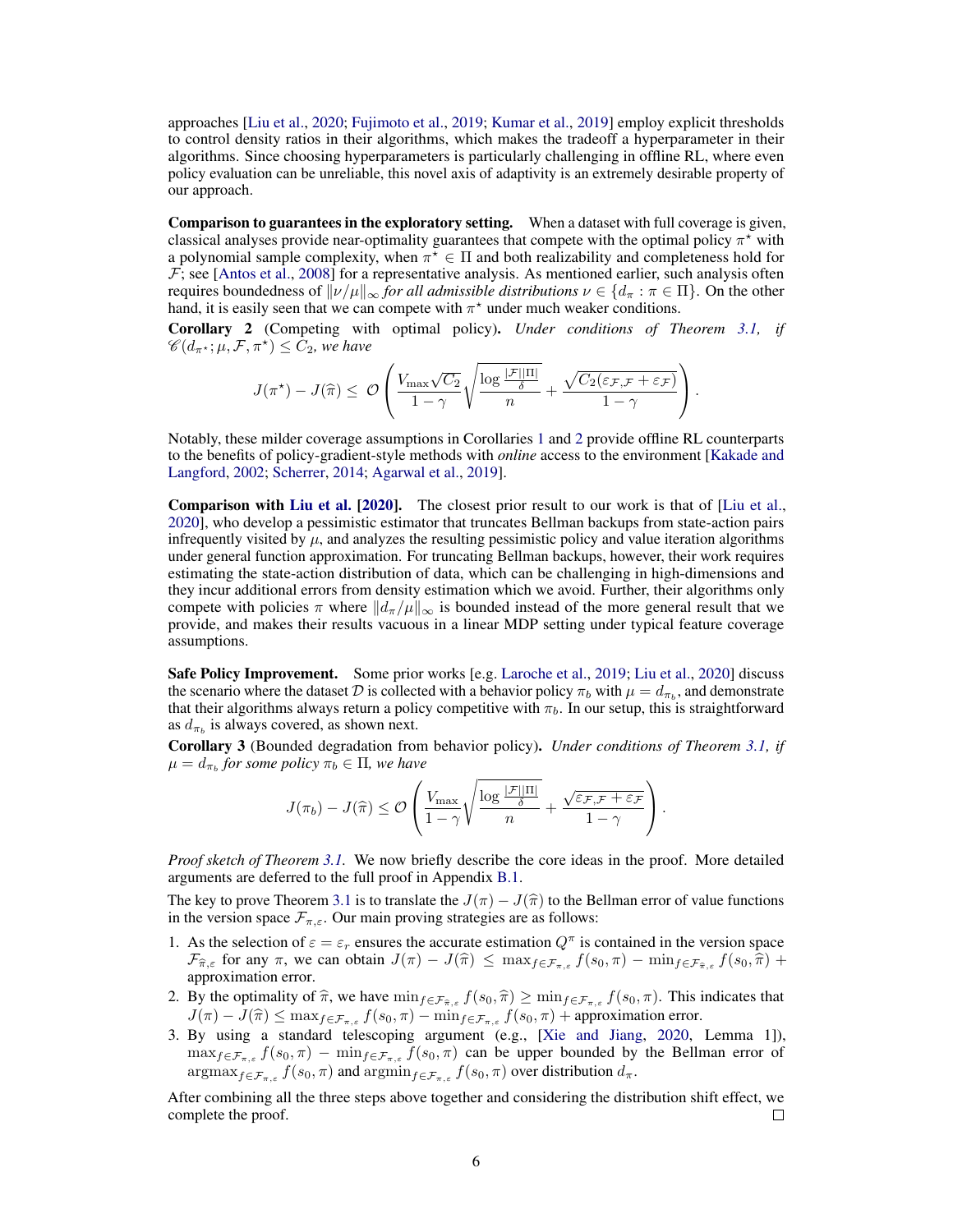#### <span id="page-6-0"></span>3.1 Results for Linear Function Approximation

Here we perform a case study in linear function approximation. We will show that our results—when instantiated under linear function approximation (with realizability and completeness assumptions) automatically provides state-of-the-art guarantees, improving over existing results specialized to this setting by a factor of  $O(d)$  [\[Jin et al.,](#page-10-5) [2021\]](#page-10-5) when the action space is finite and small.

We recall the linear function approximation setup (we set  $R_{\text{max}} = 1$  and  $V_{\text{max}} = \frac{1}{1-\gamma}$  for consistency with literature). $3$ 

<span id="page-6-3"></span>**Definition 2** (Linear Function Approximation). Let  $\phi : \mathcal{S} \times \mathcal{A} \to \mathbb{R}^d$  be a feature mapping. Without *loss of generality, we assume*  $\|\phi(s, a)\|_2 \leq 1$ ,  $\forall (s, a) \in S \times A$ *. We define the value-function class*  $\mathcal{F}_{\Phi}$  as  $\mathcal{F}_{\Phi} \coloneqq \{\phi(\cdot,\cdot)^{\mathsf{T}}\theta : \theta \in \mathbb{R}^d, \|\theta\|_2 \leq L_1, \phi(\cdot,\cdot)^{\mathsf{T}}\theta \in [0,V_{\max}]\}$ , and the policy class  $\Pi_{\Phi}$  is the  $softmax$  policies of  $\Pi_{\Phi} \coloneqq \{ \phi(\cdot, \cdot)^{\text{T}} \theta : \theta \in \mathbb{R}^d, ||\theta||_2 \leq L_2 \}.$ 

<span id="page-6-2"></span>**Assumption 3** (Realizability and Completeness).  $\varepsilon_{\mathcal{F},\mathcal{F}} = \varepsilon_{\mathcal{F}} = 0$ .

Note that, when the feature mapping  $\phi(\cdot, \cdot)$  is the one induced by the linear MDP [\[Jin et al.,](#page-10-15) [2020\]](#page-10-15), it automatically ensures that  $\mathcal{F}_{\Phi}$  satisfies Assumptions [3.](#page-6-2) We also highlight that the standard linear function approximation or linear MDP setup does *not* entail all the assumptions needed by [Liu et al.](#page-11-9) [\[2020\]](#page-11-9) as mentioned earlier. To be consistent with the above results of general function classes, below we will present the results using the upper bound  $V_{\text{max}}$  on the functions in  $\mathcal{F}_{\Phi}$ , where  $V_{\text{max}}$  in such a bound can be replaced directly by using the value function radius  $L_1$ . In Appendix [B.2,](#page-25-0) we show that the policy class  $\Pi_{\Phi}$  contains a near-optimal policy as long as  $L_2$  is moderately large.

Below is our main result in the linear function approximation setting.

<span id="page-6-4"></span>**Theorem 3.2.** *Suppose the value-function class*  $\mathcal{F}_{\Phi}$  *is a linear function class that satisfies realizability* and completeness (Definition [2](#page-6-3) and Assumption [3\)](#page-6-2) and  $\widehat{\pi}$  is the output of Eq.[\(3.2\)](#page-3-1) using value-function<br>class  $\mathcal{F}_\Phi$  and policy class  $\Pi_\Phi$ . If we choose  $\varepsilon = (cV_{\rm max}^2d\log{\frac{nL_1L_2}{V_{\rm max}}})/n$ , then, for any pol *we have*

$$
J(\pi) - J(\hat{\pi}) \leq \mathcal{O}\left(\frac{V_{\max}}{1 - \gamma} \sqrt{\frac{d \log \frac{nL_1L_2}{V_{\max}\delta}}{n}} \mathbb{E}_{d_{\pi}}\left[\sqrt{\phi(s, a)^{\top} \Sigma_{\mathcal{D}}^{-1} \phi(s, a)}\right]\right),
$$

*where c is an absolute constant, and*  $\Sigma_{\mathcal{D}} \coloneqq \mathbb{E}_{\mathcal{D}} [\phi(s, a) \phi(s, a)^{\mathsf{T}}].$ 

The detailed proof of Theorem [3.2](#page-6-4) is provided in Appendix [B.2.](#page-25-0) Our guarantee is structurally very similar to that of [Jin et al.](#page-10-5) [\[2021,](#page-10-5) Theorem 4.4], except that we only need linear function approximation with realizability and completeness assumptions, and they consider the finite-horizon linear MDP setting. If we translate their result to the discounted setting by setting  $H = \mathcal{O}(1/(1-\gamma))$ , we enjoy a net improvement of order  $O(d)$  in sample complexity when the action space is finite and small. To make it concrete, that is  $\mathcal{O}(\sqrt{d^2 \log((dn/\delta)/n)})$  vs.  $\mathcal{O}(\sqrt{d \log(nL_1L_2/V_{\max}\delta)/n})$  error bounds. Careful readers may notice that [Jin et al.](#page-10-5) [\[2021\]](#page-10-5) compete with  $\pi^*$  whereas we can only compete with the best policy in  $\Pi_{\Phi}$ , but this can be easily addressed without changing the order of our error bound: in Appendix [B.2](#page-25-0) we show that selecting a large policy radius (e.g.,  $L_2 = L_1 \log |A| \sqrt{n/V_{\text{max}}}$ ) ensures the existence of a good policy in  $\Pi_{\Phi}$ , denoted as  $\pi_{\Phi}^*$ , whose suboptimality is no larger than the bound in Theorem [3.2,](#page-6-4) and hence we can compete with  $\pi^*$  and the additive error will be absorbed by the big-Oh.<sup>[4](#page-6-5)</sup> Our bound also shows that having a full-rank  $\Sigma_{\mathcal{D}}$  (which is ensured by a full-rank covariance under  $\mu$ ) is sufficient for consistent offline RL in linear function approximation. Crucially, the full-rank covariance is an easily checkable condition on data, as opposed to unverifiable concentrability assumptions. As a caveat, our results do not imply a computationally efficient algorithm, as a naïve implementation involves evaluating each policy pessimistically to pick the best. We discuss a computationally efficient adaptation of our approach in the next section.

<span id="page-6-1"></span><sup>&</sup>lt;sup>3</sup> In an earlier version of the paper we used the greedy policy class and made a mistake in the proof; correcting the proof would yield an additional  $|\mathcal{A}|$  dependence in the bound. Here we fixed this issue by changing to the softmax policy class and leveraging covering arguments and concentration bounds from [Zanette et al.](#page-12-3) [\[2021\]](#page-12-3) and [Cheng et al.](#page-10-16) [\[2022\]](#page-10-16), respectively.

<span id="page-6-5"></span><sup>4</sup>This introduces another subtle difference between our bound and [Jin et al.](#page-10-5) [\[2021\]](#page-10-5) when both compete with  $\pi^*$ : [Jin et al.](#page-10-5) [\[2021\]](#page-10-5) requires coverage of  $\pi^*$ , whereas we require coverage of  $\pi^*_{\Phi}$ .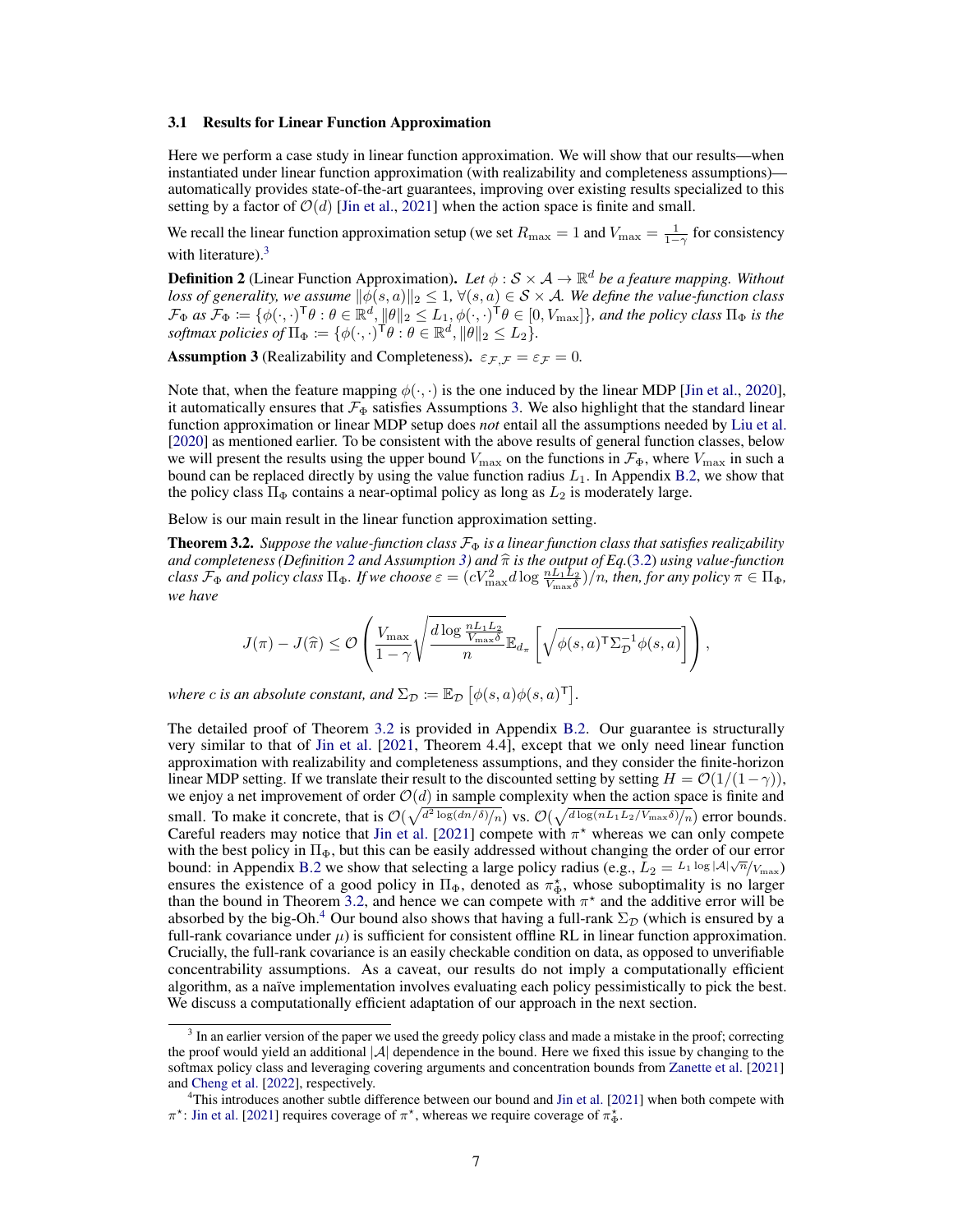## <span id="page-7-0"></span>4 Practical Algorithm — Regularized Offline Policy Optimization

A major challenge using the proposed algorithm in Section [3](#page-3-0) in practice is that searching the policy with the best pessimistic evaluation over the policy space  $\Pi$  is not computationally tractable. In this section, we present a practical algorithm that is computationally efficient assuming access to a (regularized) loss minimization oracle over the value function class  $\mathcal{F}$ , and also comes with rigorous theoretical guarantees.

<span id="page-7-1"></span>Algorithm 1 PSPI: Pessimistic Soft Policy Iteration

**Input:** Batch data  $\mathcal{D}$ , regularization coefficient  $\lambda$ .

1: Initialize policy  $\pi_1$  as the uniform policy.

2: **for** 
$$
t = 1, 2, ..., T
$$
 **do**

3: Obtain the pessimistic estimation for  $\pi_t$  as  $f_t$ ,

<span id="page-7-4"></span>
$$
f_t \leftarrow \underset{f \in \mathcal{F}}{\operatorname{argmin}} \left( f(s_0, \pi_t) + \lambda \mathcal{E}(f, \pi_t; \mathcal{D}) \right), \tag{4.1}
$$

where  $\mathcal{E}(f, \pi_t; \mathcal{D})$  is defined in Eq.[\(3.1\)](#page-3-3).

4: Calculate  $\pi_{t+1}$  by,

 $\pi_{t+1}(a|s) \propto \pi_t(a|s) \exp(\eta f_t(s,a))$ ,  $\forall s, a \in S \times A$ .

5: end for 6: Output  $\bar{\pi} := \text{Unif}(\pi_{[1:T]})$ .  $\triangleright$  *uniformly mix*  $\pi_1, \ldots, \pi_T$  *at the trajectory level* 

Our practical algorithm is summarized in Algorithm [1.](#page-7-1) It has three key differences from the information-theoretic version in Eq.[\(3.2\)](#page-3-1):

- 1. The pessimistic policy evaluation is now performed via regularization (Line [3\)](#page-7-1) instead of constrained optimization.
- 2. Instead of searching over an explicit policy space Π, we search over a policy class implicitly induced from  $\mathcal F$  (defined in Eq.[\(4.2\)](#page-7-2)) and therefore no longer have a policy class independent of  $F$  separately, which is a common practice in API-style algorithms [\[Munos,](#page-11-4) [2003;](#page-11-4) [Antos et al.,](#page-10-0) [2008;](#page-10-0) [Lazaric et al.,](#page-11-12) [2012\]](#page-11-12).
- 3. We optimize the policy using mirror descent updates, which yields computationally tractable optimization over the implicit policy class. This property has been leveraged in many prior works, although typically in online RL settings [\[Even-Dar et al.,](#page-10-6) [2009;](#page-10-6) [Agarwal et al.,](#page-10-8) [2019;](#page-10-8) [Geist et al.,](#page-10-7) [2019;](#page-10-7) [Cai et al.,](#page-10-17) [2020;](#page-10-17) [Shani et al.,](#page-11-15) [2020\]](#page-11-15).

Note that the use of a specific policy class above can be relaxed if a stronger structural assumption is made on the MDP (e.g., linear MDPs [\[Jin et al.,](#page-10-15) [2020,](#page-10-15) [2021\]](#page-10-5)).

#### 4.1 Analysis of Algorithm [1](#page-7-1)

We now provide the analysis of Algorithm [1](#page-7-1) in this section. For ease of presentation, we formally define the implicit policy class for this section:

<span id="page-7-2"></span>
$$
\Pi_{\text{SPI}} := \{ \pi'(\cdot|s) \propto \exp(\eta \sum_{i=1}^t f^{(t)}(s,\cdot)) : 1 \le t \le T, f^{(1)}, \dots, f^{(i)} \in \mathcal{F} \},\tag{4.2}
$$

which is the natural policy class for soft policy-iteration approaches. The following theorem describes the performance guarantee of  $\bar{\pi}$ .

<span id="page-7-3"></span>**Theorem 4.1.** Let  $\lambda = \sqrt[3]{\frac{V_{\text{max}}}{(1-\gamma)^2 \varepsilon_r^2}}$  with  $\varepsilon_r$  in Eq.[\(3.3\)](#page-4-1),  $\eta = \sqrt{\frac{\log |A|}{2V^2}}$  $\frac{\log |\mathcal{A}|}{2V_{\text{max}}^2T}$ , and  $\bar{\pi}$  be obtained from *Algorithm [1.](#page-7-1) For any policy*  $\pi$  :  $S \to \Delta(\mathcal{A})$  *we wish to compete with, suppose Assumptions [1](#page-2-0) and [2](#page-2-2) hold with respect to the policy class*  $\Pi_{\text{SPI}} \cup {\pi}$ *. Then, for any constant*  $C_2 \geq 1$ *, we have with*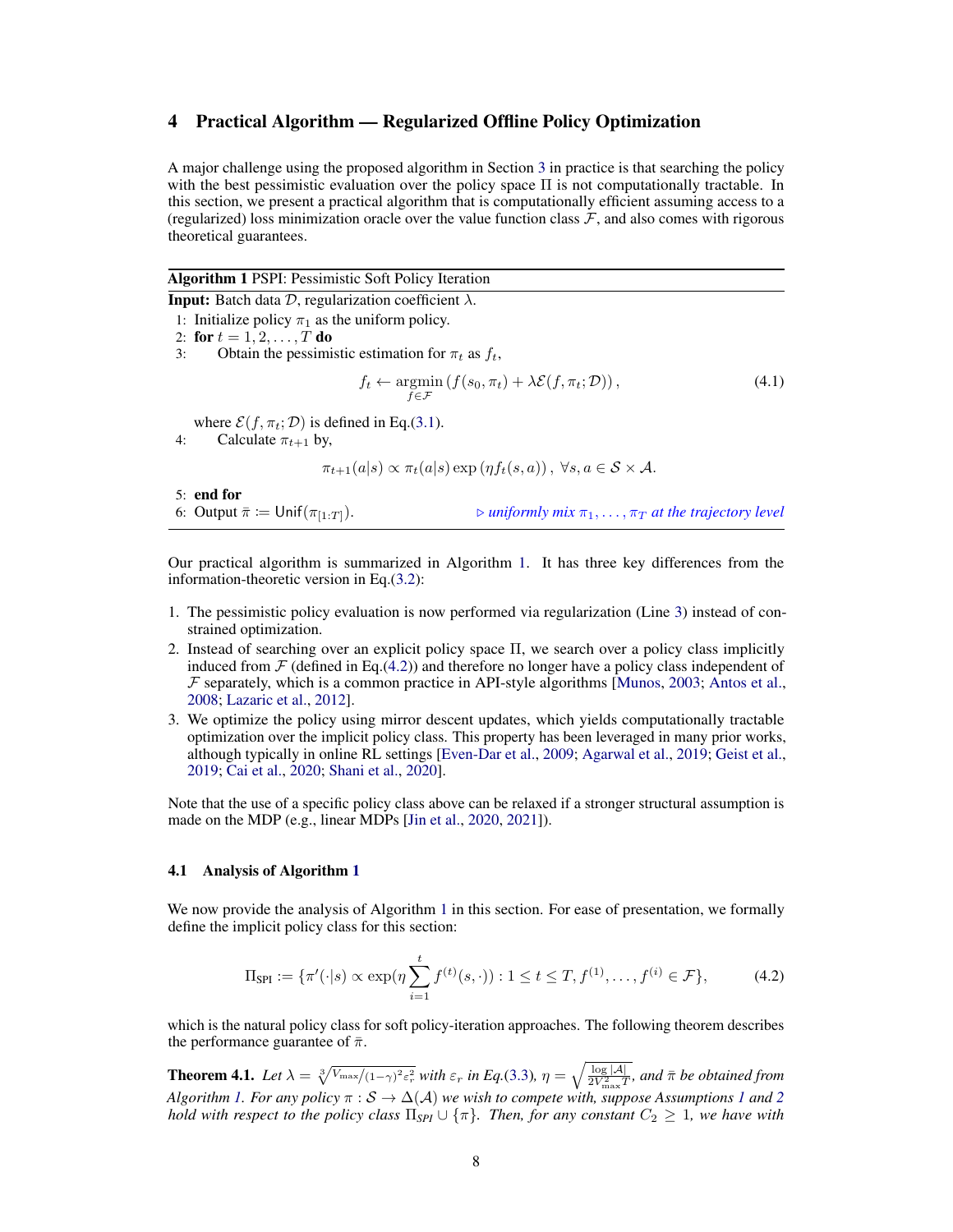*probability at least*  $1 - \delta$ *,* 

$$
J(\pi) - J(\bar{\pi})
$$
  
\n
$$
\leq \underbrace{\mathcal{O}\left(\sqrt{C_2}\left(\frac{\sqrt{\varepsilon_{\mathcal{F},\mathcal{F}} + \varepsilon_{\mathcal{F}}}}{1 - \gamma} + \frac{V_{\max}}{1 - \gamma}\sqrt[3]{\frac{T \log \frac{|\mathcal{F}|}{\delta}}{n}} + \sqrt[3]{\frac{V_{\max}\varepsilon_{\mathcal{F}}}{(1 - \gamma)^2}}\right)\right)}_{\text{error}} + \underbrace{\mathcal{O}\left(\frac{V_{\max}}{1 - \gamma}\sqrt{\frac{\log |\mathcal{A}|}{T}}\right)}_{\text{optimization error}}
$$
  
\n
$$
+ \underbrace{\frac{1}{T}\sum_{t=1}^{T}\left(\min_{\nu:\mathscr{C}(\nu;\mu,\mathcal{F},\pi_t)\leq C_2}\left|\sum_{(s,a)\in\mathcal{S}\times\mathcal{A}}\frac{(d_{\pi}\setminus\nu)(s,a)[f_t(s,a) - (\mathcal{T}^{\pi_t}f_t)(s,a)]}{1 - \gamma}\right|\right)}_{\text{error}},
$$

*where*  $\mathscr{C}(\nu;\mu,\mathcal{F},\pi_t)$  *is defined in Definition [1,](#page-3-2)*  $(d_\pi \setminus \nu)(s,a) := \max(d_\pi(s,a) - \nu(s,a), 0)$ *.* 

We provide a proof sketch of Theorem [4.1](#page-7-3) at the end of this section, and defer the full proof to Appendix [C.](#page-27-0) We now make a few remarks about the results in Theorem [4.1.](#page-7-3)

Measurement of distribution shift effect. Compared with the information-theoretical result (provided in Theorem [3.1\)](#page-4-0), the measurement of distribution shift in Theorem [4.1](#page-7-3) depends on the optimization trajectory. That is, it measures the distance between two distribution  $\nu$  and  $\mu$  by  $\mathscr{C}(\nu;\mu,\mathcal{F},\pi_t)$  $(\pi_{[1:T]}$  is the sequence of policies produced by the algorithm) whereas Theorem [3.1](#page-4-0) uses  $\mathscr{C}(\nu;\mu,\mathcal{F},\pi)$  $(\pi$  is the baseline policy we compete with). We remark that both of these two measurements are weaker then traditional density-ratio definitions (e.g., [\[Munos and Szepesvári,](#page-11-6) [2008;](#page-11-6) [Chen and Jiang,](#page-10-1) [2019;](#page-10-1) [Xie and Jiang,](#page-11-7) [2020\]](#page-11-7)) as we demonstrated before, as the dependence of  $\mathscr C$  on  $\pi$  is relatively secondary.

**Dependence on** T. The number of optimization rounds T affects the bound in two opposite ways: as T increases, the optimization error term decreases, whereas the second term of the on-support error increases. The latter increase is due to the complexity of the implicit policy class Π growing exponentially with  $T$ , which affects our concentration bounds. To optimize the bound, the optimal choice is  $T = \mathcal{O}(n^{2/5})$ , leading to an overall  $\mathcal{O}(n^{-1/5})$  rate. While such a rate is relatively slow, we remark that the complexity bound of  $\Pi$  is conservative, and in certain cases it is possible to obtain much sharper bounds: for example, in linear function approximation (Section [3.1\)](#page-6-0),  $\Pi_{SPI}$  are a priori captured by the space of softmax policies, whose complexity has no dependence on  $T$  (up to mild logarithmic dependence due to norms). That is, the  $err_{on}(\pi)$  term in Theorem [4.1](#page-7-3) reduces to  $\widetilde{\mathcal{O}}(\frac{V_{\text{max}}}{1-\gamma}\sqrt[3]{d/n})$  ( $\varepsilon_{\mathcal{F},\mathcal{F}} = \varepsilon_{\mathcal{F}} = 0$  in linear function approximation), and yields an overall  $\mathcal{O}(n^{-1/3})$ rate.

Bias-variance decomposition. Similar to Theorem [3.1,](#page-4-0) Theorem [4.1](#page-7-3) also allows arbitrary decomposition of the error bound into on-support and off-support components by setting the concentrability threshold  $C_2$ , which serves as a bias-variance tradeoff as before. In fact, the splitting can be done separately for each  $\pi_t$  in  $1 \le t \le T$  and we omit such flexibility for readability. The optimization error does not depend on the splitting. Our performance guarantee naturally adapts to the best possible decomposition as before. As in Theorem [3.1,](#page-4-0) if the estimation on the off-support region is "highquality", we can further simplify the performance guarantees, but the requirement of "high-quality" is different from that of Corollary [1.](#page-4-3) We make it formal in the following corollary.

**Corollary 4** ("Double Robustness"). *For any*  $\pi$  *and*  $C_2 \ge 0$ ,  $\text{err}_{\text{off}}(\pi) = 0$  *when either (1)*  $\mathscr{C}(d_{\pi}; \mu, \mathcal{F}, \pi_t) \leq C_2$  for all  $t \in [T]$ , or, (2)  $f_t - \mathcal{T}^{\pi_t} \Delta f_t \equiv 0$  for all  $t \in [T]$ .

We note that the conditions above depend on the optimization trajectory through their dependence on  $\pi_t$ , but can be made algorithm-independent by instead asserting the stronger requirement that  $\mathscr{C}(d_{\pi}, \mu, \mathcal{F}, \pi') \leq C_2$  for all  $\pi' \in \Pi_{\text{SPI}}$  in the first condition.

Competing with the optimal policy. As before, we can provide a guarantee for competing with the optimal policy, under coverage assumptions weaker than the typical batch RL literature, albeit slightly stronger than those of Corollary [2.](#page-5-0) We state the formal result below.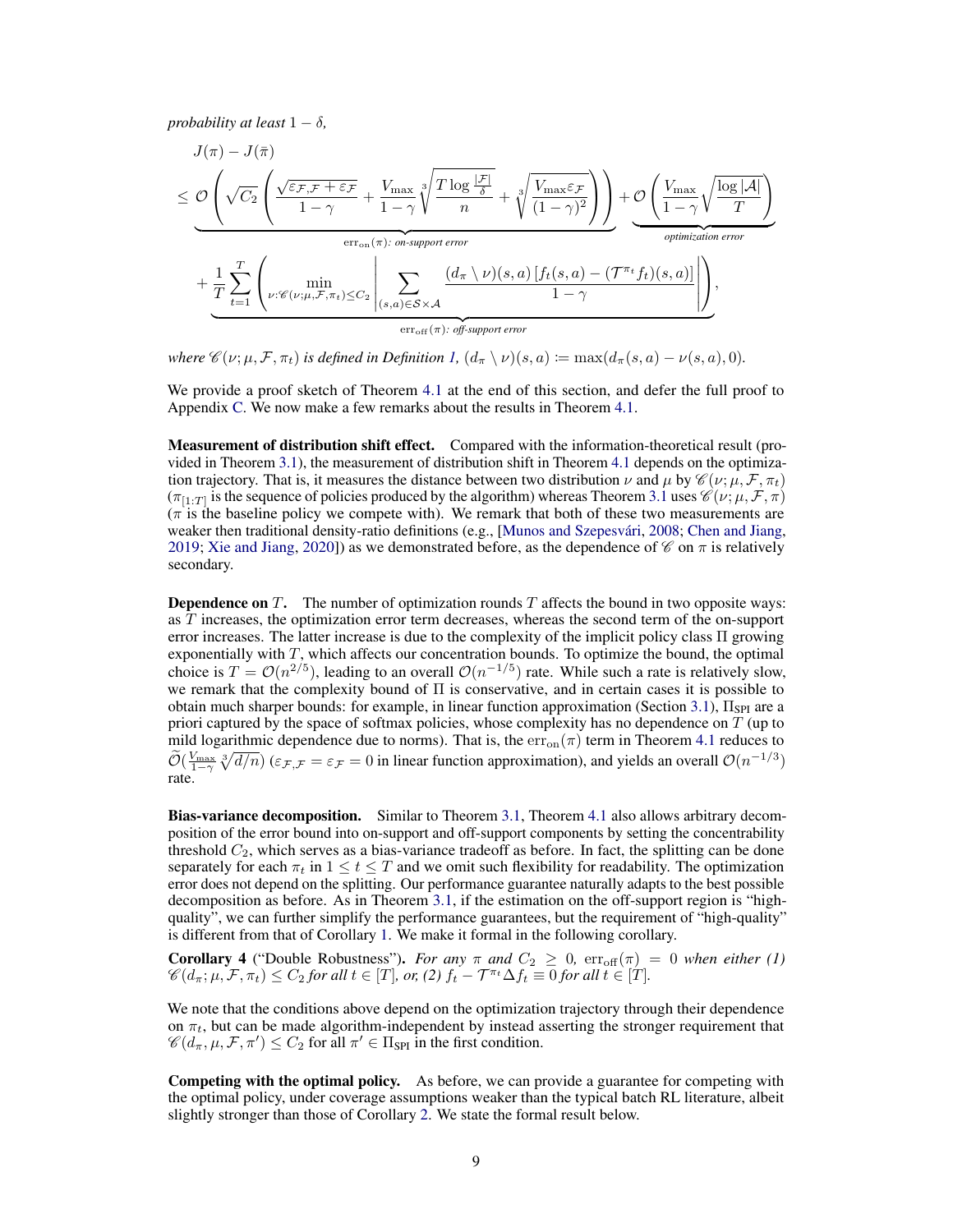<span id="page-9-0"></span>Corollary 5 (Competing with optimal policy). *Under conditions of Theorem [4.1,](#page-7-3) if*  $\mathscr{C}(d_{\pi^*}; \mu, \mathcal{F}, \pi) \leq C_2$  *for all*  $\pi \in \Pi_{\text{SPI}}$ *, we have* 

$$
J(\pi^*) - J(\widehat{\pi}) \leq \mathcal{O}\left(\frac{V_{\max}\sqrt{C_2}}{1-\gamma}\left(\frac{\log\frac{|\mathcal{F}|}{\delta}\log|\mathcal{A}|}{n}\right)^{1/5} + \frac{\sqrt{C_2(\varepsilon_{\mathcal{F},\mathcal{F}}+\varepsilon_{\mathcal{F}})}}{1-\gamma}\right).
$$

Note that the conditions of Corollary [5](#page-9-0) are satisfied as before whenever  $||d_{\pi^*}/\mu||_{\infty} \leq C_2$ .

Computationally-efficient implementation with linear function approximation We remark that our algorithm is computationally efficient when the value-function class  $\mathcal F$  is linear, that is,  $\mathcal{F} := \{\phi(\cdot, \cdot)^\mathsf{T} \theta : \theta \in \mathbb{R}^d\}$ . In this case, the objective of Eq.[\(4.1\)](#page-7-4) has a closed-form expression which is quadratic in  $\theta$ . In addition, under additional matrix invertibility conditions, Eq.[\(4.1\)](#page-7-4) has a closed-form solution which generalizes LSTDQ [\[Lagoudakis and Parr,](#page-11-16) [2003;](#page-11-16) [Sutton et al.,](#page-11-17) [2009;](#page-11-17) [Dann et al.,](#page-10-18) [2014\]](#page-10-18). A similar connection has been made by [Antos et al.](#page-10-0) [\[2008\]](#page-10-0), but our derivation is more general. See Appendix Appendix [D](#page-35-0) for further details.

We conclude the section with a proof sketch showing the key insights used in establishing the proof.

*Proof sketch of Theorem [4.1](#page-7-3).* Our proof constructs a corresponding MDP  $\mathcal{M}_t$  for every  $f_t$ ,  $\pi_t$  pair. Each  $\mathcal{M}_t$  has the same dynamics as the ground-truth MDP, but chooses a different reward function, such that  $f_t$  is the Q-function of  $\pi_t$  in  $\mathcal{M}_t$ ,  $Q_{\mathcal{M}_t}^{\pi_t}$  (we use the subscript of  $\mathcal{M}_t$  to denote the corresponding value or operator in MDP  $\mathcal{M}_t$ ). Our proof relies on some key properties of  $\mathcal{M}_t$ , such as  $Q^{\pi} - \mathcal{T}_{\mathcal{M}_t}^{\pi} Q^{\pi} = f_t - \mathcal{T}^{\pi_t} f_t$ . We decompose  $J(\pi) - J(\pi)$  as follows.

$$
J(\pi) - J(\bar{\pi}) \leq \underbrace{\frac{1}{T} \sum_{t=1}^{T} (J_{\mathcal{M}_t}(\pi) - J_{\mathcal{M}_t}(\pi_t))}_{\text{optimization error}} + \underbrace{\frac{1}{T} \sum_{t=1}^{T} (J(\pi) - J_{\mathcal{M}_t}(\pi))}_{\text{controlled by } ||Q^{\pi} - \mathcal{T}_{\mathcal{M}_t}^{\pi} Q^{\pi}||_{2, d_{\pi}} = ||f_t - \mathcal{T}^{\pi_t} f_t||_{2, d_{\pi}}}
$$

+ approximation/statistical errors.

The proof is completed by bounding  $|| f_t - \mathcal{T}^{\pi_t} f_t ||_{2,d_{\pi}}$  on both on-support and off-support regions.

## 5 Conclusions

This paper investigates sample-efficient offline reinforcement learning without data coverage assumptions (e.g., concentrability). To achieve that goal, our paper contributes several crucial improvements to the literature. We introduce the concept of Bellman-consistent pessimism. It enables the sample-efficient guarantees with only the Bellman-completeness assumption which is standard in the exploratory setting, whereas the point-wise/bonus-based pessimism popularly adopted in the literature usually requires stronger and/or extra assumptions. Algorithmically, we demonstrate how to implicitly infer a policy value lower bound through a version space and provide a tractable implementation. A particularly important aspect of our results is the ability to adapt to the best bias-variance tradeoff in the hindsight, which no prior algorithms achieve to the best of our knowledge. When applying our results in linear function approximation, we attain an  $\mathcal{O}(d)$  improvement in sample complexity, compared with the best-known recent work of offline RL in linear MDPs, whenever the action space is finite and small.

As of limitations and future work, the sample complexity of our practical algorithm is worse than that of the information-theoretic approach, and it will be interesting to close this gap. Another future direction is to empirically evaluate PSPI on benchmarks and compare it to existing approaches.

## Acknowledgment

Part of this work was carried out while TX and AA worked at Microsoft Research. NJ acknowledges funding support from the ARL Cooperative Agreement W911NF-17-2-0196, NSF IIS-2112471, and Adobe Data Science Research Award. The authors also thank Jinglin Chen for pointing out a mistake in the conference version of the paper (see Footnote [3\)](#page-6-1).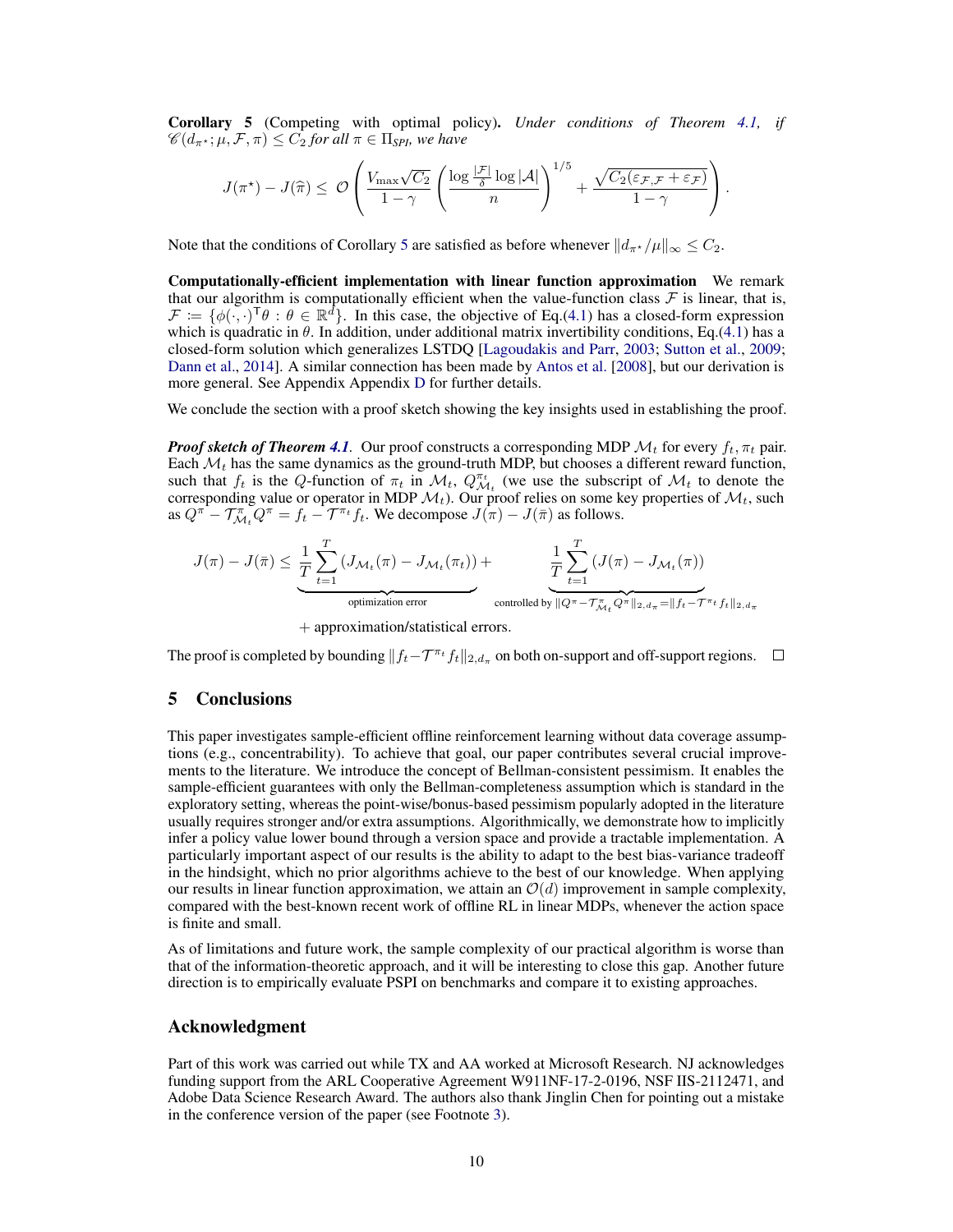## **References**

- <span id="page-10-8"></span>Alekh Agarwal, Sham M Kakade, Jason D Lee, and Gaurav Mahajan. On the theory of policy gradient methods: Optimality, approximation, and distribution shift. *arXiv preprint arXiv:1908.00261*, 2019.
- <span id="page-10-0"></span>András Antos, Csaba Szepesvári, and Rémi Munos. Learning near-optimal policies with bellmanresidual minimization based fitted policy iteration and a single sample path. *Machine Learning*, 71 (1):89–129, 2008.
- <span id="page-10-9"></span>Dimitri P. Bertsekas and John N. Tsitsiklis. *Neuro-Dynamic Programming*. Athena Scientific, 1st edition, 1996. ISBN 1886529108.
- <span id="page-10-17"></span>Qi Cai, Zhuoran Yang, Chi Jin, and Zhaoran Wang. Provably efficient exploration in policy optimization. In *International Conference on Machine Learning*, pages 1283–1294. PMLR, 2020.
- <span id="page-10-1"></span>Jinglin Chen and Nan Jiang. Information-theoretic considerations in batch reinforcement learning. In *International Conference on Machine Learning*, pages 1042–1051, 2019.
- <span id="page-10-16"></span>Ching-An Cheng, Tengyang Xie, Nan Jiang, and Alekh Agarwal. Adversarially trained actor critic for offline reinforcement learning. *arXiv preprint arXiv:2202.02446*, 2022.
- <span id="page-10-18"></span>Christoph Dann, Gerhard Neumann, Jan Peters, et al. Policy evaluation with temporal differences: A survey and comparison. *Journal of Machine Learning Research*, 15:809–883, 2014.
- <span id="page-10-11"></span>Yaqi Duan, Zeyu Jia, and Mengdi Wang. Minimax-optimal off-policy evaluation with linear function approximation. In *International Conference on Machine Learning*, pages 2701–2709. PMLR, 2020.
- <span id="page-10-6"></span>Eyal Even-Dar, Sham M Kakade, and Yishay Mansour. Online markov decision processes. *Mathematics of Operations Research*, 34(3):726–736, 2009.
- <span id="page-10-2"></span>Amir Massoud Farahmand, Rémi Munos, and Csaba Szepesvári. Error propagation for approximate policy and value iteration. In *Advances in Neural Information Processing Systems*, 2010.
- <span id="page-10-4"></span>Scott Fujimoto, David Meger, and Doina Precup. Off-policy deep reinforcement learning without exploration. In *International Conference on Machine Learning*, pages 2052–2062, 2019.
- <span id="page-10-7"></span>Matthieu Geist, Bruno Scherrer, and Olivier Pietquin. A theory of regularized markov decision processes. In *International Conference on Machine Learning*, pages 2160–2169. PMLR, 2019.
- <span id="page-10-13"></span>Nan Jiang, Akshay Krishnamurthy, Alekh Agarwal, John Langford, and Robert E Schapire. Contextual decision processes with low bellman rank are pac-learnable. In *International Conference on Machine Learning*, pages 1704–1713. PMLR, 2017.
- <span id="page-10-15"></span>Chi Jin, Zhuoran Yang, Zhaoran Wang, and Michael I Jordan. Provably efficient reinforcement learning with linear function approximation. In *Conference on Learning Theory*, pages 2137–2143. PMLR, 2020.
- <span id="page-10-5"></span>Ying Jin, Zhuoran Yang, and Zhaoran Wang. Is pessimism provably efficient for offline rl? In *International Conference on Machine Learning*, pages 5084–5096. PMLR, 2021.
- <span id="page-10-14"></span>Sham Kakade and John Langford. Approximately optimal approximate reinforcement learning. In *ICML*, volume 2, pages 267–274, 2002.
- <span id="page-10-3"></span>Rahul Kidambi, Aravind Rajeswaran, Praneeth Netrapalli, and Thorsten Joachims. Morel: Modelbased offline reinforcement learning. In *Advances in Neural Information Processing Systems*, 2020.
- <span id="page-10-10"></span>Vijay R Konda and John N Tsitsiklis. Actor-critic algorithms. In *Advances in neural information processing systems*, pages 1008–1014. Citeseer, 2000.
- <span id="page-10-12"></span>Aviral Kumar, Justin Fu, Matthew Soh, George Tucker, and Sergey Levine. Stabilizing off-policy q-learning via bootstrapping error reduction. *Advances in Neural Information Processing Systems*, 32:11784–11794, 2019.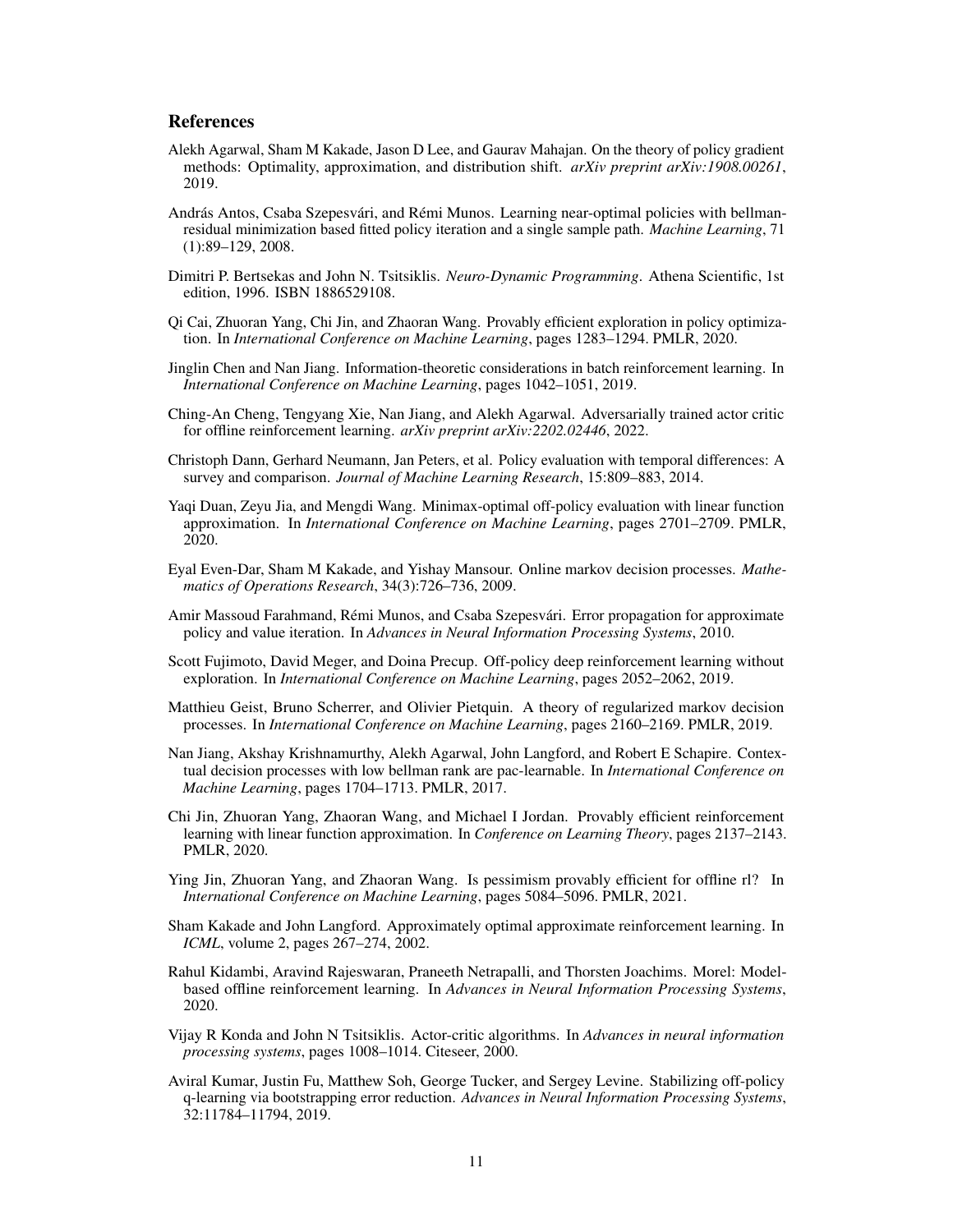- <span id="page-11-8"></span>Aviral Kumar, Aurick Zhou, George Tucker, and Sergey Levine. Conservative q-learning for offline reinforcement learning. *Advances in Neural Information Processing Systems*, 33:1179–1191, 2020.
- <span id="page-11-16"></span>Michail G Lagoudakis and Ronald Parr. Least-squares policy iteration. *The Journal of Machine Learning Research*, 4:1107–1149, 2003.
- <span id="page-11-14"></span>Romain Laroche, Paul Trichelair, and Remi Tachet Des Combes. Safe policy improvement with baseline bootstrapping. In *International Conference on Machine Learning*, pages 3652–3661, 2019.
- <span id="page-11-12"></span>Alessandro Lazaric, Mohammad Ghavamzadeh, and Rémi Munos. Finite-sample analysis of leastsquares policy iteration. *Journal of Machine Learning Research*, 13:3041–3074, 2012.
- <span id="page-11-1"></span>Sergey Levine, Aviral Kumar, George Tucker, and Justin Fu. Offline reinforcement learning: Tutorial, review, and perspectives on open problems. *arXiv preprint arXiv:2005.01643*, 2020.
- <span id="page-11-9"></span>Yao Liu, Adith Swaminathan, Alekh Agarwal, and Emma Brunskill. Provably good batch off-policy reinforcement learning without great exploration. In *Advances in Neural Information Processing Systems*, 2020.
- <span id="page-11-4"></span>Rémi Munos. Error bounds for approximate policy iteration. In *Proceedings of the Twentieth International Conference on International Conference on Machine Learning*, pages 560–567, 2003.
- <span id="page-11-6"></span>Rémi Munos and Csaba Szepesvári. Finite-time bounds for fitted value iteration. *Journal of Machine Learning Research*, 9(5), 2008.
- <span id="page-11-11"></span>Bernardo Ávila Pires and Csaba Szepesvári. Statistical linear estimation with penalized estimators: an application to reinforcement learning. In *Proceedings of the 29th International Coference on International Conference on Machine Learning*, pages 1755–1762, 2012.
- <span id="page-11-0"></span>Doina Precup, Richard S Sutton, and Satinder P Singh. Eligibility traces for off-policy policy evaluation. In *Proceedings of the Seventeenth International Conference on Machine Learning*, pages 759–766, 2000.
- <span id="page-11-13"></span>Bruno Scherrer. Approximate policy iteration schemes: a comparison. In *International Conference on Machine Learning*, pages 1314–1322. PMLR, 2014.
- <span id="page-11-15"></span>Lior Shani, Yonathan Efroni, Aviv Rosenberg, and Shie Mannor. Optimistic policy optimization with bandit feedback. In *International Conference on Machine Learning*, pages 8604–8613. PMLR, 2020.
- <span id="page-11-17"></span>Richard S Sutton, Hamid Reza Maei, Doina Precup, Shalabh Bhatnagar, David Silver, Csaba Szepesvári, and Eric Wiewiora. Fast gradient-descent methods for temporal-difference learning with linear function approximation. In *Proceedings of the 26th Annual International Conference on Machine Learning*, pages 993–1000, 2009.
- <span id="page-11-5"></span>Csaba Szepesvári and Rémi Munos. Finite time bounds for sampling based fitted value iteration. In *Proceedings of the 22nd international conference on Machine learning*, pages 880–887, 2005.
- <span id="page-11-2"></span>Ruosong Wang, Dean Foster, and Sham M Kakade. What are the statistical limits of offline rl with linear function approximation? In *International Conference on Learning Representations*, 2020.
- <span id="page-11-3"></span>Ruosong Wang, Yifan Wu, Ruslan Salakhutdinov, and Sham Kakade. Instabilities of offline rl with pre-trained neural representation. In *International Conference on Machine Learning*, pages 10948–10960. PMLR, 2021.
- <span id="page-11-10"></span>Gellért Weisz, Philip Amortila, and Csaba Szepesvári. Exponential lower bounds for planning in mdps with linearly-realizable optimal action-value functions. In *Algorithmic Learning Theory*, pages 1237–1264. PMLR, 2021.
- <span id="page-11-7"></span>Tengyang Xie and Nan Jiang. Q\* approximation schemes for batch reinforcement learning: A theoretical comparison. In *Conference on Uncertainty in Artificial Intelligence*, pages 550–559. PMLR, 2020.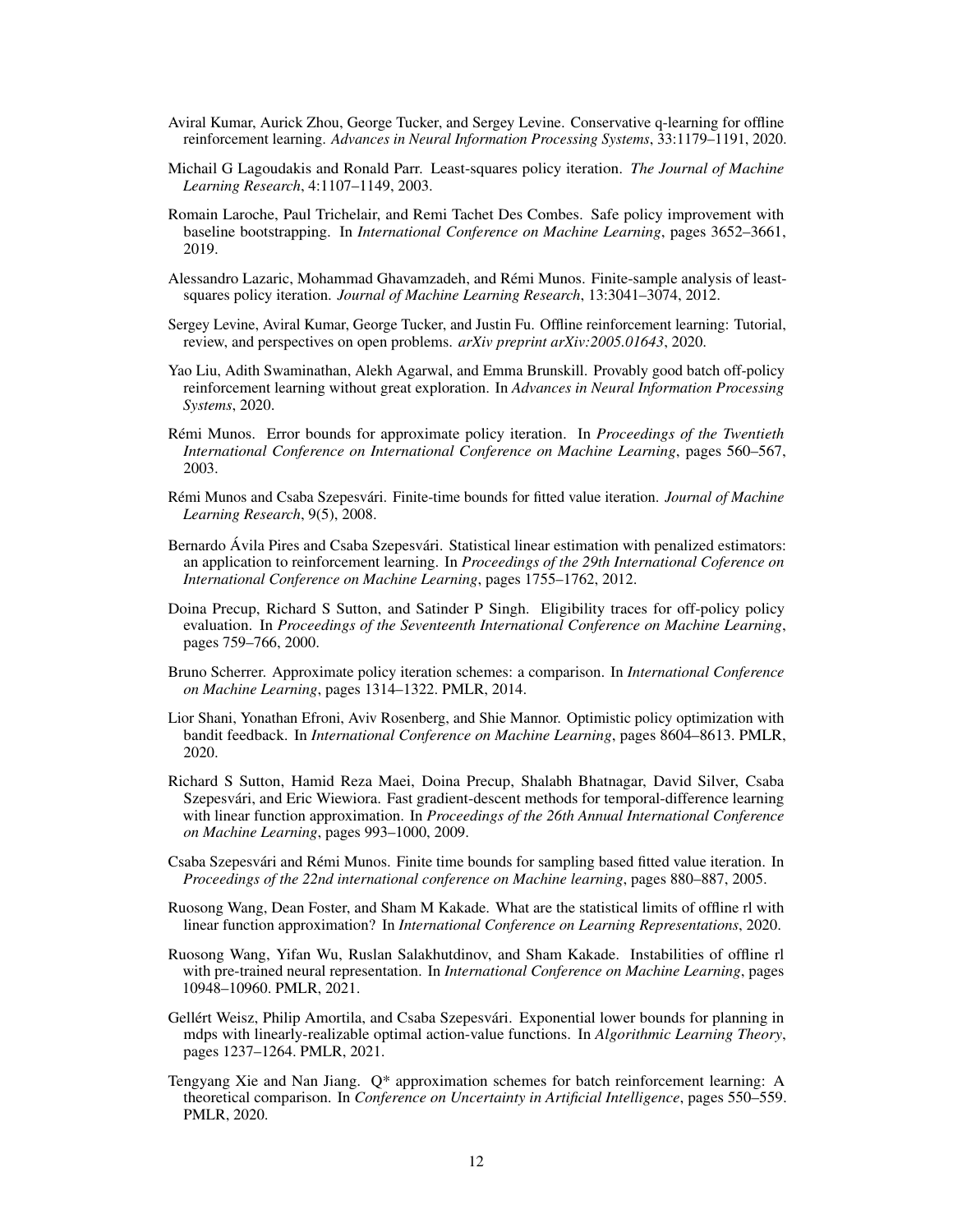- <span id="page-12-0"></span>Tengyang Xie and Nan Jiang. Batch value-function approximation with only realizability. In *International Conference on Machine Learning*, pages 11404–11413. PMLR, 2021.
- <span id="page-12-2"></span>Tianhe Yu, Garrett Thomas, Lantao Yu, Stefano Ermon, James Y Zou, Sergey Levine, Chelsea Finn, and Tengyu Ma. Mopo: Model-based offline policy optimization. *Advances in Neural Information Processing Systems*, 33:14129–14142, 2020.
- <span id="page-12-1"></span>Andrea Zanette. Exponential lower bounds for batch reinforcement learning: Batch rl can be exponentially harder than online rl. In *International Conference on Machine Learning*, pages 12287–12297. PMLR, 2021.
- <span id="page-12-3"></span>Andrea Zanette, Martin J Wainwright, and Emma Brunskill. Provable benefits of actor-critic methods for offline reinforcement learning. *Advances in neural information processing systems*, 34, 2021.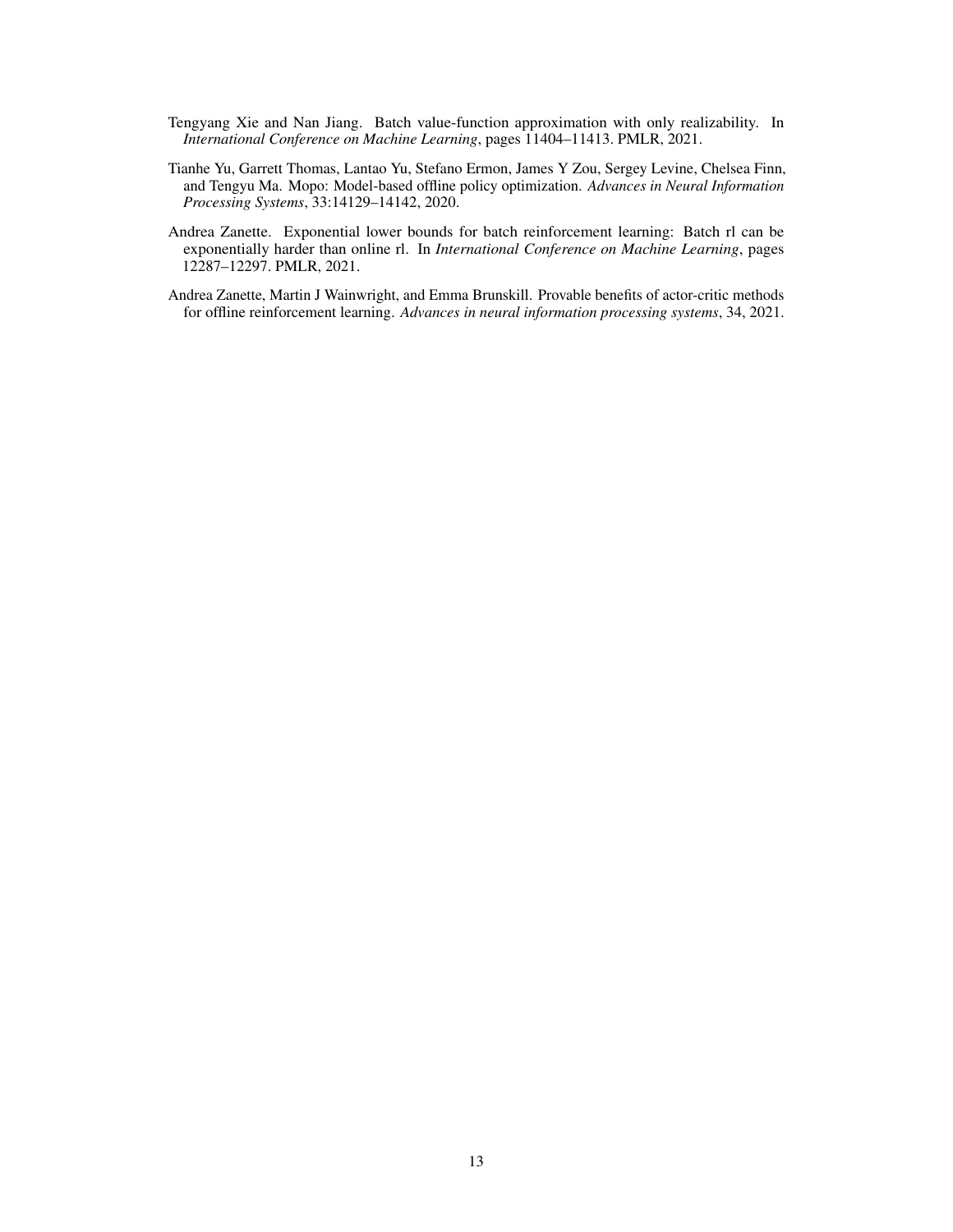## Appendix

## <span id="page-13-8"></span>A Estimating Mean-Squared Bellman Error

We provide theoretical properties of  $\mathcal{E}(f, \pi; \mathcal{D})$  (defined in Eq.[\(3.1\)](#page-3-3)), when using it to bound Bellman error. Over this section, we use  $\mu \times (P, R)$  to denote the joint distribution of  $(s, a, r, s')$ .

All of our results in the appendix strongly depends one following two constants

- 1.  $\varepsilon_r$  For any  $\pi \in \Pi$ , if  $f_\pi$  is the "best estimation" of  $Q^\pi$  in  $\mathcal F$  (formal definition of  $f_\pi$ : Eq.[\(A.1\)](#page-13-0) for general function approximation,  $Q^{\pi}$  for Linear function approximation), then  $\mathcal{E}(f_{\pi},\pi;\mathcal{D})\leq$ εr.
- 2.  $\varepsilon_b$  For any function  $f \in \mathcal{F}$  and any  $\pi \in \Pi$ , if  $\mathcal{E}(f, \pi; \mathcal{D}) \leq \varepsilon_r$ , then  $||f \mathcal{T}^{\pi}f||_{2,\mu}^2 \leq \varepsilon_b$ .

The detailed discussion about  $\varepsilon_r$  and  $\varepsilon_b$  is provided in Appendix [A.1](#page-13-1) (general function approximation) and and Appendix [A.2](#page-21-0) (linear Linear function approximation).

#### <span id="page-13-1"></span>A.1 Results for General Function Approximation

This section summarizes the results regarding  $\mathcal{E}(f, \pi; \mathcal{D})$ , we defer the full proof of Theorem [A.1](#page-13-2) and Theorem [A.2](#page-13-3) to Appendix [A.1.2.](#page-17-0)

<span id="page-13-2"></span>**Theorem A.1.** *For any*  $\pi \in \Pi$ *, let*  $f_{\pi}$  *be defined as follows,* 

<span id="page-13-6"></span><span id="page-13-4"></span><span id="page-13-0"></span>
$$
f_{\pi} := \underset{f \in \mathcal{F}}{\operatorname{argmin}} \sup_{\text{admissible } \nu} ||f - \mathcal{T}^{\pi} f||_{2, \nu}^{2}. \tag{A.1}
$$

*Then, for*  $\mathcal{E}(f_\pi, \pi; \mathcal{D})$  *(defined in Eq.*(3.1*)), we have* 

$$
\mathcal{E}(f_{\pi}, \pi; \mathcal{D}) \le \frac{139V_{\text{max}}^2 \log \frac{|\mathcal{F}||\Pi|}{\delta}}{n} + 39\varepsilon_{\mathcal{F}} = \varepsilon_r. \tag{A.2}
$$

<span id="page-13-3"></span>We now show that  $\mathcal{E}(f, \pi; \mathcal{D})$  could effectively estimate  $|| f - \mathcal{T}^{\pi} f ||_{2,\mu}^2$ . **Theorem A.2.** *For any*  $\pi \in \Pi$ ,  $f \in \mathcal{F}$ *, and any*  $\varepsilon > 0$ *, if*  $\mathcal{E}(f, \pi; \mathcal{D}) \leq \varepsilon$ *, then,* 

$$
||f - \mathcal{T}^{\pi} f||_{2,\mu} \le V_{\max} \sqrt{\frac{231 \log \frac{|\mathcal{F}||\Pi|}{\delta}}{n}} + \sqrt{\varepsilon_{\mathcal{F},\mathcal{F}}} + \sqrt{\varepsilon_{\mathcal{F},\mathcal{F}} + \varepsilon}.
$$
 (A.3)

We also define  $\sqrt{\varepsilon_b}$  when setting  $\varepsilon = \varepsilon_r$  in Eq.[\(A.3\)](#page-13-4), i.e.,

<span id="page-13-7"></span>
$$
\sqrt{\varepsilon_b} \coloneqq V_{\text{max}} \sqrt{\frac{231 \log \frac{|\mathcal{F}||\Pi|}{\delta}}{n}} + \sqrt{\varepsilon_{\mathcal{F}, \mathcal{F}}} + \sqrt{\varepsilon_{\mathcal{F}, \mathcal{F}} + \varepsilon_r}.
$$
 (A.4)

#### A.1.1 Complementary Lemmas for General Function Approximation

We first provide some complementary lemmas that used in our detailed proofs of Theorem [A.1](#page-13-2) and Theorem [A.2.](#page-13-3)

<span id="page-13-5"></span>**Lemma A.3.** *For any*  $f_1, f_2 \in \mathcal{F}$  *and*  $\pi \in \Pi$ *, w.p.*  $1 - \delta$ *,* 

$$
\left|\|f_1(s,a)-(\mathcal{T}^{\pi}f_2)(s,a)\|_{2,\mu}-\|f_1(s,a)-(\mathcal{T}^{\pi}f_2)(s,a)\|_{2,\mathcal{D}}\right|\leq \sqrt{\frac{5V_{\max}^2\log\frac{|\mathcal{F}||\Pi|}{\delta}}{n}}.
$$

*Proof of Lemma [A.3.](#page-13-5)* The proof of this lemma follows the similar proving strategy of [\[Xie and Jiang,](#page-12-0) [2021,](#page-12-0) Lemma 10]. We first apply Bernstein's inequality with a union bound over  $\mathcal{F} \times \mathcal{F}$ , and obtain: w.p.  $1 - \delta$ , for any  $f_1, f_2 \in \overline{\mathcal{F}}$ ,

$$
\left| \|f_1(s,a) - (\mathcal{T}^\pi f_2)(s,a) \|_{2,\mu}^2 - \|f_1(s,a) - (\mathcal{T}^\pi f_2)(s,a) \|_{2,\mathcal{D}}^2 \right|
$$
  
= 
$$
\left| \mathbb{E}_{\mu \times (\mathcal{P},R)} \left[ (f_1(s,a) - (\mathcal{T}^\pi f_2)(s,a))^2 \right] - \frac{1}{n} \sum_{(s,a,r,s') \in \mathcal{D}} (f_1(s,a) - (\mathcal{T}^\pi f_2)(s,a))^2 \right|
$$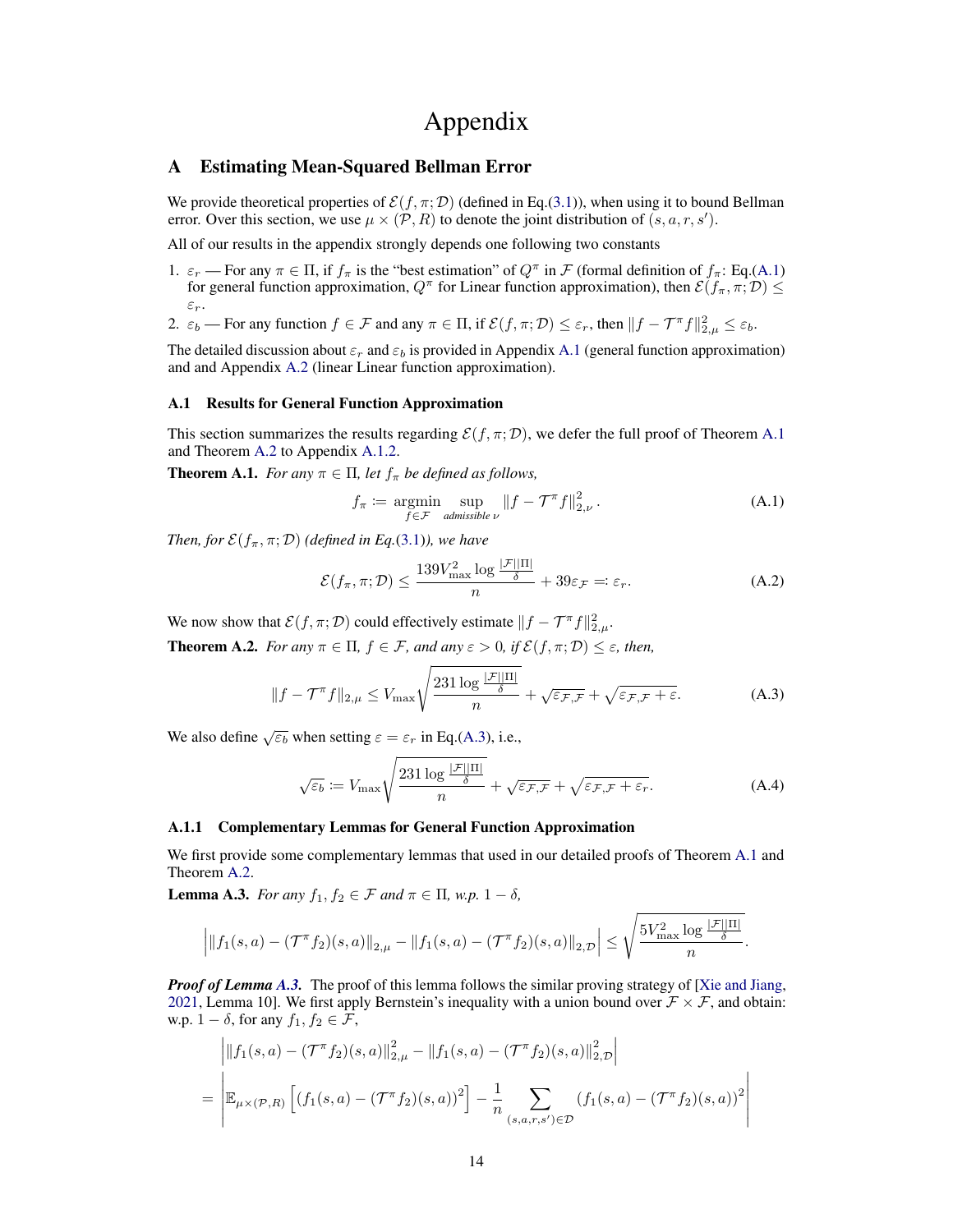$$
\leq \sqrt{\frac{4\mathbb{V}_{\mu}\left[\left(f_{1}(s,a)-(\mathcal{T}^{\pi}f_{2})(s,a)\right)^{2}\right]\log\frac{|\mathcal{F}||\Pi|}{\delta}}{n}} + \frac{2V_{\max}^{2}\log\frac{|\mathcal{F}||\Pi|}{\delta}}{3n}
$$

$$
\leq \|f_{1}(s,a)-(\mathcal{T}^{\pi}f_{2})(s,a)\|_{2,\mu}\sqrt{\frac{4V_{\max}^{2}\log\frac{|\mathcal{F}||\Pi|}{\delta}}{n}} + \frac{2V_{\max}^{2}\log\frac{|\mathcal{F}||\Pi|}{\delta}}{3n},\tag{A.5}
$$

where the last inequality is obtained by the following argument,

<span id="page-14-1"></span><span id="page-14-0"></span>
$$
\mathbb{V}_{\mu\times(\mathcal{P},R)}\left[\left(f_1(s,a)-(\mathcal{T}^{\pi}f_2)(s,a)\right)^2\right]
$$
  
\n
$$
\leq \mathbb{E}_{\mu\times(\mathcal{P},R)}\left[\left(f_1(s,a)-(\mathcal{T}^{\pi}f_2)(s,a)\right)^4\right]
$$
  
\n
$$
\leq V_{\max}^2 \mathbb{E}_{\mu\times(\mathcal{P},R)}\left[\left(f_1(s,a)-(\mathcal{T}^{\pi}f_2)(s,a)\right)^2\right],
$$

where the last inequality follows from  $|f_1(s, a) - (\mathcal{T}^{\pi} f_2)(s, a)| \leq V_{\text{max}}, \ \forall (s, a, r, s').$ By the fact of  $|a - b|^2 \le |a^2 - b^2|$ , we know

$$
\|f_1(s,a) - (\mathcal{T}^{\pi} f_2)(s,a)\|_{2,\mu} - \|f_1(s,a) - (\mathcal{T}^{\pi} f_2)(s,a)\|_{2,\mathcal{D}}\|
$$
  
\n
$$
\leq \sqrt{\|f_1(s,a) - (\mathcal{T}^{\pi} f_2)(s,a)\|_{2,\mu}^2 - \|f_1(s,a) - (\mathcal{T}^{\pi} f_2)(s,a)\|_{2,\mathcal{D}}^2\|}
$$
  
\n
$$
\leq \sqrt{\|f_1(s,a) - (\mathcal{T}^{\pi} f_2)(s,a)\|_{2,\mu} \sqrt{\frac{4V_{\text{max}}^2 \log \frac{|\mathcal{F}||\Pi|}{\delta}}{n} + \frac{2V_{\text{max}}^2 \log \frac{|\mathcal{F}||\Pi|}{\delta}}{3n}}
$$
 (by Eq.(A.5))  
\n
$$
\leq \sqrt{\|f_1(s,a) - (\mathcal{T}^{\pi} f_2)(s,a)\|_{2,\mu}} \sqrt{\frac{4V_{\text{max}}^2 \log \frac{|\mathcal{F}||\Pi|}{\delta}}{n} + \sqrt{\frac{2V_{\text{max}}^2 \log \frac{|\mathcal{F}||\Pi|}{\delta}}{3n}}.
$$
 (A.6)

On the other hand,

<span id="page-14-2"></span>
$$
\|f_{1}(s,a) - (\mathcal{T}^{\pi} f_{2})(s,a)\|_{2,\mu} - \|f_{1}(s,a) - (\mathcal{T}^{\pi} f_{2})(s,a)\|_{2,\mathcal{D}}\|_{2,\mathcal{D}}\|_{2,\mathcal{D}}\|_{2,\mathcal{D}}\leq \frac{\left|\|f_{1}(s,a) - (\mathcal{T}^{\pi} f_{2})(s,a)\|_{2,\mu}^{2} - \|f_{1}(s,a) - (\mathcal{T}^{\pi} f_{2})(s,a)\|_{2,\mathcal{D}}^{2}\right|}{\|f_{1}(s,a) - (\mathcal{T}^{\pi} f_{2})(s,a)\|_{2,\mu}}\leq \frac{\left|\|f_{1}(s,a) - (\mathcal{T}^{\pi} f_{2})(s,a)\|_{2,\mu} - \left(\mathcal{T}^{\pi} f_{2}(s,a)\|_{2,\mu}\right)\right|_{2,\mu}}{\|f_{1}(s,a) - (\mathcal{T}^{\pi} f_{2})(s,a)\|_{2,\mu}} + \frac{2V_{\text{max}}^{2} \log \frac{|\mathcal{F}||\Pi|}{\delta}}{\|g_{1}(s,a) - (\mathcal{T}^{\pi} f_{2})(s,a)\|_{2,\mu}}.
$$
\n
$$
\leq \sqrt{\frac{4V_{\text{max}}^{2} \log \frac{|\mathcal{F}||\Pi|}{\delta}}{n}} + \frac{2V_{\text{max}}^{2} \log \frac{|\mathcal{F}||\Pi|}{\delta}}{3n \left\|f_{1}(s,a) - (\mathcal{T}^{\pi} f_{2})(s,a)\right\|_{2,\mu}}.
$$
\n(A.7)

Combining Eq.[\(A.6\)](#page-14-1) and Eq.[\(A.7\)](#page-14-2), we obtain

$$
\begin{split} &\left|\|f_{1}(s,a)-(\mathcal{T}^{\pi}f_{2})(s,a)\|_{2,\mu}-\|f_{1}(s,a)-(\mathcal{T}^{\pi}f_{2})(s,a)\|_{2,\mathcal{D}}\right| \\ &\leq \min\left(\sqrt{\frac{\|f_{1}(s,a)-(\mathcal{T}^{\pi}f_{2})(s,a)\|_{2,\mu}}{\|f_{1}(s,a)-(\mathcal{T}^{\pi}f_{2})(s,a)\|_{2,\mu}}}\sqrt{\frac{4V_{\max}^{2}\log\frac{|\mathcal{F}||\Pi|}{\delta}}{n}}+\sqrt{\frac{2V_{\max}^{2}\log\frac{|\mathcal{F}||\Pi|}{\delta}}{3n}}, \right. \\ &\left.\sqrt{\frac{4V_{\max}^{2}\log\frac{|\mathcal{F}||\Pi|}{\delta}}{n}}+\frac{2V_{\max}^{2}\log\frac{|\mathcal{F}||\Pi|}{\delta}}{3n\|f_{1}(s,a)-(\mathcal{T}^{\pi}f_{2})(s,a)\|_{2,\mu}}\right) \\ &\leq \max_{g\in\mathbb{R}}\min\left(\sqrt{g}\sqrt[4]{\frac{4V_{\max}^{2}\log\frac{|\mathcal{F}||\Pi|}{\delta}}{n}}+\sqrt{\frac{2V_{\max}^{2}\log\frac{|\mathcal{F}||\Pi|}{\delta}}{3n}},\sqrt{\frac{4V_{\max}^{2}\log\frac{|\mathcal{F}||\Pi|}{\delta}}{n}}+\frac{2V_{\max}^{2}\log\frac{|\mathcal{F}||\Pi|}{\delta}}{3ng}\right) \end{split}
$$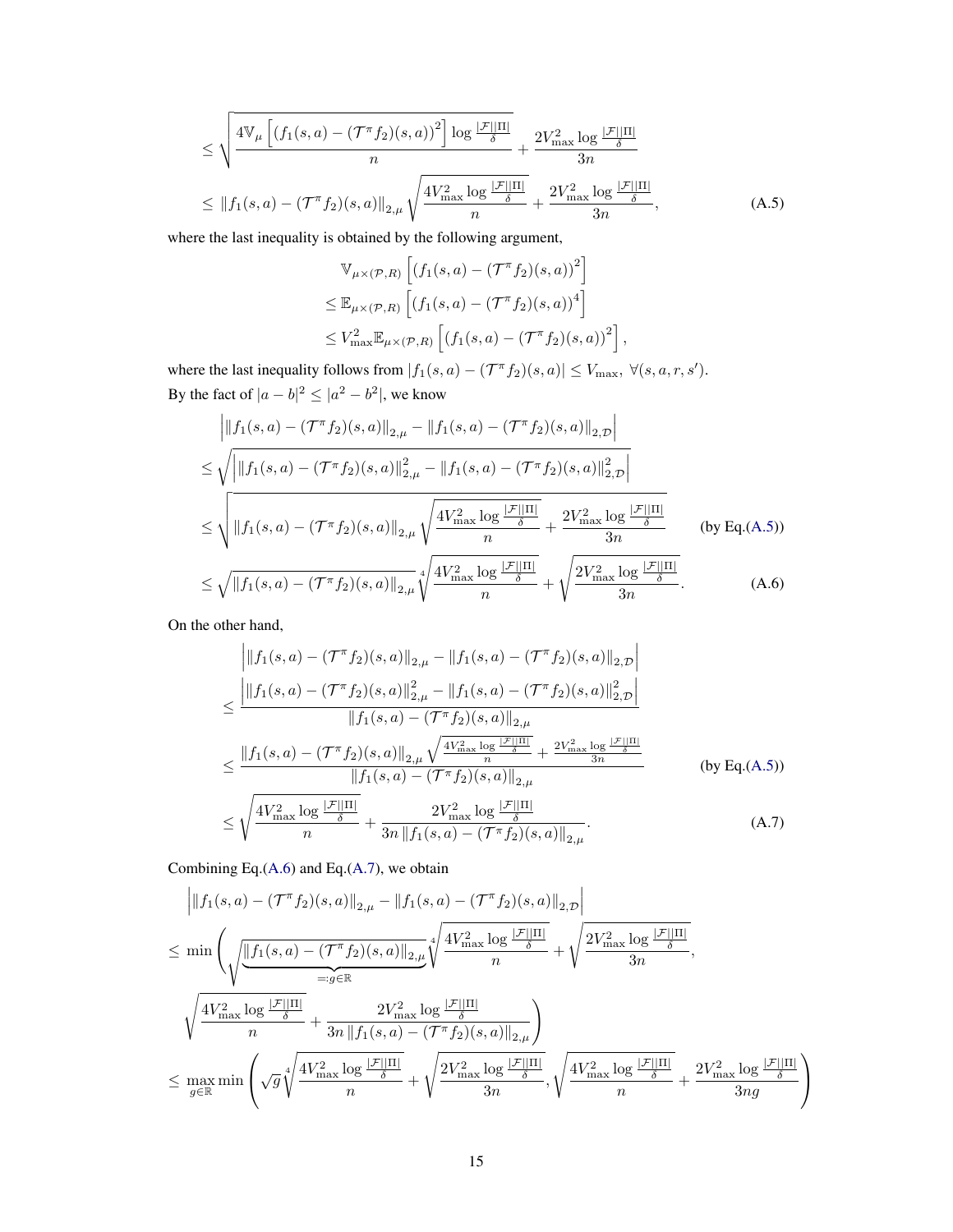$$
\leq \min_{g \in \mathbb{R}} \max\left(\sqrt{g} \sqrt[4]{\frac{4V_{\max}^2 \log \frac{|\mathcal{F}||\Pi|}{\delta}}{n}} + \sqrt{\frac{2V_{\max}^2 \log \frac{|\mathcal{F}||\Pi|}{\delta}}{3n}}, \sqrt{\frac{4V_{\max}^2 \log \frac{|\mathcal{F}||\Pi|}{\delta}}{n}} + \frac{2V_{\max}^2 \log \frac{|\mathcal{F}||\Pi|}{\delta}}{3ng}\right)
$$
\n
$$
\leq \max\left(\sqrt{\frac{4V_{\max}^2 \log \frac{|\mathcal{F}||\Pi|}{\delta}}{n}} + \sqrt{\frac{2V_{\max}^2 \log \frac{|\mathcal{F}||\Pi|}{\delta}}{3n}}, \sqrt{\frac{4V_{\max}^2 \log \frac{|\mathcal{F}||\Pi|}{\delta}}{n}} + \sqrt{\frac{V_{\max}^2 \log \frac{|\mathcal{F}||\Pi|}{\delta}}{9n}}\right)
$$
\n
$$
\leq \sqrt{\frac{5V_{\max}^2 \log \frac{|\mathcal{F}||\Pi|}{\delta}}{n}},
$$

<span id="page-15-3"></span><span id="page-15-2"></span><span id="page-15-1"></span> $\Box$ 

where (a) is by selecting  $g = \sqrt{4V_{\text{max}}^2 \log \frac{|\mathcal{F}||\Pi|}{\delta}}/n$ . This completes the proof.

<span id="page-15-0"></span>**Lemma A.4.** *For any*  $f, g_1, g_2 \in \mathcal{F}$  *and*  $\pi \in \Pi$ *, we have*  $\mathbf{L}$ 

$$
\|g_1 - \mathcal{T}^{\pi} f\|_{2,\mu}^2 - \|g_2 - \mathcal{T}^{\pi} f\|_{2,\mu}^2
$$
  

$$
- \frac{1}{n} \sum_{(s,a,r,s') \in \mathcal{D}} (g_1(s,a) - r - \gamma f(s',\pi))^2 + \frac{1}{n} \sum_{(s,a,r,s') \in \mathcal{D}} (g_2(s,a) - r - \gamma f(s',\pi))^2
$$
  

$$
\leq 4V_{\max} \|g_1 - g_2\|_{2,\mu} \sqrt{\frac{\log \frac{|\mathcal{F}||\Pi|}{\delta}}{n}} + \frac{2V_{\max}^2 \log \frac{|\mathcal{F}||\Pi|}{\delta}}{3n}.
$$

*Proof of Lemma [A.4.](#page-15-0)* By a standard calculation,

$$
\frac{1}{n} \sum_{(s,a,r,s') \in \mathcal{D}} (g_1(s,a) - r - \gamma f(s',\pi))^2 - \frac{1}{n} \sum_{(s,a,r,s') \in \mathcal{D}} (g_2(s,a) - r - \gamma f(s',\pi))^2
$$
\n
$$
= \frac{1}{n} \sum_{(s,a,r,s') \in \mathcal{D}} \left( (g_1(s,a) - r - \gamma f(s',\pi))^2 - (g_2(s,a) - r - \gamma f(s',\pi))^2 \right)
$$
\n
$$
= \frac{1}{n} \sum_{(s,a,r,s') \in \mathcal{D}} ((g_1(s,a) - g_2(s,a)) (g_1(s,a) + g_2(s,a) - 2r - 2\gamma f(s',\pi))). \tag{A.8}
$$

Similarly, we also have the following fact,

$$
\mathbb{E}_{\mu \times (\mathcal{P}, R)} \left[ (g_1(s, a) - r - \gamma f(s', \pi))^2 \right] - \mathbb{E}_{\mu \times (\mathcal{P}, R)} \left[ (g_2(s, a) - r - \gamma f(s', \pi))^2 \right]
$$
\n
$$
\stackrel{(a)}{=} \mathbb{E}_{\mu \times (\mathcal{P}, R)} \left[ (g_1(s, a) - g_2(s, a)) (g_1(s, a) + g_2(s, a) - 2r - 2\gamma f(s', \pi)) \right]
$$
\n
$$
= \mathbb{E}_{\mu} \left[ \mathbb{E} \left[ (g_1(s, a) - g_2(s, a)) (g_1(s, a) + g_2(s, a) - 2r - 2\gamma f(s', \pi)) \right| s, a \right]
$$
\n
$$
= \mathbb{E}_{\mu} \left[ (g_1(s, a) - g_2(s, a)) (g_1(s, a) + g_2(s, a) - 2(\mathcal{T}^{\pi} f)(s, a)) \right]
$$
\n
$$
\stackrel{(b)}{=} \mathbb{E}_{\mu} \left[ (g_1(s, a) - (\mathcal{T}^{\pi} f)(s, a))^2 \right] - \mathbb{E}_{\mu} \left[ (g_2(s, a) - (\mathcal{T}^{\pi} f)(s, a))^2 \right], \tag{A.10}
$$

where (a) and (b) follow from the similar argument to  $Eq.(A.8)$  $Eq.(A.8)$ .

By using Eq. $(A.8)$  and Eq. $(A.10)$ , we know

$$
\mathbb{E}_{\mu \times (\mathcal{P}, R)} \left[ \frac{1}{n} \sum_{(s, a, r, s') \in \mathcal{D}} (g_1(s, a) - r - \gamma f(s', \pi))^2 - \frac{1}{n} \sum_{(s, a, r, s') \in \mathcal{D}} (g_2(s, a) - r - \gamma f(s', \pi))^2 \right]
$$
\n
$$
= \mathbb{E}_{\mu} \left[ (g_1(s, a) - (\mathcal{T}^{\pi} f)(s, a))^2 \right] - \mathbb{E}_{\mu} \left[ (g_2(s, a) - (\mathcal{T}^{\pi} f)(s, a))^2 \right].
$$
\nThen,\n
$$
\left| \mathbb{E}_{\mu} \left[ (g_1(s, a) - (\mathcal{T}^{\pi} f)(s, a))^2 \right] - \mathbb{E}_{\mu} \left[ (g_2(s, a) - (\mathcal{T}^{\pi} f)(s, a))^2 \right] - \mathbb{E}_{\mu} \left[ (g_2(s, a) - (\mathcal{T}^{\pi} f)(s, a))^2 \right] \right]
$$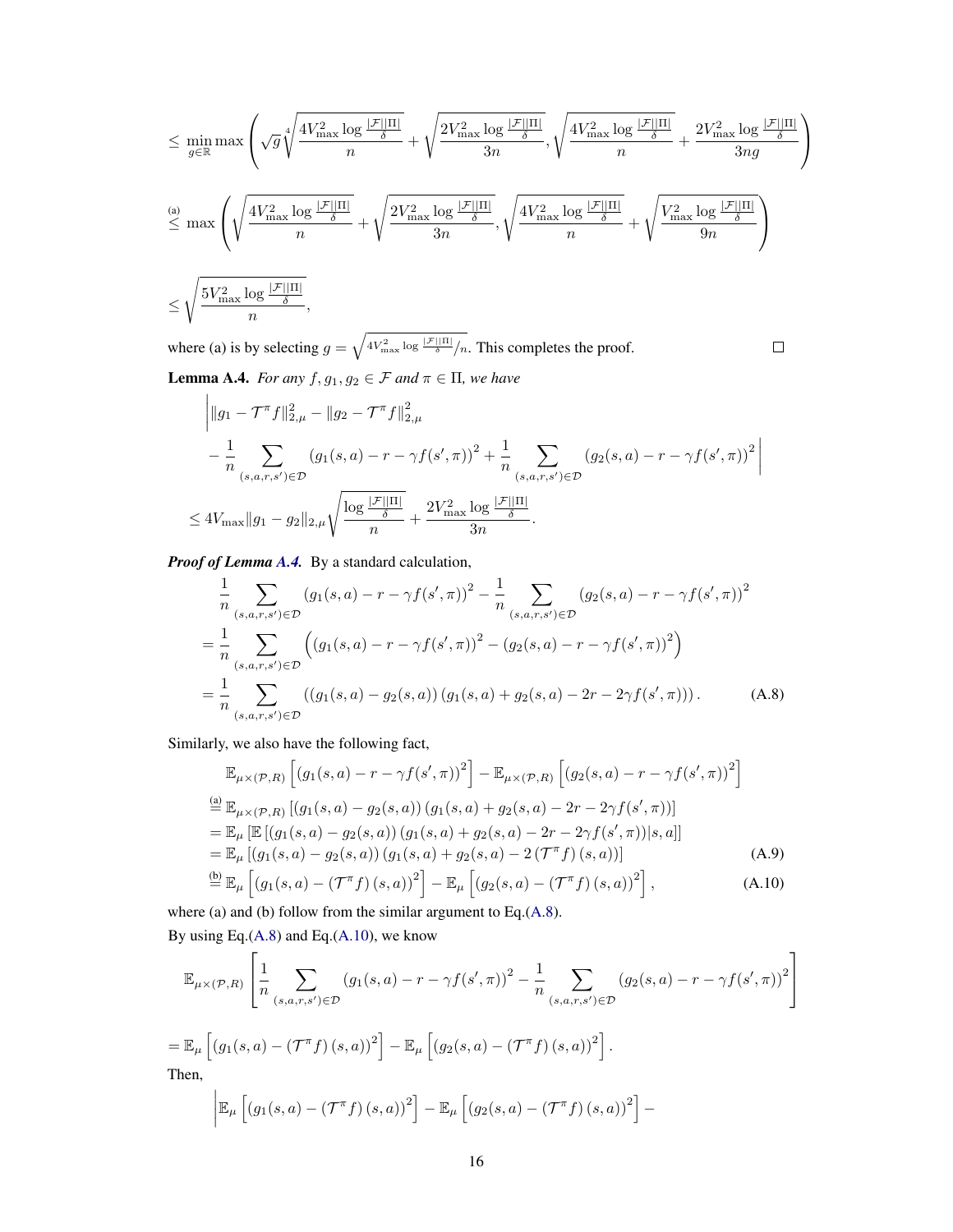$$
\frac{1}{n} \sum_{(s,a,r,s') \in \mathcal{D}} (g_1(s,a) - r - \gamma f(s',\pi))^2 + \frac{1}{n} \sum_{(s,a,r,s') \in \mathcal{D}} (g_2(s,a) - r - \gamma f(s',\pi))^2
$$
\n
$$
= \left| \mathbb{E}_{\mu} \left[ (g_1(s,a) - (\mathcal{T}^{\pi} f)(s,a))^2 \right] - \mathbb{E}_{\mu} \left[ (g_2(s,a) - (\mathcal{T}^{\pi} f)(s,a))^2 \right] - \frac{1}{n} \sum_{(s,a,r,s') \in \mathcal{D}} ((g_1(s,a) - g_2(s,a)) (g_1(s,a) + g_2(s,a) - 2r - 2\gamma f(s',\pi))) \right|
$$
\n
$$
\leq \sqrt{\frac{4 \mathbb{V}_{\mu \times (\mathcal{P},R)} [(g_1(s,a) - g_2(s,a)) (g_1(s,a) + g_2(s,a) - 2r - 2\gamma f(s',\pi))] \log \frac{|\mathcal{F}||\Pi|}{\delta}}{n} + \frac{2V_{\text{max}}^2 \log \frac{|\mathcal{F}||\Pi|}{\delta}}{3n},
$$

where the first equation follows from Eq.[\(A.9\)](#page-15-3) and the last inequality follows from the Bernsiten's inequality.

We now study the term  $\mathbb{V}_{\mu \times (\mathcal{P}, R)} [(g_1(s, a) - g_2(s, a)) (g_1(s, a) + g_2(s, a) - 2r - 2\gamma f(s', \pi))],$ 

<span id="page-16-1"></span>
$$
\mathbb{V}_{\mu \times (\mathcal{P}, R)} [(g_1(s, a) - g_2(s, a)) (g_1(s, a) + g_2(s, a) - 2r - 2\gamma f(s', \pi))]
$$
  
\n
$$
\leq \mathbb{E}_{\mu \times (\mathcal{P}, R)} [(g_1(s, a) - g_2(s, a))^2 (g_1(s, a) + g_2(s, a) - 2r - 2\gamma f(s', \pi))^2]
$$
  
\n
$$
\leq 4V_{\text{max}}^2 \mathbb{E}_{\mu} [(g_1(s, a) - g_2(s, a))^2]
$$

where the last inequality follows from the fact of  $|g_1(s, a) + g_2(s, a) - 2r - 2\gamma f(s', \pi)| \le 2V_{\text{max}}$ . This completes the proof.

<span id="page-16-0"></span>**Lemma A.5.** *For any*  $\pi \in \Pi$ , *let*  $f_{\pi}$  *and* g *be defined as follows*,

$$
f_{\pi} := \underset{f \in \mathcal{F}}{\operatorname{argmin}} \sup_{\substack{admissible \ \nu}} \|f - \mathcal{T}^{\pi} f\|_{2,\nu}^2
$$

$$
g := \underset{g \in \mathcal{F}}{\operatorname{argmin}} \frac{1}{n} \sum_{(s,a,r,s') \in \mathcal{D}} (g(s,a) - r - \gamma f_{\pi}(s',\pi))^2.
$$

*Then, we have*

$$
||f_{\pi} - g||_{2,\mu} \le 9V_{\max} \sqrt{\frac{\log \frac{|\mathcal{F}||\Pi|}{\delta}}{n}} + 2\sqrt{\varepsilon_{\mathcal{F}}}.
$$

*Proof of Lemma [A.5.](#page-16-0)* By applying Lemma [A.4,](#page-15-0) we have

$$
\left| \mathbb{E}_{\mu} \left[ \left( f_{\pi}(s, a) - (\mathcal{T}^{\pi} f_{\pi}) (s, a) \right)^{2} \right] - \mathbb{E}_{\mu} \left[ \left( g(s, a) - (\mathcal{T}^{\pi} f_{\pi}) (s, a) \right)^{2} \right] - \frac{1}{n} \sum_{(s, a, r, s') \in \mathcal{D}} \left( f_{\pi}(s, a) - r - \gamma f_{\pi}(s', \pi) \right)^{2} + \frac{1}{n} \sum_{(s, a, r, s') \in \mathcal{D}} \left( g(s, a) - r - \gamma f_{\pi}(s', \pi) \right)^{2} \right|
$$
  

$$
\leq 4 V_{\text{max}} \sqrt{\frac{\mathbb{E}_{\mu} \left[ \left( f_{\pi}(s, a) - g(s, a) \right)^{2} \right] \log \frac{|\mathcal{F}| |\Pi|}{\delta}}{n} + \frac{2 V_{\text{max}}^{2} \log \frac{|\mathcal{F}| |\Pi|}{\delta}}{3n}}.
$$

In addition,

$$
\mathbb{E}_{\mu}\left[\left(f_{\pi}(s,a) - g(s,a)\right)^{2}\right]
$$
\n
$$
= \|f_{\pi} - g\|_{2,\mu}^{2}
$$
\n
$$
\leq 2\|f_{\pi} - \mathcal{T}^{\pi}f_{\pi}\|_{2,\mu}^{2} + 2\|g - \mathcal{T}^{\pi}f_{\pi}\|_{2,\mu}^{2}
$$
\n
$$
= 2\|g - \mathcal{T}^{\pi}f_{\pi}\|_{2,\mu}^{2} - 2\|f_{\pi} - \mathcal{T}^{\pi}f_{\pi}\|_{2,\mu}^{2} + 4\|f_{\pi} - \mathcal{T}^{\pi}f_{\pi}\|_{2,\mu}^{2}
$$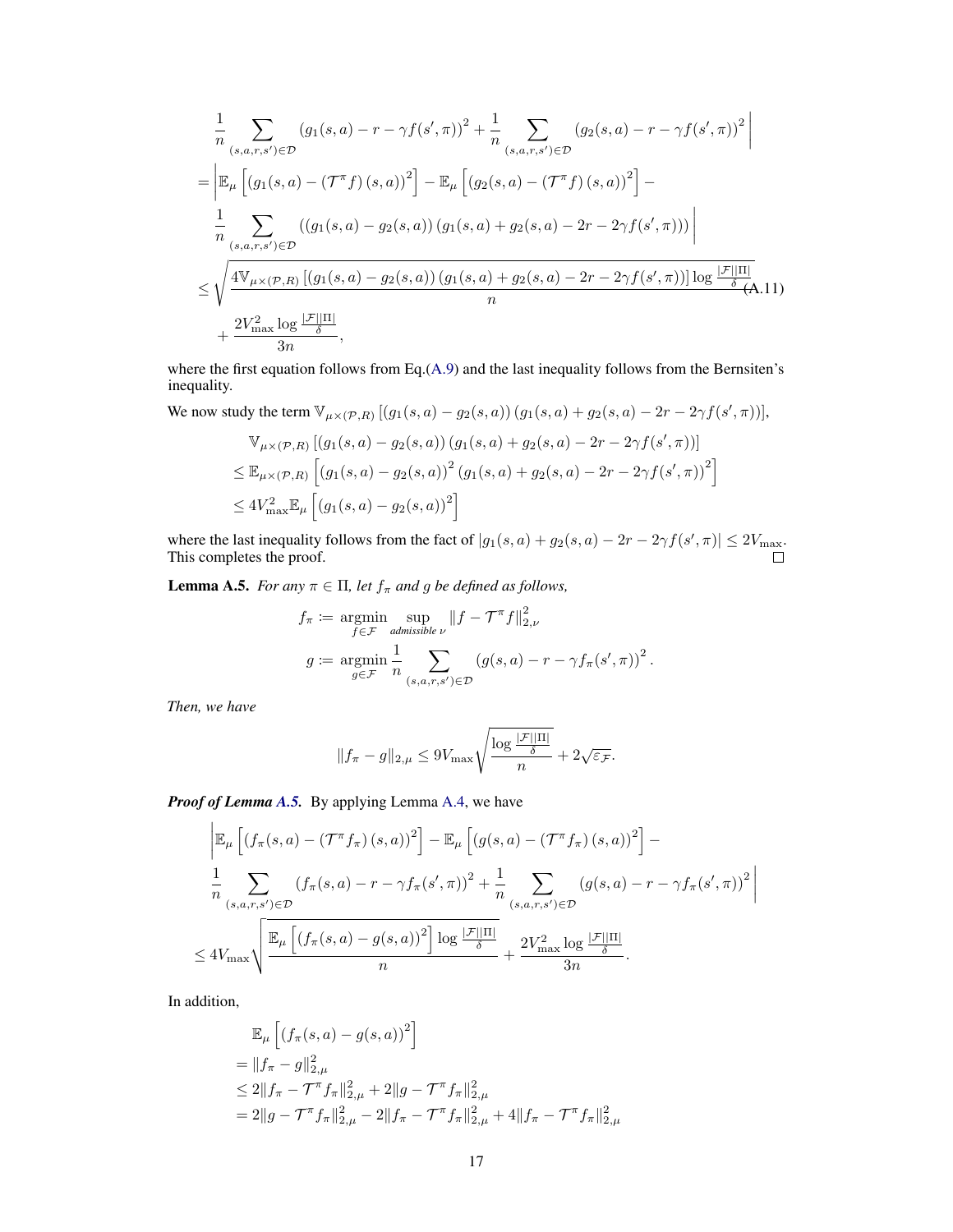<span id="page-17-1"></span>
$$
\leq 2\|g - \mathcal{T}^{\pi} f_{\pi}\|_{2,\mu}^{2} - 2\|f_{\pi} - \mathcal{T}^{\pi} f_{\pi}\|_{2,\mu}^{2} + 4\varepsilon_{\mathcal{F}}
$$
\n
$$
\leq 8V_{\max} \sqrt{\frac{\mathbb{E}_{\mu}\left[\left(f_{\pi}(s,a) - g(s,a)\right)^{2}\right] \log \frac{|\mathcal{F}||\Pi|}{\delta}}{n}} + \frac{4V_{\max}^{2} \log \frac{|\mathcal{F}||\Pi|}{\delta}}{3n} + 4\varepsilon_{\mathcal{F}}, \quad \text{(A.12)}
$$

where (a) follows from the fact of  $||f_{\pi} - \mathcal{T}^{\pi} f_{\pi}||_{2,\mu}^2 \leq \varepsilon_{\mathcal{F}}$  by Assumption [1,](#page-2-0) and (b) is obtained by the following argument

$$
\|g - \mathcal{T}^{\pi} f_{\pi}\|_{2,\mu}^{2} - \|f_{\pi} - \mathcal{T}^{\pi} f_{\pi}\|_{2,\mu}^{2}
$$
\n
$$
\leq \frac{1}{n} \sum_{(s,a,r,s') \in \mathcal{D}} (g(s,a) - r - \gamma f_{\pi}(s',\pi))^{2} - \frac{1}{n} \sum_{(s,a,r,s') \in \mathcal{D}} (f_{\pi}(s,a) - r - \gamma f_{\pi}(s',\pi))^{2}
$$
\n
$$
+ 4V_{\max} \sqrt{\frac{\mathbb{E}_{\mu} \left[ (f_{\pi}(s,a) - g(s,a))^{2} \right] \log \frac{|\mathcal{F}||\Pi|}{\delta}}{n} + \frac{2V_{\max}^{2} \log \frac{|\mathcal{F}||\Pi|}{\delta}}{3n}} \qquad \text{(by Eq.(A.11))}
$$
\n
$$
\leq 4V_{\max} \sqrt{\frac{\mathbb{E}_{\mu} \left[ (f_{\pi}(s,a) - g(s,a))^{2} \right] \log \frac{|\mathcal{F}||\Pi|}{\delta}}{n} + \frac{2V_{\max}^{2} \log \frac{|\mathcal{F}||\Pi|}{\delta}}{3n}} \qquad \text{(by the optimality of } g)
$$

By solving Eq.[\(A.12\)](#page-17-1), we obtain

$$
\sqrt{\mathbb{E}_{\mu}\left[\left(f_{\pi}(s,a)-g(s,a)\right)^{2}\right]}
$$
\n
$$
\leq 4V_{\max}\sqrt{\frac{\log\frac{|\mathcal{F}||\Pi|}{\delta}}{n}} + 2\sqrt{\frac{5V_{\max}^{2}\log\frac{|\mathcal{F}||\Pi|}{\delta}}{n}} + \varepsilon_{\mathcal{F}}
$$
\n
$$
\leq 4V_{\max}\sqrt{\frac{\log\frac{|\mathcal{F}||\Pi|}{\delta}}{n}} + 2V_{\max}\sqrt{\frac{5\log\frac{|\mathcal{F}||\Pi|}{\delta}}{n}} + 2\sqrt{\varepsilon_{\mathcal{F}}}
$$
\n
$$
= 9V_{\max}\sqrt{\frac{\log\frac{|\mathcal{F}||\Pi|}{\delta}}{n}} + 2\sqrt{\varepsilon_{\mathcal{F}}}.
$$

This completes the proof.

## <span id="page-17-0"></span>A.1.2 Detailed Proofs of Theorem [A.1](#page-13-2) and Theorem [A.2](#page-13-3)

*Proof of Theorem [A.1.](#page-13-2)* Let g be defined as

$$
g \coloneqq \underset{g \in \mathcal{F}}{\operatorname{argmin}} \frac{1}{n} \sum_{(s,a,r,s') \in \mathcal{D}} \left( g(s,a) - r - \gamma f_{\pi}(s',\pi) \right)^2.
$$

By applying Lemma [A.4,](#page-15-0)

$$
\left| \|f_{\pi} - \mathcal{T}^{\pi} f_{\pi} \|_{2, \mu}^{2} - \|g - \mathcal{T}^{\pi} f_{\pi} \|_{2, \mu}^{2} - \right\|
$$
  

$$
\frac{1}{n} \sum_{(s, a, r, s') \in \mathcal{D}} (f_{\pi}(s, a) - r - \gamma f_{\pi}(s', \pi))^{2} + \frac{1}{n} \sum_{(s, a, r, s') \in \mathcal{D}} (g(s, a) - r - \gamma f_{\pi}(s', \pi))^{2} \right|
$$
  

$$
\leq 4V_{\max} \|f_{\pi} - g\|_{2, \mu} \sqrt{\frac{\log \frac{|\mathcal{F}||\Pi|}{\delta}}{n}} + \frac{2V_{\max}^{2} \log \frac{|\mathcal{F}||\Pi|}{\delta}}{3n}.
$$

By Lemma [A.5,](#page-16-0) we know  $||f_{\pi} - g||_{2,\mu} \le 9V_{\max} \sqrt{\frac{\log \frac{|\mathcal{F}||\Pi|}{\delta}}{n}} + 2\sqrt{\varepsilon_{\mathcal{F}}}$ . Thus,  $\begin{array}{c} \begin{array}{c} \begin{array}{c} \end{array} \\ \begin{array}{c} \end{array} \end{array} \end{array}$  $||f_{\pi}-\mathcal{T}^{\pi}f_{\pi}||_{2,\mu}^2-||g-\mathcal{T}^{\pi}f_{\pi}||_{2,\mu}^2-$   $\Box$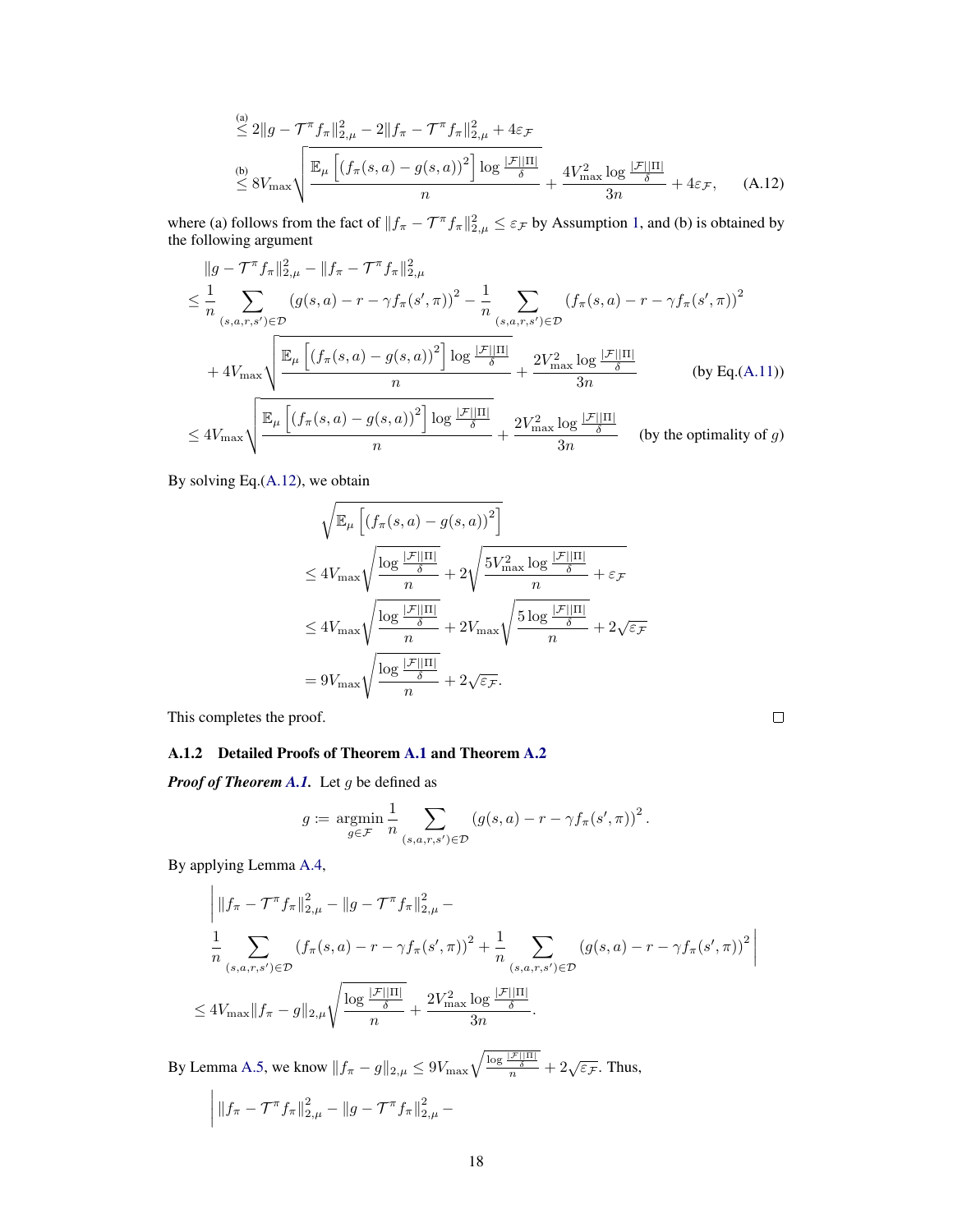$$
\frac{1}{n} \sum_{(s,a,r,s') \in \mathcal{D}} (f_{\pi}(s,a) - r - \gamma f_{\pi}(s',\pi))^2 + \frac{1}{n} \sum_{(s,a,r,s') \in \mathcal{D}} (g(s,a) - r - \gamma f_{\pi}(s',\pi))^2
$$
\n
$$
\leq 4V_{\max} \left( 9V_{\max} \sqrt{\frac{\log \frac{|\mathcal{F}||\Pi|}{\delta}}{n}} + 2\sqrt{\varepsilon_{\mathcal{F}}} \right) \sqrt{\frac{\log \frac{|\mathcal{F}||\Pi|}{\delta}}{n}} + \frac{2V_{\max}^2 \log \frac{|\mathcal{F}||\Pi|}{\delta}}{3n}
$$
\n
$$
= 8V_{\max} \sqrt{\frac{\log \frac{|\mathcal{F}||\Pi|}{\delta}}{n}} \varepsilon_{\mathcal{F}} + \frac{37V_{\max}^2 \log \frac{|\mathcal{F}||\Pi|}{\delta}}{n}.
$$
\n(A.13)

We now bound  $|| f_{\pi} - \mathcal{T}^{\pi} f_{\pi} ||_{2,\mu}^2 - || g - \mathcal{T}^{\pi} f_{\pi} ||_{2,\mu}^2$ ,

<span id="page-18-1"></span><span id="page-18-0"></span>
$$
||f_{\pi} - \mathcal{T}^{\pi} f_{\pi}||_{2,\mu}^{2} - ||g - \mathcal{T}^{\pi} f_{\pi}||_{2,\mu}^{2}
$$
  
\n
$$
\leq (||f_{\pi} - \mathcal{T}^{\pi} f_{\pi}||_{2,\mu} + ||g - \mathcal{T}^{\pi} f_{\pi}||_{2,\mu}) ||f_{\pi} - \mathcal{T}^{\pi} f_{\pi}||_{2,\mu} - ||g - \mathcal{T}^{\pi} f_{\pi}||_{2,\mu}|
$$
  
\n
$$
\leq (2||f_{\pi} - \mathcal{T}^{\pi} f_{\pi}||_{2,\mu} + ||f_{\pi} - g||_{2,\mu}) ||f_{\pi} - g||_{2,\mu}
$$
  
\n
$$
\leq (4\sqrt{\varepsilon_{\mathcal{F}}} + 9V_{\max} \sqrt{\frac{\log \frac{|\mathcal{F}||\Pi|}{\delta}}{n}}) \left( 9V_{\max} \sqrt{\frac{\log \frac{|\mathcal{F}||\Pi|}{\delta}}{n}} + 2\sqrt{\varepsilon_{\mathcal{F}}} \right)
$$
  
\n
$$
= 54V_{\max} \sqrt{\frac{\log \frac{|\mathcal{F}||\Pi|}{\delta}}{n}} \varepsilon_{\mathcal{F}} + 81V_{\max}^{2} \frac{\log \frac{|\mathcal{F}||\Pi|}{\delta}}{n}} + 8\varepsilon_{\mathcal{F}},
$$
 (A.14)

where (a) follows from triangle inequality, and (b) is obtained by Lemma [A.5](#page-16-0) and the fact of  $|| f_{\pi} - \mathcal{T}^{\pi} f_{\pi} ||_{2,\mu}^2 \leq \varepsilon_{\mathcal{F}}$  (Assumption [1\)](#page-2-0).

Combining Eq.[\(A.13\)](#page-18-0) and Eq.[\(A.14\)](#page-18-1), we obtain

$$
\frac{1}{n} \sum_{(s,a,r,s') \in \mathcal{D}} (f_{\pi}(s,a) - r - \gamma f_{\pi}(s',\pi))^2 - \frac{1}{n} \sum_{(s,a,r,s') \in \mathcal{D}} (g(s,a) - r - \gamma f_{\pi}(s',\pi))^2
$$
\n
$$
\leq 8V_{\max} \sqrt{\frac{\log \frac{|\mathcal{F}||\Pi|}{\delta}}{n}} \mathcal{E}_{\mathcal{F}} + \frac{37V_{\max}^2 \log \frac{|\mathcal{F}||\Pi|}{\delta}}{n} + 54V_{\max} \sqrt{\frac{\log \frac{|\mathcal{F}||\Pi|}{\delta}}{n}} \mathcal{E}_{\mathcal{F}} + 81V_{\max}^2 \frac{\log \frac{|\mathcal{F}||\Pi|}{\delta}}{n} + 8\mathcal{E}_{\mathcal{F}}
$$
\n
$$
\leq 62V_{\max} \sqrt{\frac{\log \frac{|\mathcal{F}||\Pi|}{\delta}}{n}} \mathcal{E}_{\mathcal{F}} + \frac{118V_{\max}^2 \log \frac{|\mathcal{F}||\Pi|}{\delta}}{n} + 8\mathcal{E}_{\mathcal{F}}
$$
\n
$$
\leq \frac{139V_{\max}^2 \log \frac{|\mathcal{F}||\Pi|}{\delta}}{n} + 39\mathcal{E}_{\mathcal{F}},
$$

where the last inequality follows from Cauchy–Schwarz inequality. This completes the proof.  $\Box$ 

*Proof of Theorem [A.2.](#page-13-3)* Let g be defined as follows,

$$
g \coloneqq \mathop{\rm argmin}_{f' \in \mathcal{F}} \frac{1}{n} \sum_{(s,a,r,s') \in \mathcal{D}} \left( f'(s,a) - r - \gamma f(s',\pi) \right)^2.
$$

**Bounding**  $||g - \mathcal{T}^{\pi} f||_{2,\mu}$ . We show that g could approximate  $\mathcal{T}^{\pi} f$  well over distribution  $\mu$ . We define  $f_1$  as follows

$$
f_1 \coloneqq \operatorname*{argmin}_{f' \in \mathcal{F}} \|f' - \mathcal{T}^{\pi} f\|_{2,\mu}^2.
$$

Then, we consider the following function

$$
\frac{1}{n} \sum_{(s,a,r,s') \in \mathcal{D}} (g(s,a) - r - \gamma f(s',\pi))^2 - \frac{1}{n} \sum_{(s,a,r,s') \in \mathcal{D}} (f_1(s,a) - r - \gamma f(s',\pi))^2.
$$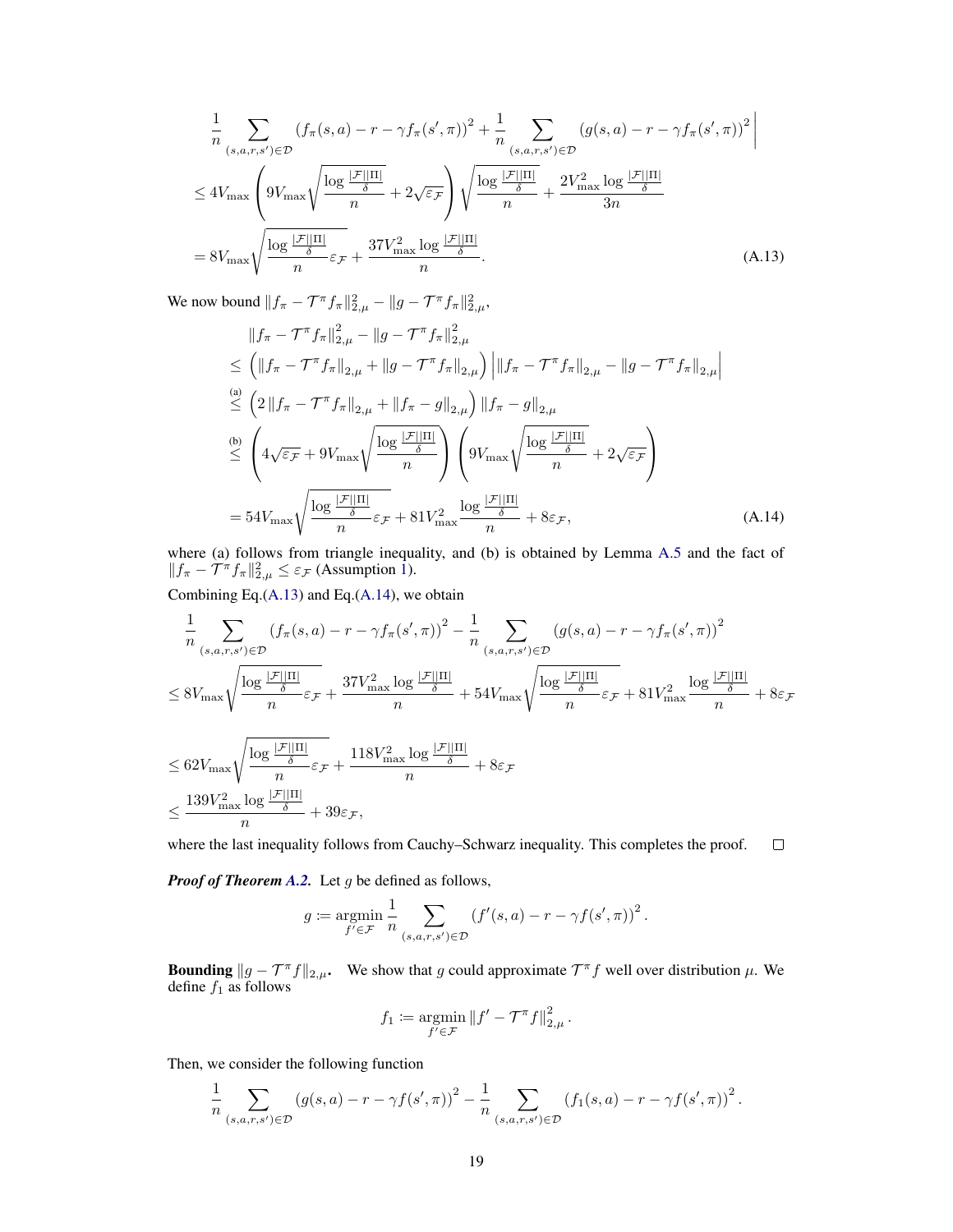We have

$$
\mathbb{E}_{\mu \times (\mathcal{P}, R)} \left[ \frac{1}{n} \sum_{(s, a, r, s') \in \mathcal{D}} \left( g(s, a) - r - \gamma f(s', \pi) \right)^2 - \frac{1}{n} \sum_{(s, a, r, s') \in \mathcal{D}} \left( f_1(s, a) - r - \gamma f(s', \pi) \right)^2 \right]
$$

 $= \|g - \mathcal{T}^{\pi} f\|_{2,\mu}^2 - \|f_1 - \mathcal{T}^{\pi} f\|_{2,\mu}^2$ 

by similar arguments of Eq.[\(A.8\)](#page-15-1) and Eq.[\(A.10\)](#page-15-2).

Then

$$
\left| \|g - \mathcal{T}^{\pi} f\|_{2,\mu}^{2} - \|f_{1} - \mathcal{T}^{\pi} f\|_{2,\mu}^{2} - \frac{1}{n} \sum_{(s,a,r,s') \in \mathcal{D}} (g(s,a) - r - \gamma f(s',\pi))^{2} + \frac{1}{n} \sum_{(s,a,r,s') \in \mathcal{D}} (f_{1}(s,a) - r - \gamma f(s',\pi))^{2} \right|
$$
  

$$
\leq 4V_{\max} \|g - f_{1}\|_{2,\mu} \sqrt{\frac{\log \frac{|\mathcal{F}||\Pi|}{\delta}}{n}} + \frac{2V_{\max}^{2} \log \frac{|\mathcal{F}||\Pi|}{\delta}}{3n},
$$

where the inequality follows from Lemma [A.4.](#page-15-0)

Thus,

$$
\|g - \mathcal{T}^{\pi} f\|_{2,\mu}^{2} \leq \frac{1}{n} \sum_{(s,a,r,s') \in \mathcal{D}} (g(s,a) - r - \gamma f(s',\pi))^{2} - \frac{1}{n} \sum_{(s,a,r,s') \in \mathcal{D}} (f_{1}(s,a) - r - \gamma f(s',\pi))^{2}
$$
  
+  $||f_{1} - \mathcal{T}^{\pi} f||_{2,\mu}^{2} + 4V_{\max}||g - f_{1}||_{2,\mu} \sqrt{\frac{\log \frac{|\mathcal{F}||\Pi|}{\delta}}{n}} + \frac{2V_{\max}^{2} \log \frac{|\mathcal{F}||\Pi|}{\delta}}{3n}$   
 $\leq ||f_{1} - \mathcal{T}^{\pi} f||_{2,\mu}^{2} + 4V_{\max}||g - f_{1}||_{2,\mu} \sqrt{\frac{\log \frac{|\mathcal{F}||\Pi|}{\delta}}{n}} + \frac{2V_{\max}^{2} \log \frac{|\mathcal{F}||\Pi|}{\delta}}{3n}$   
 $\leq \varepsilon_{\mathcal{F},\mathcal{F}} + 4V_{\max}||g - \mathcal{T}^{\pi} f||_{2,\mu} \sqrt{\frac{\log \frac{|\mathcal{F}||\Pi|}{\delta}}{n}} + 4V_{\max} \sqrt{\varepsilon_{\mathcal{F},\mathcal{F}}} \sqrt{\frac{\log \frac{|\mathcal{F}||\Pi|}{\delta}}{n}} + \frac{2V_{\max}^{2} \log \frac{|\mathcal{F}||\Pi|}{\delta}}{3n}$   
 $\leq 4V_{\max}||g - \mathcal{T}^{\pi} f||_{2,\mu} \sqrt{\frac{\log \frac{|\mathcal{F}||\Pi|}{\delta}}{n}} + \frac{5V_{\max}^{2} \log \frac{|\mathcal{F}||\Pi|}{\delta}}{n} + 5\varepsilon_{\mathcal{F},\mathcal{F}},$  (A.15)

where the second inequality follows from the optimality of  $g$ , and the third inequality is by Assumption [2,](#page-2-2) and the last equation follows from the Cauchy–Schwarz inequality.

By solving Eq.[\(A.15\)](#page-19-0), we obtain

<span id="page-19-1"></span><span id="page-19-0"></span>
$$
\|g - \mathcal{T}^{\pi} f\|_{2,\mu}
$$
\n
$$
\leq 2V_{\max} \sqrt{\frac{\log \frac{|\mathcal{F}||\Pi|}{\delta}}{n}} + \sqrt{\frac{5V_{\max}^2 \log \frac{|\mathcal{F}||\Pi|}{\delta}}{n}} + 5\varepsilon_{\mathcal{F},\mathcal{F}}
$$
\n
$$
\leq 2V_{\max} \sqrt{\frac{\log \frac{|\mathcal{F}||\Pi|}{\delta}}{n}} + V_{\max} \sqrt{\frac{5 \log \frac{|\mathcal{F}||\Pi|}{\delta}}{n}} + \sqrt{5\varepsilon_{\mathcal{F},\mathcal{F}}}
$$
\n
$$
= 5V_{\max} \sqrt{\frac{\log \frac{|\mathcal{F}||\Pi|}{\delta}}{n}} + \sqrt{5\varepsilon_{\mathcal{F},\mathcal{F}}}.
$$
\n(A.16)

**Bounding**  $||f - \mathcal{T}^{\pi}f||_{2,\mu}$ . Similar to Eq.[\(A.8\)](#page-15-1) and Eq.[\(A.10\)](#page-15-2), we have

$$
\frac{1}{n} \sum_{(s,a,r,s') \in \mathcal{D}} (f(s,a) - r - \gamma f(s',\pi))^2 - \frac{1}{n} \sum_{(s,a,r,s') \in \mathcal{D}} (g(s,a) - r - \gamma f(s',\pi))^2
$$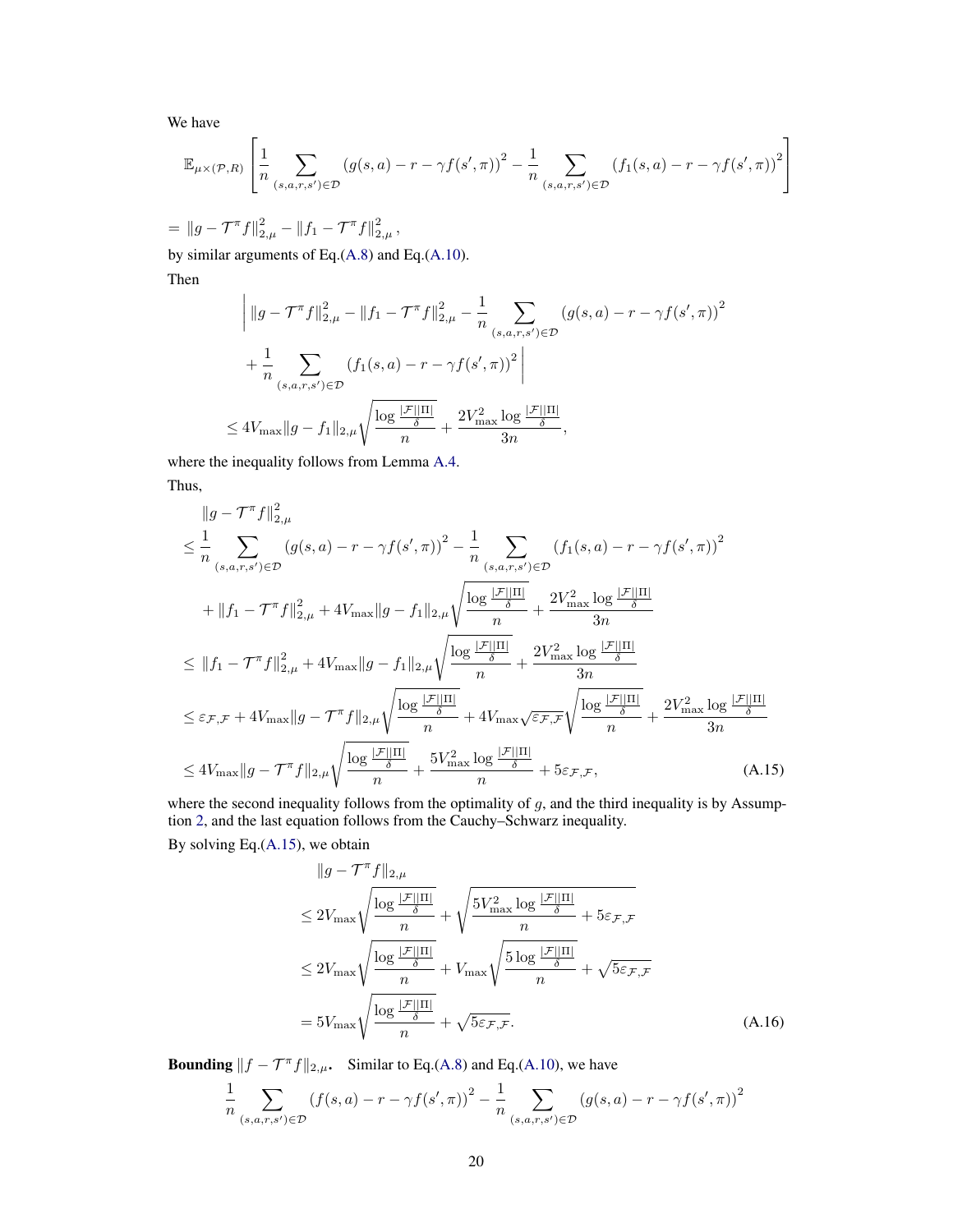$$
= \frac{1}{n} \sum_{(s,a,r,s') \in \mathcal{D}} \left( \left( f(s,a) - r - \gamma f(s',\pi) \right)^2 - \left( g(s,a) - r - \gamma f(s',\pi) \right)^2 \right)
$$
  

$$
= \frac{1}{n} \sum_{(s,a,r,s') \in \mathcal{D}} \left( \left( f(s,a) - g(s,a) \right) \left( f(s,a) + g(s,a) - 2r - 2\gamma f(s',\pi) \right) \right)
$$

and

$$
\mathbb{E}_{\mu \times (\mathcal{P}, R)} \left[ \left( f(s, a) - r - \gamma f(s', \pi) \right)^2 \right] - \mathbb{E}_{\mu \times (\mathcal{P}, R)} \left[ \left( g(s, a) - r - \gamma f(s', \pi) \right)^2 \right] \n= \mathbb{E}_{\mu \times (\mathcal{P}, R)} \left[ \left( f(s, a) - g(s, a) \right) \left( f(s, a) + g(s, a) - 2r - 2\gamma f(s', \pi) \right) \right] \n= \mathbb{E}_{\mu} \left[ \mathbb{E} \left[ \left( f(s, a) - g(s, a) \right) \left( f(s, a) + g(s, a) - 2r - 2\gamma f(s', \pi) \right) \right| s, a \right] \n= \mathbb{E}_{\mu} \left[ \left( f(s, a) - g(s, a) \right) \left( f(s, a) + g_2(s, a) - 2 \left( \mathcal{T}^{\pi} f \right) (s, a) \right) \right] \n= \mathbb{E}_{\mu} \left[ \left( f(s, a) - \left( \mathcal{T}^{\pi} f \right) (s, a) \right)^2 \right] - \mathbb{E}_{\mu} \left[ \left( g(s, a) - \left( \mathcal{T}^{\pi} f \right) (s, a) \right)^2 \right].
$$

It implies that

$$
||f - \mathcal{T}^{\pi} f||_{2,\mu}^{2} - ||g - \mathcal{T}^{\pi} f||_{2,\mu}^{2}
$$
  
=  $\mathbb{E}_{\mu} \left[ (f(s, a) - (\mathcal{T}^{\pi} f)(s, a))^{2} \right] - \mathbb{E}_{\mu} \left[ (g(s, a) - (\mathcal{T}^{\pi} f)(s, a))^{2} \right]$   
=  $\mathbb{E}_{\mu \times (\mathcal{P}, R)} \left[ \frac{1}{n} \sum_{(s, a, r, s') \in \mathcal{D}} (f(s, a) - r - \gamma f(s', \pi))^{2} - \frac{1}{n} \sum_{(s, a, r, s') \in \mathcal{D}} (g(s, a) - r - \gamma f(s', \pi))^{2} \right].$ 

By applying Lemma [A.4,](#page-15-0)

$$
\begin{split} &\left|\|f-\mathcal{T}^\pi f\|_{2,\mu}^2-\|g-\mathcal{T}^\pi f\|_{2,\mu}^2\right.\\ &\left.-\frac{1}{n}\sum_{(s,a,r,s')\in\mathcal{D}}\left(f(s,a)-r-\gamma f(s',\pi)\right)^2+\frac{1}{n}\sum_{(s,a,r,s')\in\mathcal{D}}\left(g(s,a)-r-\gamma f(s',\pi)\right)^2\right.\\ &\leq4V_{\max}\|f-g\|_{2,\mu}\sqrt{\frac{\log\frac{|\mathcal{F}||\Pi|}{\delta}}{n}}+\frac{2V_{\max}^2\log\frac{|\mathcal{F}||\Pi|}{\delta}}{3n}\\ &\leq4V_{\max}\left(\|f-\mathcal{T}^\pi f\|_{2,\mu}+\|g-\mathcal{T}^\pi f\|_{2,\mu}\right)\sqrt{\frac{\log\frac{|\mathcal{F}||\Pi|}{\delta}}{n}}+\frac{2V_{\max}^2\log\frac{|\mathcal{F}||\Pi|}{\delta}}{3n}\\ &\leq4V_{\max}\|f-\mathcal{T}^\pi f\|_{2,\mu}\sqrt{\frac{\log\frac{|\mathcal{F}||\Pi|}{\delta}}{n}}+4V_{\max}\sqrt{\frac{\log\frac{|\mathcal{F}||\Pi|}{\delta}}{n}}\varepsilon_{\mathcal{F},\mathcal{F}}+\frac{13V_{\max}^2\log\frac{|\mathcal{F}||\Pi|}{\delta}}{n}, \end{split}
$$

 $\overline{\phantom{a}}$  $\overline{\phantom{a}}$  $\overline{\phantom{a}}$  $\mid$ 

where the last inequality follows from Eq.[\(A.16\)](#page-19-1).

Rearranging the inequality above, we obtain

$$
||f - \mathcal{T}^{\pi} f||_{2,\mu}^{2}
$$
\n
$$
\leq ||g - \mathcal{T}^{\pi} f||_{2,\mu}^{2} + \frac{1}{n} \sum_{(s,a,r,s') \in \mathcal{D}} (f(s,a) - r - \gamma f(s',\pi))^{2} - \frac{1}{n} \sum_{(s,a,r,s') \in \mathcal{D}} (g(s,a) - r - \gamma f(s',\pi))^{2}
$$
\n
$$
+ 4V_{\max}||f - \mathcal{T}^{\pi} f||_{2,\mu} \sqrt{\frac{\log \frac{|\mathcal{F}||\Pi|}{\delta}}{n}} + 4V_{\max} \sqrt{\frac{\log \frac{|\mathcal{F}||\Pi|}{\delta}}{n}} \varepsilon_{\mathcal{F},\mathcal{F}} + \frac{13V_{\max}^{2} \log \frac{|\mathcal{F}||\Pi|}{\delta}}{n}
$$
\n
$$
\leq \left(5V_{\max} \sqrt{\frac{\log \frac{|\mathcal{F}||\Pi|}{\delta}}{n}} + \sqrt{\varepsilon_{\mathcal{F},\mathcal{F}}} \right)^{2} + \varepsilon
$$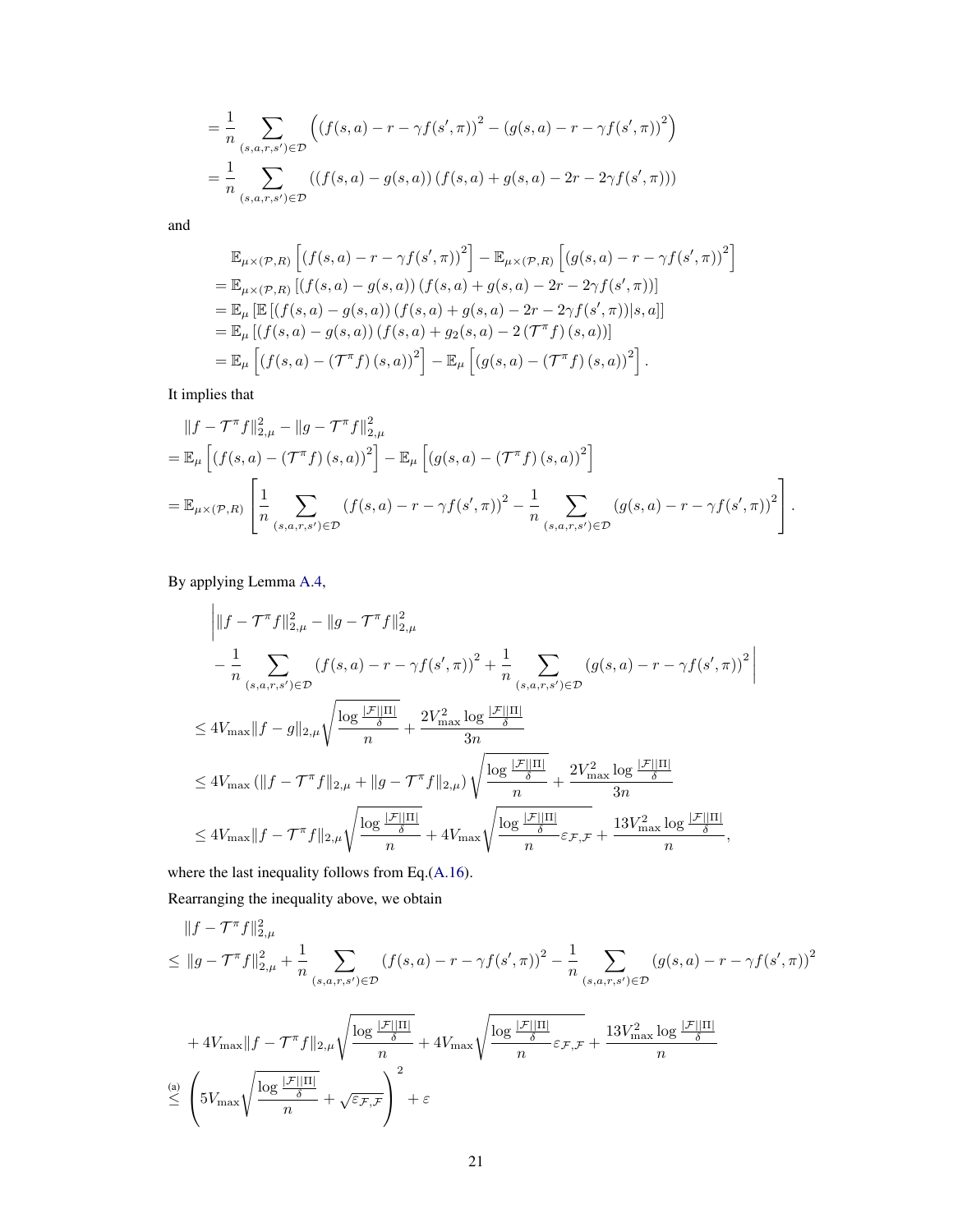$$
+4V_{\max}||f - \mathcal{T}^{\pi}f||_{2,\mu}\sqrt{\frac{\log\frac{|\mathcal{F}||\Pi|}{\delta}}{n}} + 4V_{\max}\sqrt{\frac{\log\frac{|\mathcal{F}||\Pi|}{\delta}}{n}}\varepsilon_{\mathcal{F},\mathcal{F}} + \frac{13V_{\max}^2\log\frac{|\mathcal{F}||\Pi|}{\delta}}{n}
$$

$$
= 4V_{\max}||f - \mathcal{T}^{\pi}f||_{2,\mu}\sqrt{\frac{\log\frac{|\mathcal{F}||\Pi|}{\delta}}{n}} + 14V_{\max}\sqrt{\frac{\log\frac{|\mathcal{F}||\Pi|}{\delta}}{n}}\varepsilon_{\mathcal{F},\mathcal{F}} + \frac{38V_{\max}^2\log\frac{|\mathcal{F}||\Pi|}{\delta}}{n}} + \varepsilon_{\mathcal{F},\mathcal{F}} + \varepsilon.
$$
(A.17)

where (a) follows from Eq.[\(A.16\)](#page-19-1) and the definition of  $\varepsilon$  in the theorem statement. Solving the quadratic form of Eq. $(A.17)$ , we have

<span id="page-21-1"></span>
$$
\begin{split} &\|f-\mathcal{T}^\pi f\|_{2,\mu}\\ &\leq 2V_{\max}\sqrt{\frac{\log\frac{|\mathcal{F}||\Pi|}{\delta}}{n}}+\sqrt{\frac{38V_{\max}^2\log\frac{|\mathcal{F}||\Pi|}{\delta}}{n}+14V_{\max}\sqrt{\frac{\log\frac{|\mathcal{F}||\Pi|}{\delta}}{n}\varepsilon_{\mathcal{F},\mathcal{F}}+\varepsilon_{\mathcal{F},\mathcal{F}}+\varepsilon}}\\ &\leq 2V_{\max}\sqrt{\frac{\log\frac{|\mathcal{F}||\Pi|}{\delta}}{n}}+\sqrt{\frac{38V_{\max}^2\log\frac{|\mathcal{F}||\Pi|}{\delta}}{n}}+\sqrt{14V_{\max}\sqrt{\frac{\log\frac{|\mathcal{F}||\Pi|}{\delta}}{n}\varepsilon_{\mathcal{F},\mathcal{F}}+\sqrt{\varepsilon_{\mathcal{F},\mathcal{F}}+\varepsilon}}\\ &\leq V_{\max}\sqrt{\frac{67\log\frac{|\mathcal{F}||\Pi|}{\delta}}{n}}+\sqrt{4\sqrt{\frac{196V_{\max}^2\log\frac{|\mathcal{F}||\Pi|}{\delta}}{n}\varepsilon_{\mathcal{F},\mathcal{F}}+\sqrt{\varepsilon_{\mathcal{F},\mathcal{F}}+\varepsilon}}\\ &\leq V_{\max}\sqrt{\frac{231\log\frac{|\mathcal{F}||\Pi|}{\delta}}{n}}+\sqrt{\varepsilon_{\mathcal{F},\mathcal{F}}+\sqrt{\varepsilon_{\mathcal{F},\mathcal{F}}+\varepsilon}}, \end{split}
$$

where the last inequality follows from Cauchy–Schwarz inequality. This completes the proof.  $\Box$ 

#### <span id="page-21-0"></span>A.2 Results for Linear Function Approximation

We now provide concentration analysis for linear function approximation.

The results for linear function approximation differ from those in general function approximations in two perspectives: (1) Since our linear function approximation setup are well specified, we have  $\varepsilon_{\mathcal{F}_{\Phi}} = \varepsilon_{\mathcal{F}_{\Phi},\mathcal{F}_{\Phi}} = 0$ . It also implies that  $Q^{\pi} \in \mathcal{F}$ ,  $\forall \pi \in \Pi_{\Phi}$ . (2) The uniform convergence argument for  $\mathcal{F}_{\Phi}$  and  $\Pi_{\Phi}$  can be studied more precisely (Lemma [A.9](#page-22-0) in Appendix [A.2.1\)](#page-22-1). We summarize the results in this section, and we defer the detailed proof to Appendix [A.2.1.](#page-22-1)

**Corollary 6** (Alternative of Theorem [A.1](#page-13-2) in Linear Function Approximation). *For any*  $\pi \in \Pi_{\Phi}$ , we *have*

<span id="page-21-2"></span>
$$
\mathcal{E}(Q^{\pi}, \pi; \mathcal{D}) \le \frac{cV_{\text{max}}^2 d \log \frac{n_{L_1 L_2}}{V_{\text{max}} \delta}}{n},\tag{A.18}
$$

*where* c *is an absolute constant.*

We define the RHS of Eq.[\(A.18\)](#page-21-2) to be  $\varepsilon_r$  in linear function approximation.

<span id="page-21-5"></span>**Corollary 7** (Alternative of Theorem [A.2](#page-13-3) in Linear Function Approximation). *For any*  $\pi \in \Pi_{\Phi}$  *and*  $f \in \mathcal{F}_{\Phi}$ , if  $\mathcal{E}(f, \pi; \mathcal{D}) \leq \varepsilon$  for any  $\varepsilon > 0$ , then,

$$
||f - \mathcal{T}^{\pi} f||_{2,\mu} \le c V_{\max} \sqrt{\frac{d \log \frac{nL_1L_2}{V_{\max}\delta}}{n}} + \sqrt{\varepsilon},
$$

*where* c *is an absolute constant.*

<span id="page-21-4"></span>**Theorem A.6.** *For any*  $\pi \in \Pi_{\Phi}$  *and*  $f \in \mathcal{F}_{\Phi}$ *, if*  $\mathcal{E}(f, \pi; \mathcal{D}) \leq \varepsilon$  *for any*  $\varepsilon > 0$ *, then,* 

<span id="page-21-3"></span>
$$
||f - \mathcal{T}^{\pi} f||_{2, \mathcal{D}} \le c V_{\max} \sqrt{\frac{d \log \frac{nL_1 L_2}{V_{\max} \delta}}{n}} + \sqrt{\varepsilon}, \tag{A.19}
$$

*where* c *is an absolute constant.*

We also define the RHS of Eq.[\(A.19\)](#page-21-3) with  $\varepsilon = \varepsilon_r$  to be  $\sqrt{\varepsilon_b}$  in linear function approximation.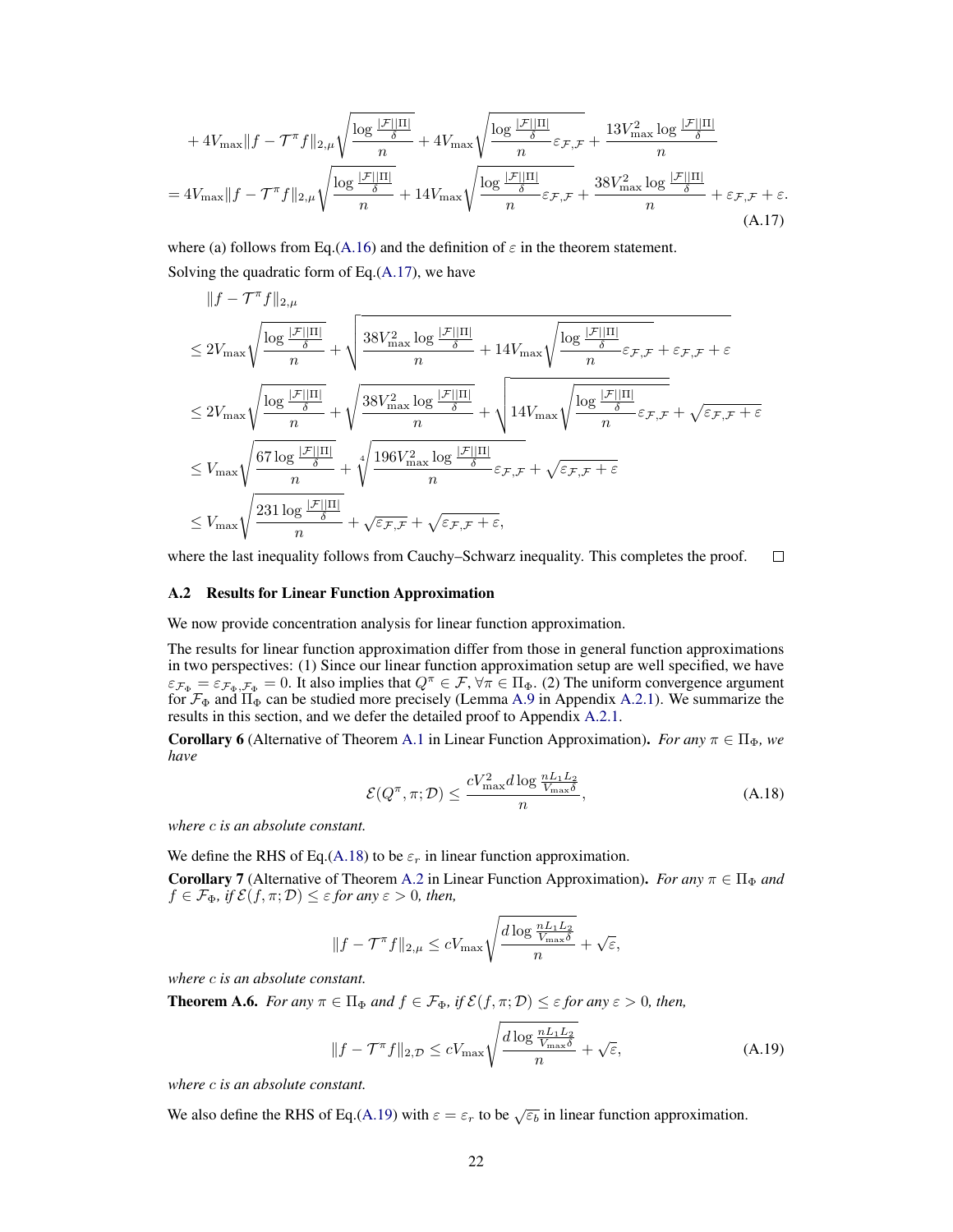#### <span id="page-22-1"></span>A.2.1 Detailed Proofs for Linear Function Approximation Results

This section provides concentration analysis for linear function approximation<sup>[5](#page-22-2)</sup> (Definition [2\)](#page-6-3) using covering number with the following metrics for the value-function class and the policy class, respectively:

$$
||f_1 - f_2||_{\infty} = \sup_{(s,a) \in S \times \mathcal{A}} |f_1(s,a) - f_2(s,a)|,
$$
  

$$
||\pi_1 - \pi_2||_{\infty,1} = \sup_{s \in S} ||\pi_1(\cdot|s) - \pi_2(\cdot|s)||_1.
$$

The  $\varepsilon$ -covering number with metric  $\rho$  is defined as follows.

Definition 3 (ε-covering number). *We define the* ε*-covering number of a set* F *under metric* ρ *to be the the cardinality of the smallest*  $\varepsilon$ -coverm, denoted by  $\mathcal{N}_{\rho}(\mathcal{F},\varepsilon)$ . The  $\varepsilon$ -cover of a set  $\mathcal F$  w.r.t. a *metric*  $\rho$  *is a set*  $\{g_1, \ldots, g_n\} \subseteq \mathcal{F}$ , *such that for each*  $g \in \mathcal{F}$ , *there exists some*  $g_i \in \{g_1, \ldots, g_n\}$ *such that*  $\rho(g, g_i) \leq \varepsilon$ *.* 

<span id="page-22-4"></span>Lemma A.7 (Lemma [A.4](#page-15-0) with ε-covering number, Lemma 10 of [\[Cheng et al.,](#page-10-16) [2022\]](#page-10-16)). *With probability at least*  $1 - \delta$ *, for any*  $f, g_1, g_2 \in \mathcal{F}$  *and*  $\pi \in \Pi$ *,* 

$$
\left| \|g_1 - \mathcal{T}^\pi f\|_{2,\mu}^2 - \|g_2 - \mathcal{T}^\pi f\|_{2,\mu}^2 - \frac{1}{N} \sum_{(s,a,r,s') \in \mathcal{D}} (g_1(s,a) - r - \gamma f(s',\pi))^2 + \frac{1}{N} \sum_{(s,a,r,s') \in \mathcal{D}} (g_2(s,a) - r - \gamma f(s',\pi))^2 \right|
$$
  

$$
\leq \mathcal{O}\left( V_{\max} \|g_1 - g_2\|_{2,\mu} \sqrt{\frac{\log \frac{\mathcal{N}_{\infty}(\mathcal{F}, \frac{V_{\max}}{n})\mathcal{N}_{\infty,1}(\Pi, \frac{1}{n})}{n}} + \frac{V_{\max}^2 \log \frac{\mathcal{N}_{\infty}(\mathcal{F}, \frac{V_{\max}}{n})\mathcal{N}_{\infty,1}(\Pi, \frac{1}{n})}{n} \right).
$$

<span id="page-22-3"></span>**Lemma A.8** ( $\varepsilon$ -covering Number for  $\mathcal{F}_{\Phi}$  and  $\Pi_{\Phi}$ , Lemma 6 of [\[Zanette et al.,](#page-12-3) [2021\]](#page-12-3)). *Let*  $\mathcal{F}_{\Phi}$  and  $\Pi_{\Phi}$  *be defined in Definition [2.](#page-6-3) Then, for any*  $\varepsilon \in [0,1]$ *, we have* 

$$
\log(\mathcal{N}_{\infty}(\mathcal{F}_{\Phi}, \varepsilon)) \leq d \log(1 + 2L_1/\varepsilon),
$$
  

$$
\log(\mathcal{N}_{\infty, 1}(\Pi_{\Phi}, \varepsilon)) \leq d \log(1 + 16L_2/\varepsilon).
$$

Applying Lemma [A.8](#page-22-3) to Lemma [A.7](#page-22-4) directly implies the following lemma.

<span id="page-22-0"></span>**Lemma A.9** (Lemma [A.7](#page-22-4) in Linear Function Approximation). *For any*  $f, g_1, g_2 \in \mathcal{F}_{\Phi}$  *and*  $\pi \in \Pi_{\Phi}$ *, we have*  $\mathbf{I}$ 

$$
\|g_1 - \mathcal{T}^{\pi} f\|_{2,\mu}^2 - \|g_2 - \mathcal{T}^{\pi} f\|_{2,\mu}^2
$$
  

$$
- \frac{1}{n} \sum_{(s,a,r,s') \in \mathcal{D}} (g_1(s,a) - r - \gamma f(s',\pi))^2 + \frac{1}{n} \sum_{(s,a,r,s') \in \mathcal{D}} (g_2(s,a) - r - \gamma f(s',\pi))^2
$$
  

$$
\leq c V_{\text{max}} \|g_1(s,a) - g_2(s,a)\|_{2,\mu} \sqrt{\frac{d \log \frac{nL_1L_2}{V_{\text{max}} \delta}}{n}} + c' \frac{V_{\text{max}}^2 d \log \frac{nL_1L_2}{V_{\text{max}} \delta}}{n},
$$

*where* c *and* c <sup>0</sup> *are absolute constants.*

<span id="page-22-5"></span>**Corollary 8** (Alternative of Lemma [A.3](#page-13-5) in Linear Function Approximation). *For any*  $f_1, f_2 \in \mathcal{F}_{\Phi}$ *and*  $\pi \in \Pi_{\Phi}$ *, w.p.*  $1 - \delta$ *,* 

$$
\left| \|f_1(s,a) - (\mathcal{T}^{\pi} f_2)(s,a) \|_{2,\mu} - \|f_1(s,a) - (\mathcal{T}^{\pi} f_2)(s,a) \|_{2,\mathcal{D}} \right| \leq c V_{\max} \sqrt{\frac{d \log \frac{nL_1L_2}{V_{\max} \delta}}{n}},
$$

*where* c *is an absolute constant.*

*Proof of Theorem [A.6.](#page-21-4)* By combining Corollary [8](#page-22-5) and Corollary [7,](#page-21-5) we complete the proof, similar to the proof of Theorem [A.2.](#page-13-3)  $\Box$ 

<span id="page-22-2"></span><sup>5</sup>The concentration analysis of the linear algorithm in this version is different from the one in the NeurIPS version. The NeurIPS version selected  $\Pi_{\Phi}$  to be the class of all greedy policies w.r.t.  $\mathcal{F}_{\Phi}$  and used  $L_1$  covering number to characterize the complexities, and the analysis might have missed an additional  $|\mathcal{A}|$  factor when applying the original Lemma A.11 to prove the original Lemma A.12. This version fixed that issue by using  $L_{\infty}$ covering number and selecting the policy class  $\Pi_{\Phi}$  to be the softmax class.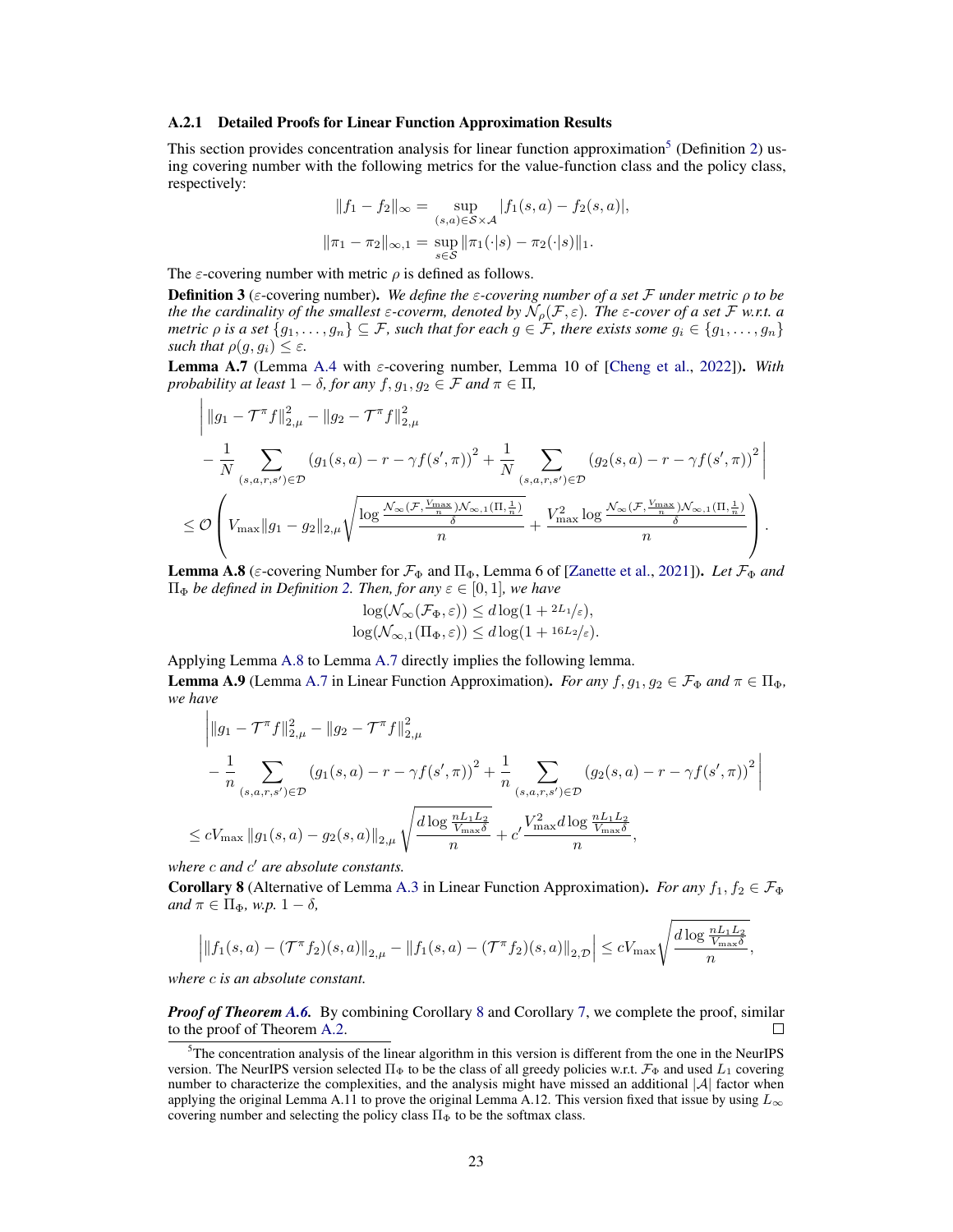## B Detailed Proofs in Section [3](#page-3-0)

#### <span id="page-23-0"></span>B.1 Detailed Proofs for General Function Approximation

Over this section, the definition of  $\varepsilon_r$  follows from Eq.[\(A.2\)](#page-13-6).

**Lemma B.1.** *For any*  $\pi \in \Pi$ ,  $\min_{f \in \mathcal{F}_{\pi, \varepsilon_r}} ||Q^{\pi} - f||_{2, \nu} \leq$ - ----,<br>√<sup>ε</sup> F  $\frac{\sqrt{2}}{1-\gamma}$  for any admissible distribution  $\nu$ .

*Proof.* Let  $f_{\pi} := \operatorname{argmin}_{f \in \mathcal{F}} \max_{\text{admissible } \nu} ||f - \mathcal{T}^{\pi}f||_{2,\nu}$ . By definition of  $\mathcal{F}_{\pi,\varepsilon_r}$ , we know  $f_{\pi} \in$  $\mathcal{F}_{\pi,\varepsilon_r}$ . Then,

$$
\min_{f \in \mathcal{F}_{\pi,\varepsilon_r}} \|Q^\pi - f\|_{2,\nu} \le \|Q^\pi - f_\pi\|_{2,\nu} \le \frac{1}{1 - \gamma} \max_{\text{admissible } \nu} \|f_\pi - \mathcal{T}^\pi f_\pi\|_{2,\nu} \le \frac{\sqrt{\varepsilon_\mathcal{F}}}{1 - \gamma}.
$$

<span id="page-23-1"></span>**Lemma B.2.** *For any*  $\pi \in \Pi$ ,  $\min_{f \in \mathcal{F}_{\pi, \varepsilon_r}} f(s_0, \pi) \leq J(\pi) +$  $\sqrt{\varepsilon_{F}}$  $\frac{V^{\sigma}r}{1-\gamma}$ .

*Proof of Lemma [B.2.](#page-23-1)* Let  $f_{\pi} := \operatorname{argmin}_{f \in \mathcal{F}} \operatorname{max}_{\text{admissible } \nu} ||f - \mathcal{T}^{\pi} f||_{2, \nu}$ .

$$
\min_{f \in \mathcal{F}_{\pi,\varepsilon_r}} f(s_0, \pi) \le f_{\pi}(s_0, \pi) \le Q^{\pi}(s_0, \pi) + \frac{\sqrt{\varepsilon_{\mathcal{F}}}}{1 - \gamma} = J(\pi) + \frac{\sqrt{\varepsilon_{\mathcal{F}}}}{1 - \gamma}.
$$

Therefore, the optimization objective is actually a valid lower bound of  $J(\pi)$ . Similarly, we have the following symmetrical result.

<span id="page-23-2"></span>**Lemma B.3.** *For any*  $\pi \in \Pi$ ,  $\max_{f \in \mathcal{F}_{\pi, \varepsilon_r}} f(s_0, \pi) \geq J(\pi) \sqrt{\varepsilon_{\mathcal{F}}}$  $\frac{V^{\sigma}r}{1-\gamma}$ .

*Proof of Lemma [B.3.](#page-23-2)* Let  $f_{\pi} := \operatorname{argmin}_{f \in \mathcal{F}} \operatorname{max}_{\text{admissible } \nu} ||f - \mathcal{T}^{\pi} f||_{2, \nu}$ .

$$
\max_{f \in \mathcal{F}_{\pi,\varepsilon_r}} f(s_0, \pi) \ge f_{\pi}(s_0, \pi) \ge Q^{\pi}(s_0, \pi) - \frac{\sqrt{\varepsilon_{\mathcal{F}}}}{1 - \gamma} = J(\pi) - \frac{\sqrt{\varepsilon_{\mathcal{F}}}}{1 - \gamma}.
$$

We now ready to provide the proof of Theorem [3.1.](#page-4-0)

*Proof of Theorem [3.1.](#page-4-0)* Using the optimality of  $\hat{\pi}$ , we have

$$
\max_{f \in \mathcal{F}_{\pi,\varepsilon_r}} f(s_0, \pi) - \min_{f \in \mathcal{F}_{\widehat{\pi},\varepsilon_r}} f(s_0, \widehat{\pi}) \le \max_{f \in \mathcal{F}_{\pi,\varepsilon_r}} f(s_0, \pi) - \min_{f \in \mathcal{F}_{\pi,\varepsilon_r}} f(s_0, \pi).
$$

Now, let  $f_{\pi,\min} := \operatorname{argmin}_{f \in \mathcal{F}_{\pi,\varepsilon_r}} f(s_0, \pi)$  and  $f_{\pi,\max} := \operatorname{argmax}_{f \in \mathcal{F}_{\pi,\varepsilon_r}} f(s_0, \pi)$ . By a standard telescoping argument (e.g., [\[Xie and Jiang,](#page-11-7) [2020,](#page-11-7) Lemma 1]), we can obtain

$$
f_{\pi,\max}(\pi, s_0) - f_{\pi,\min}(\pi, s_0)
$$
  
=  $f_{\pi,\max}(\pi, s_0) - J(\pi) + J(\pi) - f_{\pi,\min}(\pi, s_0)$   
=  $\frac{1}{1-\gamma} (\mathbb{E}_{d_{\pi}}[f_{\pi,\max} - T^{\pi} f_{\pi,\max}] - \mathbb{E}_{d_{\pi}}[f_{\pi,\min} - T^{\pi} f_{\pi,\min}])$   
=  $\frac{1}{1-\gamma} (\mathbb{E}_{\mu}[\nu/\mu \cdot ((f_{\pi,\max} - T^{\pi} f_{\pi,\max}) - (f_{\pi,\min} - T^{\pi} f_{\pi,\min}))]$   
+  $\mathbb{E}_{d_{\pi}}[(f_{\pi,\max} - T^{\pi} f_{\pi,\max}) - (f_{\pi,\min} - T^{\pi} f_{\pi,\min})]$   
-  $\mathbb{E}_{\nu}[(f_{\pi,\max} - T^{\pi} f_{\pi,\max}) - (f_{\pi,\min} - T^{\pi} f_{\pi,\min})]$   
=  $\frac{1}{1-\gamma} (\mathbb{E}_{\mu}[\nu/\mu \cdot ((f_{\pi,\max} - T^{\pi} f_{\pi,\max}) - (f_{\pi,\min} - T^{\pi} f_{\pi,\min}))])$   
(i)  
+  $\frac{1}{1-\gamma} (\mathbb{E}_{d_{\pi}}[\Delta f_{\pi} - \gamma \mathcal{P}^{\pi} \Delta f_{\pi}] - \mathbb{E}_{\nu}[\Delta f_{\pi} - \gamma \mathcal{P}^{\pi} \Delta f_{\pi}]), \quad (\Delta f_{\pi} := f_{\pi,\max} - f_{\pi,\min})$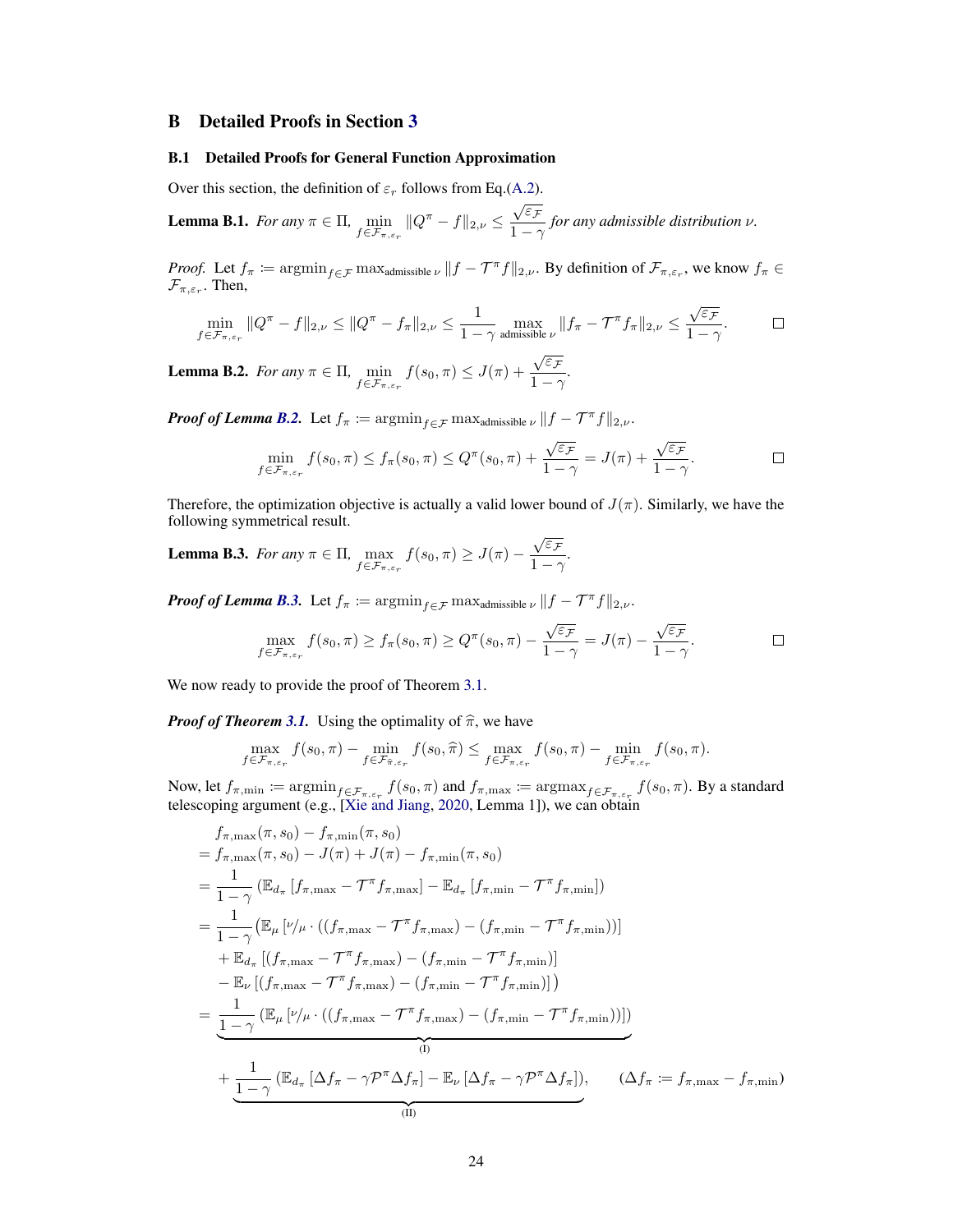where  $\nu$  is an arbitrary on-support state-action distribution. We now discuss these two terms above separately.

For the term (I),

$$
\begin{split} \text{(I)} &\leq \frac{1}{1-\gamma} \left| \mathbb{E}_{\mu} \left[ \nu / \mu \cdot (f_{\pi, \max} - \mathcal{T}^{\pi} f_{\pi, \max}) \right] \right| + \frac{1}{1-\gamma} \left| \mathbb{E}_{\mu} \left[ \nu / \mu \cdot (f_{\pi, \min} - \mathcal{T}^{\pi} f_{\pi, \min}) \right] \right| \\ &\leq \frac{\sqrt{\mathscr{C}}(\nu; \mu, \mathcal{F}, \pi)}{1-\gamma} \left( \| f_{\pi, \max} - \mathcal{T}^{\pi} f_{\pi, \max} \|_{2, \mu} + \| f_{\pi, \min} - \mathcal{T}^{\pi} f_{\pi, \min} \|_{2, \mu} \right), \end{split}
$$

because of the Cauchy-Schwarz inequality for random variables  $(|\mathbb{E}[XY]|\leq \sqrt{\mathbb{E}[X^2]\mathbb{E}[Y^2]})$ . For the term (II),

$$
\begin{split} \text{(II)} &= \frac{1}{1-\gamma} \left( \mathbb{E}_{d_{\pi}} \left[ \Delta f_{\pi} - \gamma \mathcal{P}^{\pi} \Delta f_{\pi} \right] - \mathbb{E}_{\nu} \left[ \Delta f_{\pi} - \gamma \mathcal{P}^{\pi} \Delta f_{\pi} \right] \right) \\ &= \frac{1}{1-\gamma} \sum_{(s,a) \in \mathcal{S} \times \mathcal{A}} \left[ d_{\pi}(s,a) - \nu(s,a) \right] \left[ \Delta f_{\pi}(s,a) - \gamma (\mathcal{P}^{\pi} \Delta f_{\pi})(s,a) \right] \\ &\leq \frac{1}{1-\gamma} \sum_{(s,a) \in \mathcal{S} \times \mathcal{A}} \mathbb{1}(d_{\pi}(s,a) \geq \nu(s,a)) \left[ d_{\pi}(s,a) - \nu(s,a) \right] \left[ \Delta f_{\pi}(s,a) - \gamma (\mathcal{P}^{\pi} \Delta f_{\pi})(s,a) \right] \end{split}
$$

$$
+\frac{1}{1-\gamma}\left|\sum_{(s,a)\in\mathcal{S}\times\mathcal{A}}\mathbb{1}(\nu(s,a)>d_{\pi}(s,a))\left[\nu(s,a)-d_{\pi}(s,a)\right]\left[\Delta f_{\pi}(s,a)-\gamma(\mathcal{P}^{\pi}\Delta f_{\pi})(s,a)\right]\right|
$$

$$
\leq \frac{1}{1-\gamma} \sum_{(s,a)\in S\times\mathcal{A}} (d_{\pi} \setminus \nu)(s,a) \left[\Delta f_{\pi}(s,a) - \gamma(\mathcal{P}^{\pi} \Delta f_{\pi})(s,a)\right] + \frac{1}{1-\gamma} \sum_{(s,a)\in S\times\mathcal{A}} \mathbb{1}(\nu(s,a) > d_{\pi}(s,a)) \left[\nu(s,a) - d_{\pi}(s,a)\right] \left|\Delta f_{\pi}(s,a) - \gamma(\mathcal{P}^{\pi} \Delta f_{\pi})(s,a)\right|
$$

$$
\leq \frac{1}{1-\gamma} \sum_{(s,a)\in S\times\mathcal{A}} (d_{\pi}\setminus\nu)(s,a) \left[\Delta f_{\pi}(s,a) - \gamma(\mathcal{P}^{\pi}\Delta f_{\pi})(s,a)\right] \n+ \frac{1}{1-\gamma} \mathbb{E}_{\nu} \left[|f_{\pi,\max} - \mathcal{T}^{\pi} f_{\pi,\max}| + |f_{\pi,\min} - \mathcal{T}^{\pi} f_{\pi,\min}|\right] \n\leq \frac{1}{1-\gamma} \sum_{(s,a)\in S\times\mathcal{A}} (d_{\pi}\setminus\nu)(s,a) \left[\Delta f_{\pi}(s,a) - \gamma(\mathcal{P}^{\pi}\Delta f_{\pi})(s,a)\right] \n+ \frac{\sqrt{\mathscr{C}(\nu;\mu,\mathcal{F},\pi)}}{1-\gamma} \left(\|f_{\pi,\max} - \mathcal{T}^{\pi} f_{\pi,\max}\|_{2,\mu} + \|f_{\pi,\min} - \mathcal{T}^{\pi} f_{\pi,\min}\|_{2,\mu}\right),
$$

where the second last inequality follows from the fact of  $\nu(s, a) \geq \mathbb{1}(\nu(s, a) > d_{\pi}(s, a))[\nu(s, a)$  $d_{\pi}(s, a)$  for any  $(s, a) \in S \times A$  and the triangle inequality for the absolute value, and the last inequality uses the Cauchy-Schwarz inequality for random variables (similar to the argument for the term  $(I)$ ).

Combining the bounds of both term  $(I)$  and term  $(II)$ , we have

<span id="page-24-0"></span>
$$
f_{\pi,\max}(\pi, s_0) - f_{\pi,\min}(\pi, s_0)
$$
  
\n
$$
\leq \frac{1}{1-\gamma} \sum_{(s,a)\in S\times\mathcal{A}} (d_{\pi} \setminus \nu)(s,a) \left[\Delta f_{\pi}(s,a) - \gamma(\mathcal{P}^{\pi}\Delta f_{\pi})(s,a)\right]
$$
(B.1)  
\n
$$
+ \frac{2\sqrt{\mathscr{C}(\nu;\mu,\mathcal{F},\pi)}}{1-\gamma} (\|f_{\pi,\max} - \mathcal{T}^{\pi} f_{\pi,\max}\|_{2,\mu} + \|f_{\pi,\min} - \mathcal{T}^{\pi} f_{\pi,\min}\|_{2,\mu}).
$$

Since Eq.[\(B.1\)](#page-24-0) holds for arbitrary on-support state-action distribution  $\nu$ , we take the minimal over the set of all  $\{\nu : \mathscr{C}(\nu;\mu,\mathcal{F},\pi) \leq C_2\}$  ( $\overline{C_2}$  denotes the  $L^2$  concentrability threshold), and obtain

$$
f_{\pi,\max}(\pi,s_0) - f_{\pi,\min}(\pi,s_0)
$$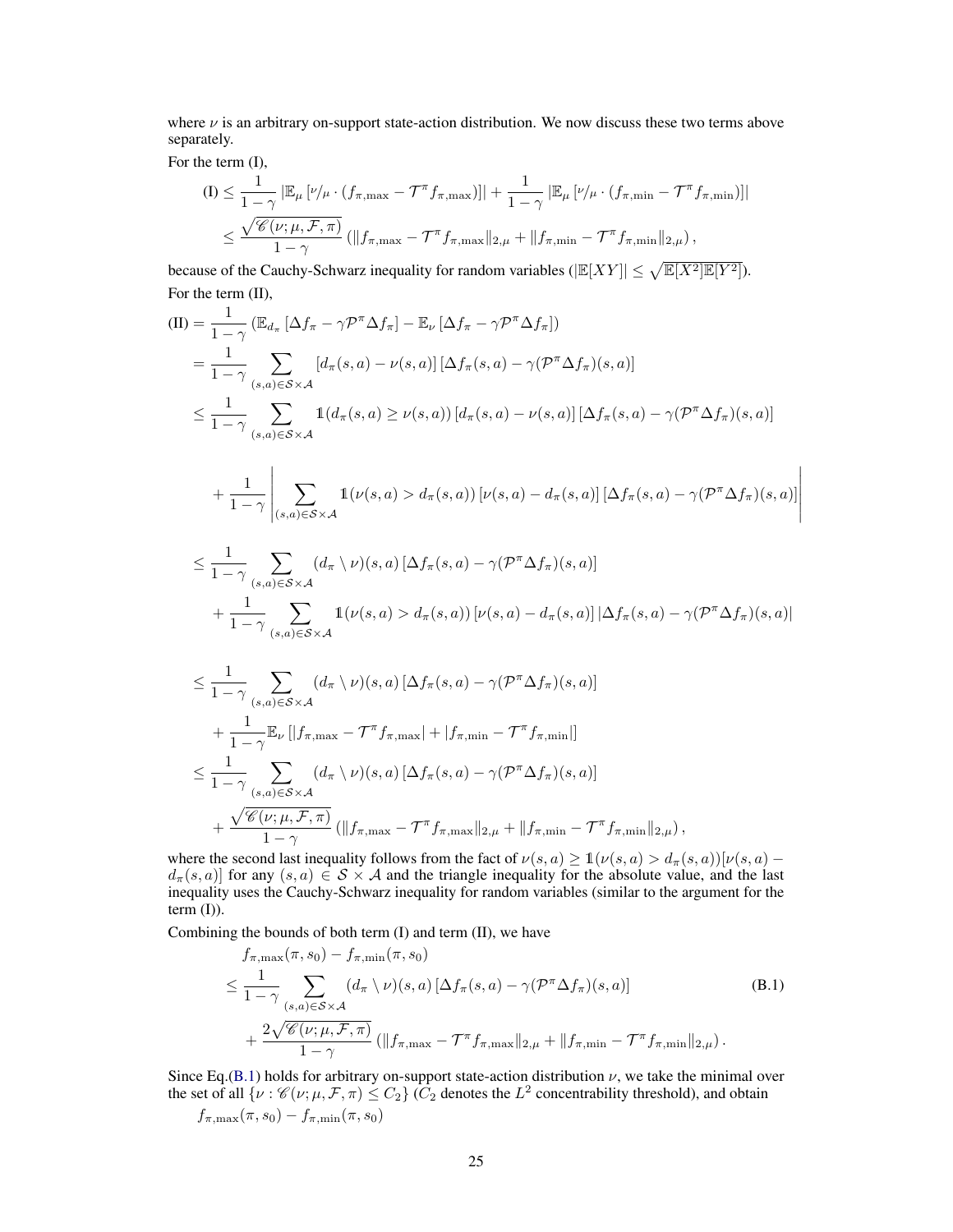$$
\leq \min_{\nu:\mathscr{C}(\nu;\mu,\mathcal{F},\pi)\leq C_{2}} \left( \frac{2\sqrt{\mathscr{C}(\nu;\mu,\mathcal{F},\pi)}}{1-\gamma} \left( \|f_{\pi,\max}-\mathcal{T}^{\pi}f_{\pi,\max}\|_{2,\mu} + \|f_{\pi,\min}-\mathcal{T}^{\pi}f_{\pi,\min}\|_{2,\mu} \right) \right) \n+ \frac{1}{1-\gamma} \sum_{(s,a)\in\mathcal{S}\times\mathcal{A}} (d_{\pi}\setminus\nu)(s,a) \left[\Delta f_{\pi}(s,a)-\gamma(\mathcal{P}^{\pi}\Delta f_{\pi})(s,a)\right] \n\leq \frac{2\sqrt{C_{2}}}{1-\gamma} \left( \|f_{\pi,\max}-\mathcal{T}^{\pi}f_{\pi,\max}\|_{2,\mu} + \|f_{\pi,\min}-\mathcal{T}^{\pi}f_{\pi,\min}\|_{2,\mu} \right) \n+ \min_{\nu:\mathscr{C}(\nu;\mu,\mathcal{F},\pi)\leq C_{2}} \left( \frac{1}{1-\gamma} \sum_{(s,a)\in\mathcal{S}\times\mathcal{A}} (d_{\pi}\setminus\nu)(s,a) \left[\Delta f_{\pi}(s,a)-\gamma(\mathcal{P}^{\pi}\Delta f_{\pi})(s,a)\right] \right) \n\leq \frac{4\sqrt{C_{2}}\sqrt{\varepsilon_{b}}}{1-\gamma} \n+ \min_{\nu:\mathscr{C}(\nu;\mu,\mathcal{F},\pi)\leq C_{2}} \left( \frac{1}{1-\gamma} \sum_{(s,a)\in\mathcal{S}\times\mathcal{A}} (d_{\pi}\setminus\nu)(s,a) \left[\Delta f_{\pi}(s,a)-\gamma(\mathcal{P}^{\pi}\Delta f_{\pi})(s,a)\right] \right).
$$

This implies the bound of  $J(\pi) - J(\hat{\pi}),$ 

$$
J(\pi) - J(\hat{\pi}) \leq \max_{f \in \mathcal{F}_{\pi, \varepsilon_r}} f(s_0, \pi) - \min_{f \in \mathcal{F}_{\hat{\pi}, \varepsilon_r}} f(s_0, \hat{\pi}) + \frac{2\sqrt{\varepsilon_r}}{1 - \gamma}
$$
  
\n
$$
\leq \max_{f \in \mathcal{F}_{\pi, \varepsilon_r}} f(s_0, \pi) - \min_{f \in \mathcal{F}_{\pi, \varepsilon_r}} f(s_0, \pi) + \frac{2\sqrt{\varepsilon_r}}{1 - \gamma}
$$
  
\n
$$
= f_{\pi, \max}(\pi, s_0) - f_{\pi, \min}(\pi, s_0) + \frac{2\sqrt{\varepsilon_r}}{1 - \gamma}
$$
  
\n
$$
\leq \frac{4\sqrt{C_2}\sqrt{\varepsilon_b}}{1 - \gamma} + \min_{\nu: \mathscr{C}(\nu; \mu, \mathcal{F}, \pi) \leq C_2} \left( \frac{1}{1 - \gamma} \sum_{(s, a) \in \mathcal{S} \times \mathcal{A}} (d_{\pi} \setminus \nu)(s, a) \left[ \Delta f_{\pi}(s, a) - \gamma(\mathcal{P}^{\pi} \Delta f_{\pi})(s, a) \right] \right).
$$

Plugging the definition of  $\varepsilon_b$  (in Eq.[\(A.4\)](#page-13-7)), we complete the proof.

$$
\qquad \qquad \Box
$$

#### <span id="page-25-0"></span>B.2 Detailed Proofs for Linear Function Approximation Results

**Existence of near-optimal**  $\pi_{\Phi}^*$  with sufficiently large  $L_2$  We show that, if we select  $L_2 = \log |\mathcal{A}| \sqrt{n}$  for  $\Pi_{\Phi}$  (defined in Definition [2\)](#page-6-3), then the suboptimality of  $\pi_{\Phi}^*$ , the best policy in  $\Pi_{\Phi}$ , be at most  $\mathcal{O}(\frac{V_{\text{max}}}{(1-\gamma)\sqrt{n}})$ , which is absorbed by the big-Oh in Theorem [3.2](#page-6-4) when we compete with  $\pi^*$ .

Consider following procedure: Let  $\eta = \sqrt{\frac{\log |\mathcal{A}|}{2V^2-1}}$  $\frac{\log |\mathcal{A}|}{2V_{\max}^2 T}$ . For any  $t \in [T]$ ,

1. 
$$
Q_t = \phi(\cdot, \cdot)^\mathsf{T} \theta_t = Q^{\pi_t}
$$
. (We have  $\|\theta_t\| \le L_1$  by Definition 2 and Assumption 3)  
2.  $\pi_{t+1}(\cdot|s) \propto \exp\left(\langle \phi(s, \cdot)^\mathsf{T}, \eta \sum_{i=1}^t \theta_t \rangle\right)$ ,  $\forall s \in \mathcal{S}$ .

Then, by a standard no-regret argument<sup>[6](#page-25-1)</sup>, we have

$$
J(\pi^*) - \max_{t \in [T]} J(\pi_t) \le \max_{\pi \in \Pi} J(\pi) - \frac{1}{T} \sum_{t=1}^T J(\pi_t) \le \mathcal{O}\left(\frac{V_{\text{max}}}{1 - \gamma} \sqrt{\frac{\log |\mathcal{A}|}{T}}\right).
$$

<span id="page-25-1"></span><sup>&</sup>lt;sup>6</sup>As a concrete proof, in Lemma [C.2](#page-28-0) through Theorem [C.5,](#page-30-0) the choice of  $f_t$  can be arbitrary and we do not use the fact it is learned via pessimistic policy evaluation; therefore, we can adapt the proofs by letting  $f_t = Q^{\pi_t}$ , and subsequently setting  $\mathcal{M}_t$  as the true MDP for all t. As a result, Theorem [C.5](#page-30-0) directly produces the desired no-regret bound.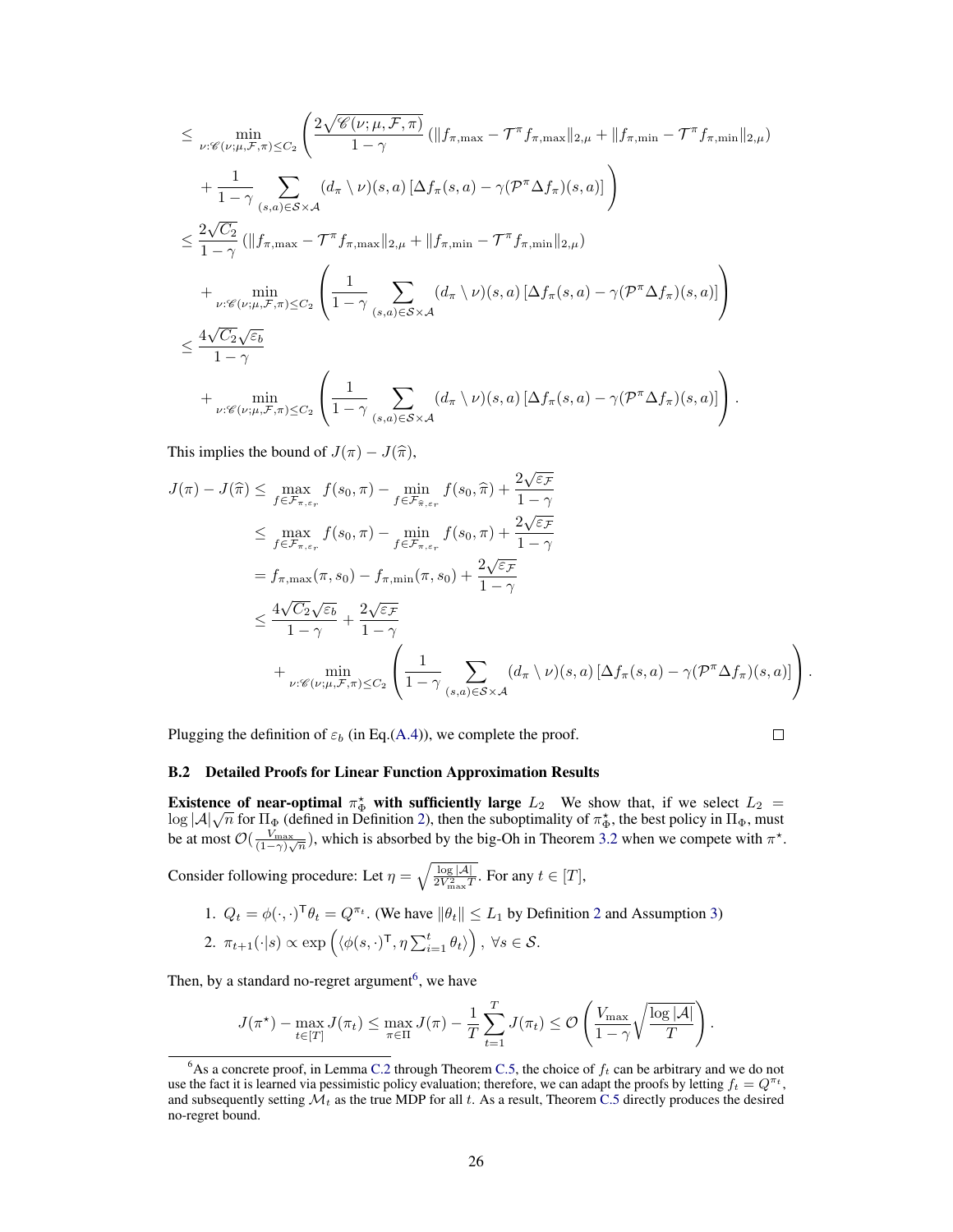Selecting  $T = n \log |\mathcal{A}|$  implies

$$
J(\pi^*) - \max_{t \in [T]} J(\pi_t) \le \frac{V_{\text{max}}}{(1 - \gamma)\sqrt{n}}
$$

<span id="page-26-1"></span>.

Therefore, we know that one of  $\pi_1, \ldots, \pi_T$  must be near-optimal. It remains to bound the norm of the coefficients of  $\pi_t$  for  $t \in [T]$ :

> $\parallel$ II II II  $\frac{1}{2}$

$$
\eta \sum_{i=1}^{t} \theta_{t} \Big|_{2} \leq \eta \sum_{i=1}^{t} \|\theta_{t}\|_{2}
$$

$$
\leq \sqrt{\frac{\log |\mathcal{A}|}{2V_{\text{max}}^{2}T}} \cdot t \cdot L_{1}
$$

$$
\leq \frac{L_{1}}{V_{\text{max}}}\sqrt{T \log |\mathcal{A}|}
$$

$$
= \frac{L_{1} \log |\mathcal{A}|}{V_{\text{max}}}\sqrt{n}.
$$

This means if we select  $L_2 = L_1 \log |\mathcal{A}| \sqrt{n}/v_{\text{max}}$ , we have  $\pi_t \in \Pi_{\Phi}$  for all  $t \in [T]$ , and consequently the suboptimality of  $\pi_{\Phi}^*$  must be  $\mathcal{O}(\frac{V_{\max}}{(1-\gamma)\sqrt{n}})$ .

*Proof of Theorem* [3.2.](#page-6-4) We use  $\Theta$  to denote the parameter space of  $\mathcal{F}_{\Phi}$ , i.e.,  $\mathcal{F}_{\Phi} = \{ \phi^{\mathsf{T}} \theta : \theta \in \Theta \}.$ And we also use  $\Theta_{\pi,\varepsilon_r}$  to denote the version space in the parameter space accordingly, i.e.,  $\Theta_{\pi,\varepsilon_r}$  =  $\{\theta \in \Theta : \mathcal{E}(f, \pi; \mathcal{D}) \le \varepsilon_r\}$ . Now, using the optimality of  $\hat{\pi}$ , we have

$$
\max_{\theta \in \Theta_{\pi,\varepsilon_r}} \phi(s_0, \pi)^{\mathsf{T}} \theta - \min_{\theta \in \Theta_{\hat{\pi},\varepsilon_r}} \phi(s_0, \hat{\pi})^{\mathsf{T}} \theta \le \max_{\theta \in \Theta_{\pi,\varepsilon_r}} \phi(s_0, \pi)^{\mathsf{T}} \theta - \min_{\theta \in \Theta_{\pi,\varepsilon_r}} \phi(s_0, \pi)^{\mathsf{T}} \theta. \tag{B.2}
$$

Let  $\theta_{\pi,\min} \coloneqq \mathrm{argmin}_{\theta \in \Theta_{\pi,\varepsilon_r}} \phi(s_0, \pi)^{\mathsf{T}} \theta$  and  $\theta_{\pi,\max} \coloneqq \mathrm{argmax}_{\theta \in \Theta_{\pi,\varepsilon_r}} \phi(s_0, \pi)^{\mathsf{T}} \theta$ . By a standard telescoping argument (e.g., [\[Xie and Jiang,](#page-11-7) [2020,](#page-11-7) Lemma 1]), we can obtain

$$
\begin{split}\n&\left|\phi(s_0, \pi)^{\mathsf{T}}\theta_{\pi, \min} - J(\pi)\right| \\
&= \frac{1}{1-\gamma} \left|\mathbb{E}_{d_{\pi}}\left[\phi(s, a)^{\mathsf{T}}\theta_{\pi, \min} - \left(\mathcal{T}^{\pi}\phi^{\mathsf{T}}\theta_{\pi, \min}\right)(s, a)\right]\right| \\
&\leq \frac{1}{1-\gamma} \mathbb{E}_{d_{\pi}}\left|\phi(s, a)^{\mathsf{T}}\theta_{\pi, \min} - \left(\mathcal{T}^{\pi}\phi^{\mathsf{T}}\theta_{\pi, \min}\right)(s, a)\right| \\
&= \frac{1}{1-\gamma} \mathbb{E}_{d_{\pi}}\left|\phi(s, a)^{\mathsf{T}}\left(\underbrace{\theta_{\pi, \min} - \theta'}_{=: \xi_{\pi, \min}}\right)\right|,\n\end{split} \tag{B.3}
$$

where  $\theta'$  must exist by the linear completeness assumption.

We now define  $\Sigma_{\mathcal{D}}$ ,

<span id="page-26-0"></span>
$$
\Sigma_{\mathcal{D}} \coloneqq \mathbb{E}_{\mathcal{D}}\left[\phi(s,a)\phi(s,a)^{\mathsf{T}}\right],
$$

and  $\mathcal{E}_{\varepsilon_r}$ ,

$$
\mathcal{E}_{\varepsilon_r}(s,a) \coloneqq \left| \phi(s,a)^\mathsf{T} \xi_{\pi,\min} \right|, \ \forall (s,a) \in \mathcal{S} \times \mathcal{A}.
$$

By definition of  $\xi_{\pi,\text{min}}$  and Theorem [A.6,](#page-21-4) we have

$$
\xi_{\pi,\min}^{\mathsf{T}} \Sigma_{\mathcal{D}} \xi_{\pi,\min} \leq \varepsilon_b
$$
  

$$
\Longrightarrow \left\| \Sigma_{\mathcal{D}}^{1/2} \xi_{\pi,\min} \right\|_2 \leq \sqrt{\varepsilon_b}.
$$

Then, for any  $(s, a) \in S \times A$ ,

$$
\mathcal{E}_{\varepsilon_r}(s, a) = \left| \phi(s, a)^{\mathsf{T}} \Sigma_{\mathcal{D}}^{-1/2} \Sigma_{\mathcal{D}}^{1/2} \xi_{\pi, \min} \right|
$$
  

$$
\leq \left\| \phi(s, a)^{\mathsf{T}} \Sigma_{\mathcal{D}}^{-1/2} \right\|_2 \left\| \Sigma_{\mathcal{D}}^{1/2} \xi_{\pi, \min} \right\|_2
$$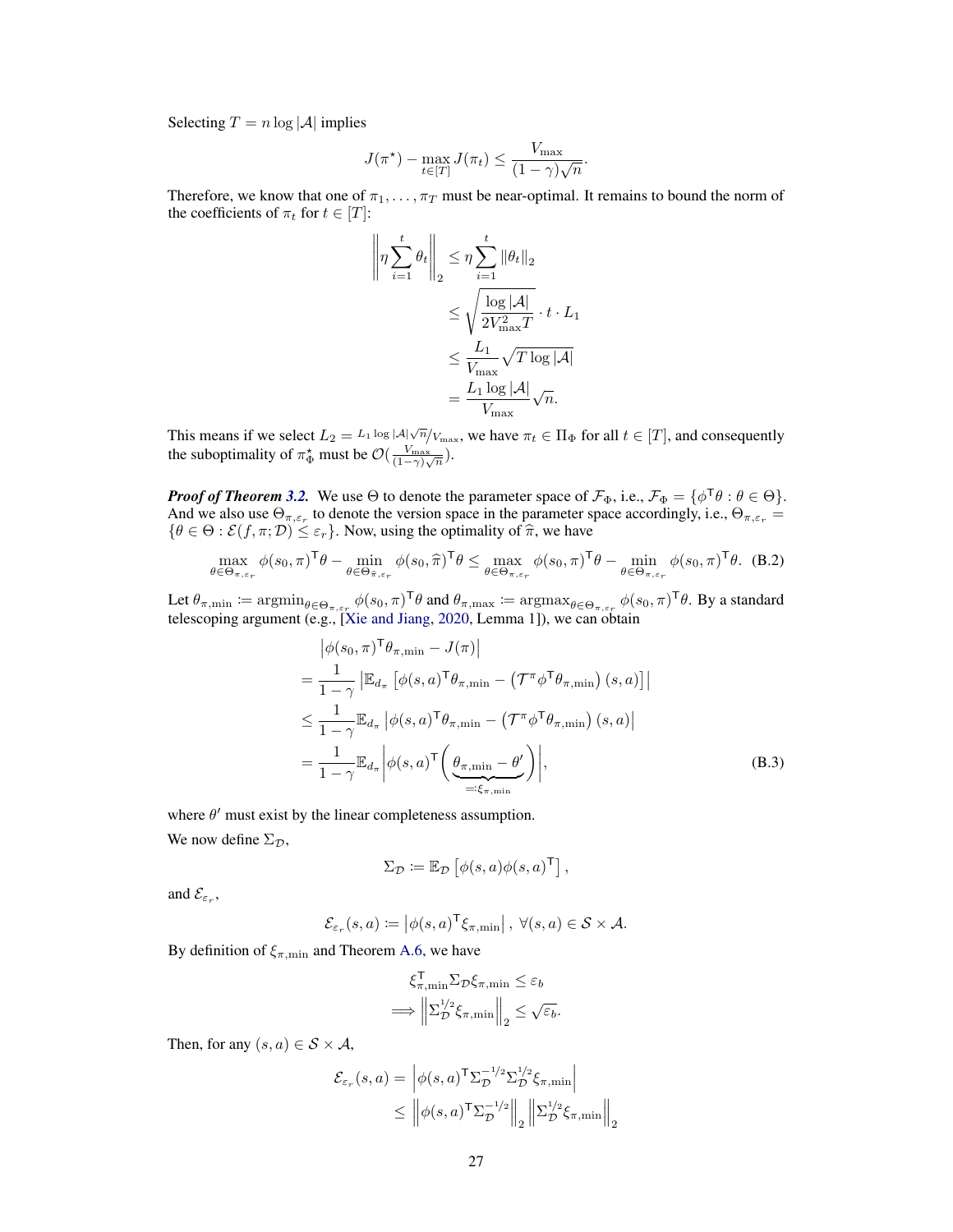<span id="page-27-2"></span><span id="page-27-1"></span>
$$
\leq \sqrt{\phi(s,a)^{\mathsf{T}} \Sigma_{\mathcal{D}}^{-1} \phi(s,a)} \sqrt{\varepsilon_b}.
$$
 (B.4)

Plugging Eq.[\(B.4\)](#page-27-1) into Eq.[\(B.3\)](#page-26-0), we obtain

<span id="page-27-3"></span>
$$
\begin{split} & \left| \phi(s_0, \pi)^{\mathsf{T}} \theta_{\pi, \min} - J(\pi) \right| \\ &\le \frac{1}{1 - \gamma} \mathbb{E}_{d_{\pi}} \left[ \mathcal{E}_{\varepsilon_r}(s, a) \right] \\ &\le \frac{\sqrt{\varepsilon_b}}{1 - \gamma} \mathbb{E}_{d_{\pi}} \left[ \sqrt{\phi(s, a)^{\mathsf{T}} \Sigma_{\mathcal{D}}^{-1} \phi(s, a)} \right]. \end{split} \tag{B.5}
$$

Similarly, we also have

$$
\left|\phi(s_0,\pi)^{\mathsf{T}}\theta_{\pi,\max} - J(\pi)\right| \leq \frac{\sqrt{\varepsilon_b}}{1-\gamma} \mathbb{E}_{d_{\pi}}\left[\sqrt{\phi(s,a)^{\mathsf{T}}\Sigma_{\mathcal{D}}^{-1}\phi(s,a)}\right].
$$
 (B.6)

Combining Eq. $(B.2)$ , Eq. $(B.5)$ , and Eq. $(B.6)$ ,

$$
\max_{\theta \in \Theta_{\pi,\varepsilon_r}} \phi(s_0, \pi)^{\mathsf{T}} \theta - \min_{\theta \in \Theta_{\hat{\pi},\varepsilon_r}} \phi(s_0, \hat{\pi})^{\mathsf{T}} \theta \le \max_{\theta \in \Theta_{\pi,\varepsilon_r}} \phi(s_0, \pi)^{\mathsf{T}} \theta - \min_{\theta \in \Theta_{\pi,\varepsilon_r}} \phi(s_0, \pi)^{\mathsf{T}} \theta
$$
\n
$$
\le \frac{2\sqrt{\varepsilon_b}}{1 - \gamma} \mathbb{E}_{d_{\pi}} \left[ \sqrt{\phi(s, a)^{\mathsf{T}} \Sigma_{\mathcal{D}}^{-1} \phi(s, a)} \right].
$$
\n(B.7)

By the definition of  $\varepsilon_r$ , we know  $\theta_\pi \in \Theta_{\pi,\varepsilon_r}$  for any  $\pi \in \Pi$ . This implies

<span id="page-27-4"></span>
$$
J(\pi) - J(\widehat{\pi}) = Q^{\pi}(s_0, \pi) - Q^{\widehat{\pi}}(s_0, \widehat{\pi})
$$
  
\n
$$
= \phi(s_0, \pi)^{\mathsf{T}} \theta_{\pi} - \phi(s_0, \widehat{\pi})^{\mathsf{T}} \theta_{\widehat{\pi}}
$$
  
\n
$$
\leq \max_{\theta \in \Theta_{\pi, \varepsilon_r}} \phi(s_0, \pi)^{\mathsf{T}} \theta - \min_{\theta \in \Theta_{\widehat{\pi}, \varepsilon_r}} \phi(s_0, \widehat{\pi})^{\mathsf{T}} \theta
$$
  
\n
$$
\leq \frac{2\sqrt{\varepsilon_b}}{1 - \gamma} \mathbb{E}_{d_{\pi}} \left[ \sqrt{\phi(s, a)^{\mathsf{T}} \Sigma_{\mathcal{D}}^{-1} \phi(s, a)} \right],
$$

where the last inequality follows from Eq.[\(B.7\)](#page-27-4). Plugging the definition of  $\varepsilon_b$  (defined in Theorem [A.6\)](#page-21-4), we completes the proof.  $\Box$ 

## <span id="page-27-0"></span>C Detailed Proofs in Section [4](#page-7-0)

#### C.1 Some Lemmas

We first introduced the necessary lemmas that used in our proofs.

In the following lemma, we show that at every iteration t of Algorithm [1,](#page-7-1) the estimated Q-function (f<sub>t</sub> obtained at the step [3](#page-7-1) of Algorithm [1\)](#page-7-1) is actually the true Q-value of  $\pi_t$  in a specific MDP  $\mathcal{M}_t$ , denoted by  $Q_{\mathcal{M}_t}^{\pi_t}$ , where dynamic of  $\mathcal{M}_t$  is same as the ground-truth MDP  $\mathcal M$  and the difference between the reward functions of  $M$  and  $M_t$  can be controlled.

<span id="page-27-5"></span>**Lemma C.1.** Let  $f_t$  satisfies  $\mathcal{E}(f_t, \pi_t; \mathcal{D}) \leq \varepsilon$  for some  $\pi_t$ . Then, there exists an MDP  $\mathcal{M}_t =$  $(\mathcal{P}_t, \mathcal{R}_t)$  *(the other elements of*  $\mathcal{M}_t$  *are same as the environment MDP*  $\mathcal{M}$ *, and also let*  $R_t(s, a)$  =  $\mathbb{E}[\mathcal{R}_t(s,a)]$  with  $\mathcal{P}_t = \mathcal{P}$  and  $\|\tilde{R}_t(s,a) - R(s,a)\|_{2,\mu}^2 \leq \varepsilon_b$ , such that  $f_t = Q_{\mathcal{M}_t}^{\pi_t}$ , where  $\varepsilon_b$  is *defined in Theorem [A.2.](#page-13-3)*

*Proof of Lemma [C.1.](#page-27-5)* We can simply set  $\mathcal{R}_t = R_t$  is deterministic as,

<span id="page-27-6"></span>
$$
R_t(s, a) := f_t(s, a) - \gamma \mathop{\mathbb{E}}_{s' \sim \mathcal{P}_t(\cdot | s, a)} \left[ \sum_{a' \in \mathcal{A}} \pi_t(a' | s') f_t(s', \pi) \right].
$$
 (C.1)

Note that, this  $R_t$  always exist because the definition above is equivalent to  $R_t = (I - \gamma \mathcal{P}) f_t$ .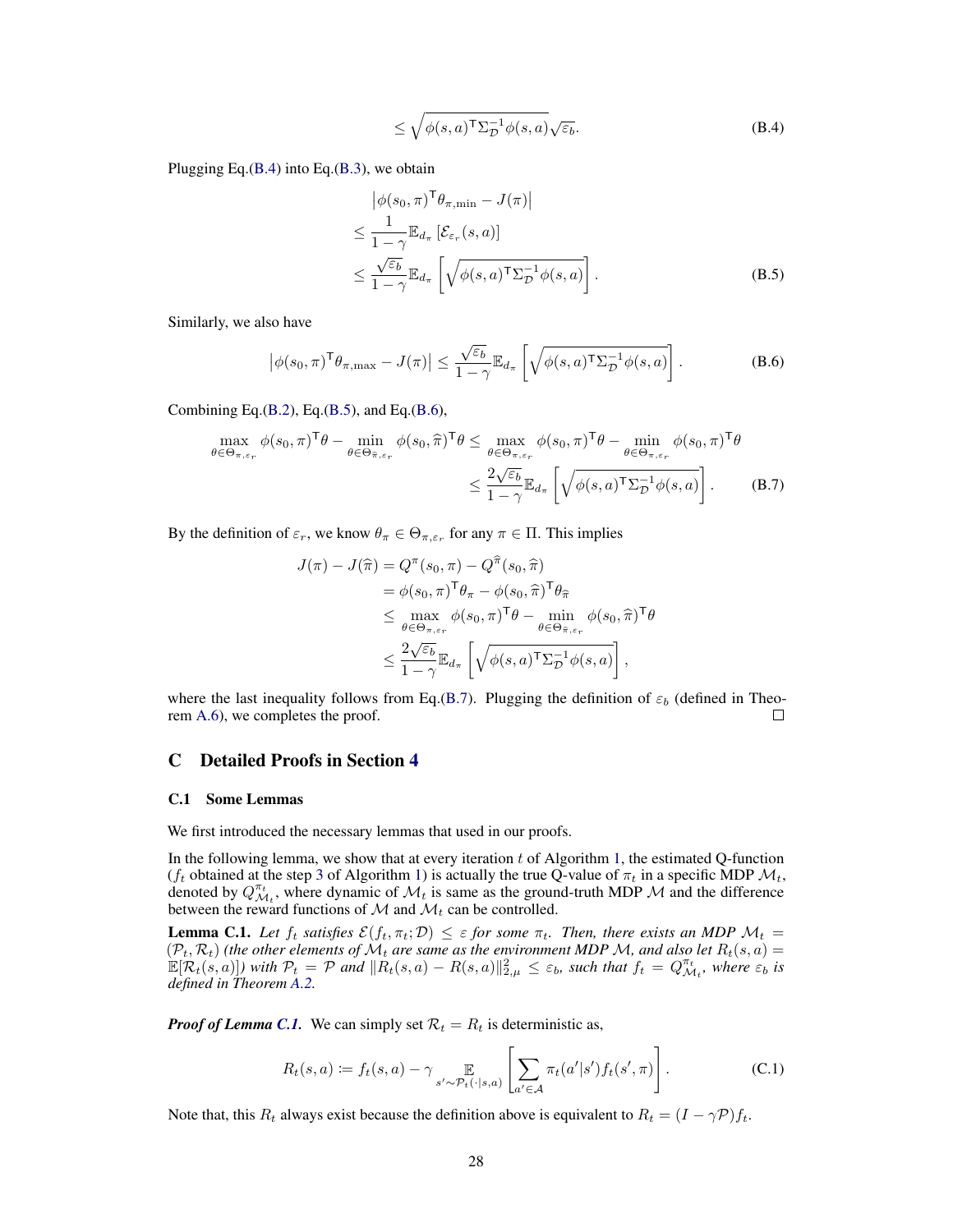With this  $P_t$  and  $\mathcal{R}_t$  ( $\mathcal{M}_t = (\mathcal{P}_t, \mathcal{R}_t)$ ), it directly implies that

$$
f_t(s,a) = R_t(s,a) + \gamma \mathop{\mathbb{E}}_{s' \sim \mathcal{P}_t(\cdot | s, a)} \left[ \sum_{a' \in \mathcal{A}} \pi_t(a' | s') f_t(s', \pi) \right] = (\mathcal{T}_{\mathcal{M}_t}^{\pi_t} f_t)(s,a),
$$

which means that  $f_t$  is the Q-function of  $\pi_t$  in MDP  $\mathcal{M}_t$ , i.e.,  $f_t(s, a) = Q_{\mathcal{M}_t}^{\pi}(s, a)$  for any  $(s, a) \in \mathcal{S} \times \mathcal{A}.$ 

For  $\|R_t(s,a) - R(s,a)\|_{2,\mu}^2$ , we have

$$
||R_t(s, a) - R(s, a)||_{2, \mu}^2 = \left\| f_t(s, a) - \gamma \mathop{\mathbb{E}}_{s' \sim \mathcal{P}_t(\cdot | s, a)} \left[ \sum_{a' \in \mathcal{A}} \pi_t(a' | s') f_t(s', \pi) \right] - R(s, a) \right\|_{2, \mu}^2
$$
\n
$$
= \left\| f_t(s, a) - \gamma \mathop{\mathbb{E}}_{s' \sim \mathcal{P}(\cdot | s, a)} \left[ \sum_{a' \in \mathcal{A}} \pi_t(a' | s') f_t(s', \pi) \right] - R(s, a) \right\|_{2, \mu}^2
$$
\n
$$
= ||f_t - \mathcal{T}^{\pi_t} f_t||_{2, \mu}^2
$$
\n
$$
\leq \varepsilon_b,
$$

where the last inequality follows from the definition of  $\varepsilon_b$  (in Appendix [A.1\)](#page-13-1). This completes the proof. proof.

**Definition 4.** *Consider following procedure: for any*  $t \in [T]$ 

*1.*  $f_t = \operatorname{argmin}_{f \in \mathcal{F}} (f(s_0, \pi_t) + \lambda \mathcal{E}(f, \pi_t; \mathcal{D}))$  *(step [3](#page-7-1) of Algorithm [1\)](#page-7-1)* 2.  $\pi_{t+1}(a|s) \propto \pi_t(a|s) \exp \left(\eta f_t(s,a)\right), \ \forall s, a \in \mathcal{S} \times \mathcal{A}$ .

Let  $J_{\mathcal{M}}(\pi)$  denotes the policy return under MDP M. Then, we define the total regret of the above *procedure as*

$$
\mathsf{Regret}_T := \max_{\pi:\mathcal{S}\rightarrow\Delta(\mathcal{A})}\sum_{i=1}^T J_{\mathcal{M}_t}(\pi) - J_{\mathcal{M}_t}(\pi_t).
$$

Over this section, we define  $\ell_s(\pi)$  as

<span id="page-28-1"></span>
$$
\ell_s(\pi) := \frac{1}{\eta} \sum_{a \in \mathcal{A}} \pi(a|s) \log \pi(a|s).
$$

<span id="page-28-0"></span>**Lemma C.2.** *For any*  $\pi$  :  $S \rightarrow \Delta(\mathcal{A})$  *and*  $s \in S$ *,* 

$$
\sum_{t=1}^{T} \langle \pi_{t+1}(\cdot|s), f_t(s, \cdot) \rangle - \ell_s(\pi_1) \ge \sum_{t=1}^{T} \langle \pi(\cdot|s), f_t(s, \cdot) \rangle - \ell_s(\pi). \tag{C.2}
$$

*Proof of Lemma [C.2.](#page-28-0)* We establish our proof by induction. The case of  $T = 0$  holds as  $\pi_1$  is the uniform policy. We assume Eq.[\(C.2\)](#page-28-1) holds at  $T = T'$ , then for the case of  $T' + 1$ , we have the follows for any  $\pi \in \Pi$  and  $s \in \overline{S}$ 

$$
\sum_{t=1}^{T'+1} \langle \pi(\cdot|s), f_t(s, \cdot) \rangle - \ell_s(\pi)
$$
\n(a) 
$$
\sum_{t=1}^{T'+1} \langle \pi_{T'+2}(\cdot|s), f_t(s, \cdot) \rangle - \ell_s(\pi_{T'+2}(\cdot|s))
$$
\n
$$
= \sum_{t=1}^{T'} \langle \pi_{T'+2}(\cdot|s), f_t(s, \cdot) \rangle - \ell_s(\pi_{T'+2}(\cdot|s)) + \langle \pi_{T'+2}(\cdot|s), f_{T'+1}(s, \cdot) \rangle
$$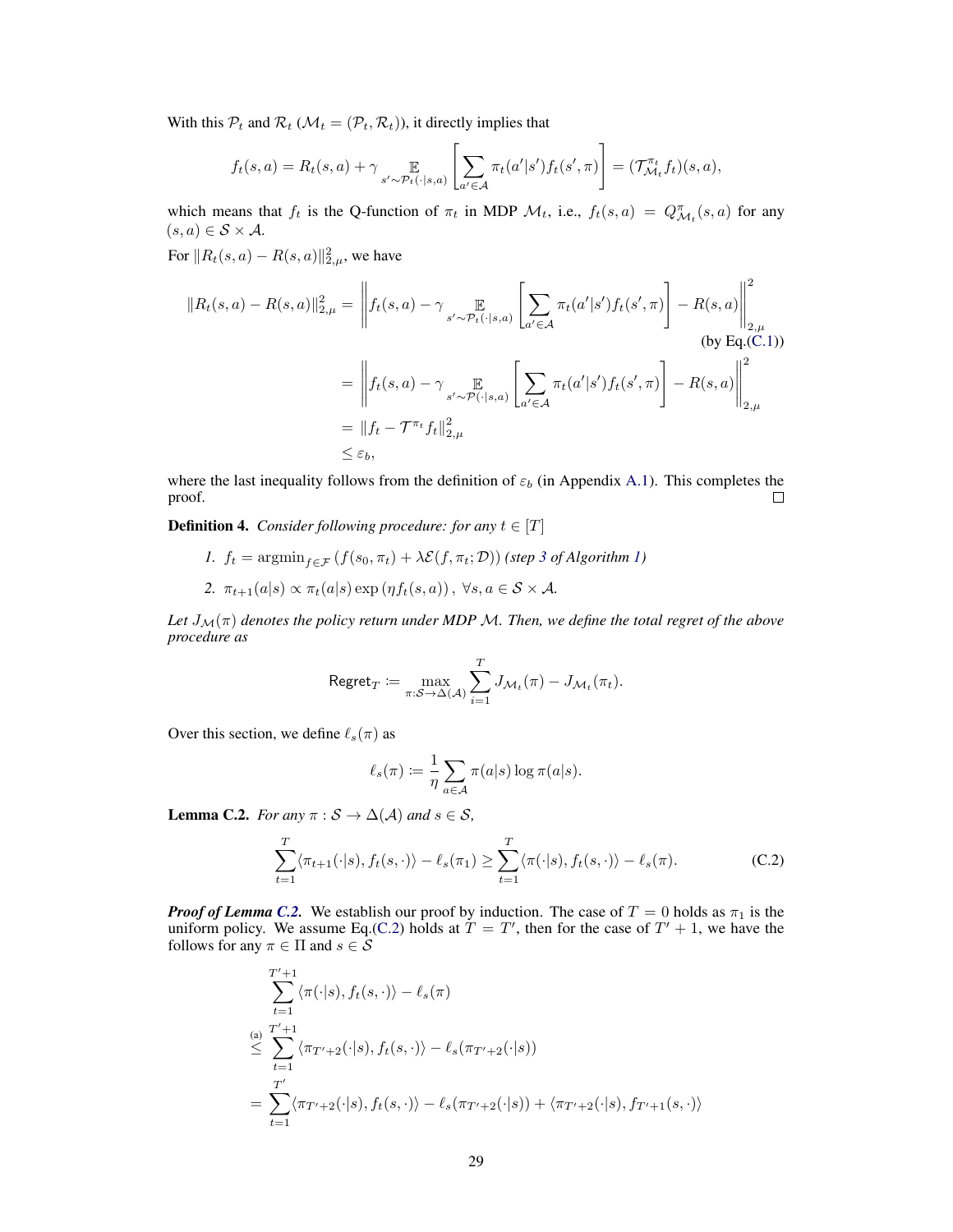$$
\stackrel{\text{(b)}}{\leq} \sum_{t=1}^{T'} \langle \pi_{t+1}(\cdot|s), f_t(s, \cdot) \rangle - \ell_s(\pi_1) + \langle \pi_{T'+2}(\cdot|s), f_{T'+1}(s, \cdot) \rangle
$$
\n
$$
= \sum_{t=1}^{T'+1} \langle \pi_{t+1}(\cdot|s), f_t(s, \cdot) \rangle - \ell_s(\pi_1),
$$

where (a) follows from the fact that  $\pi_{T'+2}(\cdot|s)$  is the global maximizer of  $\sum_{t=1}^{T'+1} \langle \pi(\cdot|s), f_t(s, \cdot) \rangle$  –  $\ell_s(\pi)$ , and (b) uses the induction hypothesis that Eq.[\(C.2\)](#page-28-1) holds at  $T = T^7$ . This completes the proof.

<span id="page-29-0"></span>**Lemma C.3.** *For any*  $\pi$  :  $S \rightarrow \Delta(\mathcal{A})$  *and*  $s \in S$ *,* 

$$
\sum_{t=1}^T \langle \pi(\cdot|s) - \pi_t(\cdot|s), f_t(s, \cdot) \rangle \leq \sum_{t=1}^T \langle \pi_{t+1}(\cdot|s) - \pi_t(\cdot|s), f_t(s, \cdot) \rangle - \ell_s(\pi_1).
$$

*Proof of Lemma [C.3.](#page-29-0)* We use the result of Lemma [C.2](#page-28-0) to establish the proof.

$$
\sum_{t=1}^{T} \langle \pi(\cdot|s) - \pi_t(\cdot|s), f_t(s, \cdot) \rangle
$$
\n
$$
\leq \sum_{t=1}^{T} \langle \pi(\cdot|s), f_t(s, \cdot) \rangle - \ell_s(\pi) + \ell_s(\pi) - \sum_{t=1}^{T} \langle \pi_t(\cdot|s), f_t(s, \cdot) \rangle
$$
\n
$$
\leq \sum_{t=1}^{T} \langle \pi_{t+1}(\cdot|s), f_t(s, \cdot) \rangle - \ell_s(\pi_1) - \sum_{t=1}^{T} \langle \pi_t(\cdot|s), f_t(s, \cdot) \rangle + \ell_s(\pi) \qquad \text{(by Lemma C.2)}
$$
\n
$$
\leq \sum_{t=1}^{T} \langle \pi_{t+1}(\cdot|s) - \pi_t(\cdot|s), f_t(s, \cdot) \rangle - \ell_s(\pi_1).
$$

<span id="page-29-1"></span>**Lemma C.4.** *For any*  $\pi$  :  $S \rightarrow \Delta(\mathcal{A})$  *and*  $s \in S$ *,* 

$$
\sum_{t=1}^{T} \langle \pi(\cdot|s) - \pi_t(\cdot|s), f_t(s, \cdot) \rangle \le 2V_{\text{max}} \sqrt{2 \log |\mathcal{A}|T},
$$

*if we take*  $\eta = \sqrt{\frac{\log |\mathcal{A}|}{2V^2 - 7}}$  $rac{\log |\mathcal{A}|}{2V_{\max}^2 T}$ .

*Proof of Lemma [C.4.](#page-29-1)* We define  $\mathcal{L}_{s,t}$  as

$$
\mathcal{L}_{s,t}(\pi) \coloneqq \sum_{t'=1}^t \langle \pi(\cdot|s), f_{t'}(s, \cdot) \rangle - \ell_s(\pi).
$$

Let  $B_{\mathcal{L}_{s,t}}(\cdot||\cdot)$  and  $B_{\ell_s}(\cdot||\cdot)$  be the Bregman divergence w.r.t.  $\mathcal{L}_{s,t}(\cdot)$  and  $\ell_s(\cdot)$ , then we have

$$
\mathcal{L}_{s,t}(\pi_t) \stackrel{\text{(a)}}{=} \mathcal{L}_{s,t}(\pi_{t+1}) + \langle \pi_t(\cdot|s) - \pi_{t+1}(\cdot|s), \nabla \mathcal{L}_{s,t}(\pi)|_{\pi = \pi_{t+1}} \rangle + B_{\mathcal{L}_{s,t}}(\pi_t(\cdot|s) || \pi_{t+1}(\cdot|s))
$$
\n
$$
\stackrel{\text{(b)}}{\leq} \mathcal{L}_{s,t}(\pi_{t+1}) + B_{\mathcal{L}_{s,t}}(\pi_t(\cdot|s) || \pi_{t+1}(\cdot|s))
$$
\n
$$
\stackrel{\text{(c)}}{=} \mathcal{L}_{s,t}(\pi_{t+1}) - B_{\ell_s}(\pi_t(\cdot|s) || \pi_{t+1}(\cdot|s)),
$$

where (a) is obtained the the definition of Bregman divergence, (b) follows from the fact that  $\pi_{t+1}$ maximizes  $\mathcal{L}_{s,t}(\pi)$  by definition, and (c) is because  $\mathcal{L}_{s,t}(\pi) + \ell_s(\pi)$  is linear, which does not affect the Bregman divergence.

By reordering the inequality above, we obtain

$$
B_{\ell_s}(\pi_t(\cdot|s) || \pi_{t+1}(\cdot|s)) \leq (\mathcal{L}_{s,t}(\pi_{t+1}) - \mathcal{L}_{s,t}(\pi_t))
$$
  
=  $[\mathcal{L}_{s,t-1}(\pi_{t+1}) - \mathcal{L}_{s,t-1}(\pi_t) + \langle \pi_{t+1}(\cdot|s) - \pi_t(\cdot|s), f_t(s, \cdot) \rangle]$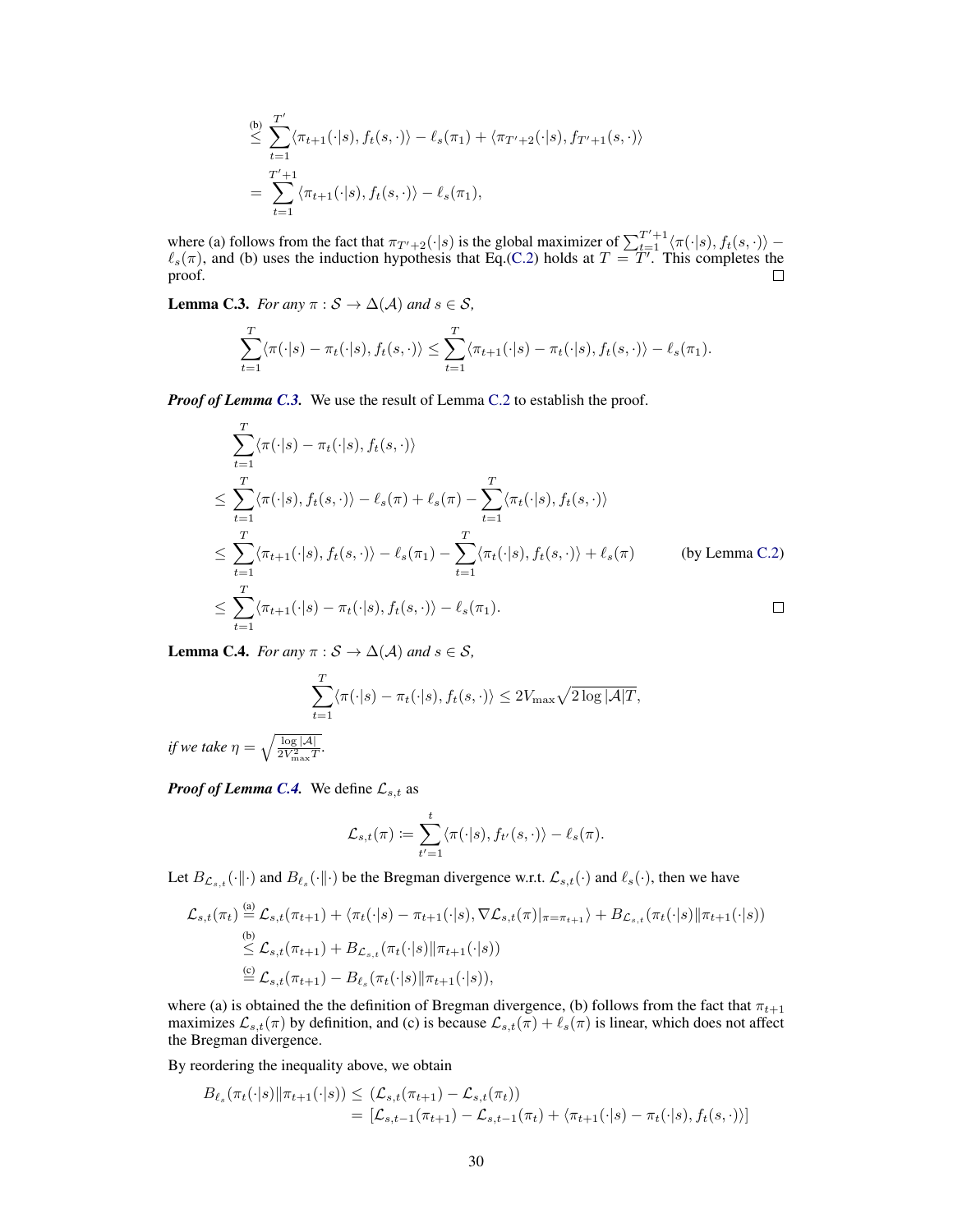<span id="page-30-2"></span><span id="page-30-1"></span>
$$
\leq \langle \pi_{t+1}(\cdot|s) - \pi_t(\cdot|s), f_t(s, \cdot) \rangle, \tag{C.3}
$$

where the last inequality is because  $\pi_t$  maximizes  $\mathcal{L}_{s,t-1}(\cdot)$ .

By applying the Taylor expansion and the mean-value theorem on  $B_{\ell_s}$ , we can rewrite  $B_{\ell_s}$  as

$$
B_{\ell_s}(\pi_t(\cdot|s)||\pi_{t+1}(\cdot|s)) = \frac{1}{2} ||\pi_t(\cdot|s) - \pi_{t+1}(\cdot|s)||^2_{(H\ell_s)(\pi_{t'})}
$$
(C.4)  

$$
:= \frac{1}{2} (\pi_t(\cdot|s) - \pi_{t+1}(\cdot|s))^{\mathsf{T}} [(H\ell_s)(\pi_{t'})](\pi_t(\cdot|s) - \pi_{t+1}(\cdot|s)),
$$

where  $\pi'_t = \alpha \pi_t + (1 - \alpha) \pi_{t+1}$  for some  $\alpha \in [0, 1]$ , and  $H\ell_s$  denotes the Hessian matrix of  $\ell_s$ . We now bound  $\langle \pi_{t+1}(\cdot|s) - \pi_t(\cdot|s), f_t(s, \cdot) \rangle$  using the results above. By the generalized Cauchy-Schwarz theorem,

$$
\langle \pi_{t+1}(\cdot|s) - \pi_t(\cdot|s), f_t(s, \cdot) \rangle \leq \|\pi_{t+1}(\cdot|s) - \pi_t(\cdot|s)\|_{(H\ell_s)(\pi_{t'})} \|f_t(s, \cdot)\|_{(H\ell_s)^{-1}(\pi_{t'})}
$$
  
\n
$$
= \sqrt{2B_{\ell_s}(\pi_t(\cdot|s)\|\pi_{t+1}(\cdot|s))} \|f_t(s, \cdot)\|_{(H\ell_s)^{-1}(\pi_{t'})}
$$
  
\n
$$
\leq \sqrt{2B_{\ell_s}(\pi_t(\cdot|s)\|\pi_{t+1}(\cdot|s))} \sqrt{\eta} \|f_t(s, \cdot)\|_{\infty}
$$
  
\n
$$
\leq \sqrt{2\langle \pi_{t+1}(\cdot|s) - \pi_t(\cdot|s), f_t(s, \cdot) \rangle} \sqrt{\eta} \|f_t(s, \cdot)\|_{\infty}
$$
  
\n
$$
\leq V_{\max} \sqrt{2\eta \langle \pi_{t+1}(\cdot|s) - \pi_t(\cdot|s), f_t(s, \cdot) \rangle}
$$
  
\n
$$
\implies \langle \pi_{t+1}(\cdot|s) - \pi_t(\cdot|s), f_t(s, \cdot) \rangle \leq 2\eta V_{\max}^2.
$$

As  $\pi_1$  is the uniform policy, we know  $\ell_s(\pi_1) = -\log |\mathcal{A}|/\eta$ . Therefore, by applying Lemma [C.3,](#page-29-0) we obtain

$$
\sum_{t=1}^{T} \langle \pi - \pi_t(\cdot | s), f_t(s, \cdot) \rangle \le \sum_{t=1}^{T} \langle \pi_{t+1}(\cdot | s) - \pi_t(\cdot | s), f_t(s, \cdot) \rangle - \ell_s(\pi_1)
$$
  

$$
\le 2\eta V_{\text{max}}^2 T + \frac{\log |\mathcal{A}|}{\eta}
$$
  

$$
= 2V_{\text{max}} \sqrt{2T \log |\mathcal{A}|},
$$

where the last step is attained by taking  $\eta = \sqrt{\frac{\log |\mathcal{A}|}{2V^2}}$  $\frac{\log |\mathcal{A}|}{2V_{\max}^2 T}$ .

<span id="page-30-0"></span>**Theorem C.5.** Let  $\widetilde{\pi} = \arg \max_{\pi: \mathcal{S} \to \Delta(\mathcal{A})} \sum_{t=1}^T J_{\mathcal{M}_t}(\pi) - J_{\mathcal{M}_t}(\pi_t)$  and  $\eta = \sqrt{\frac{\log |\mathcal{A}|}{2V_{\max}^2}}$  $\frac{\log |\mathcal{A}|}{2V_{\max}^2 T}$ , we have  $\mathsf{Regret}_T \leq \frac{2V_{\max}\sqrt{2T\log|\mathcal{A}|}}{1-\gamma}$  $\frac{\sqrt{27 \log |\mathcal{F}|}}{1-\gamma}.$ 

*Proof of Theorem [C.5.](#page-30-0)* Using the performance difference lemma, we have

Regret<sub>T</sub> := 
$$
\sum_{t=1}^{T} J_{\mathcal{M}_t}(\tilde{\pi}) - J_{\mathcal{M}_t}(\pi_t)
$$
  
\n=  $\frac{1}{1 - \gamma} \sum_{t=1}^{T} \mathop{\mathbb{E}}_{s \sim d_{\tilde{\pi}, \mathcal{M}_t}} [Q_{\mathcal{M}_t}^{\pi_t}(s, \tilde{\pi}) - Q_{\mathcal{M}_t}^{\pi_t}(s, \pi_t)]$   
\n(by performance difference lemma [Kakade and Langford, 2002])  
\n=  $\frac{1}{1 - \gamma} \sum_{t=1}^{T} \mathop{\mathbb{E}}_{s \sim d_{\tilde{\pi}, \mathcal{M}_t}} [f_t(s, \tilde{\pi}) - f_t(s, \pi_t)]$  (by Lemma C.1)

 $\Box$ 

$$
= \frac{1}{1-\gamma} \sum_{t=1}^{T} \sum_{s \sim d_{\tilde{\pi}, \mathcal{M}_t}} [f_t(s, \pi) - f_t(s, \pi_t)] \qquad \text{(by Lemma)}
$$

$$
= \frac{1}{1-\gamma} \sum_{t=1}^{T} \sum_{s \sim d_{\tilde{\pi}, \mathcal{M}_t}} [ \langle \tilde{\pi}(\cdot|s) - \pi_t(\cdot|s), f_t(s, \cdot) \rangle ]
$$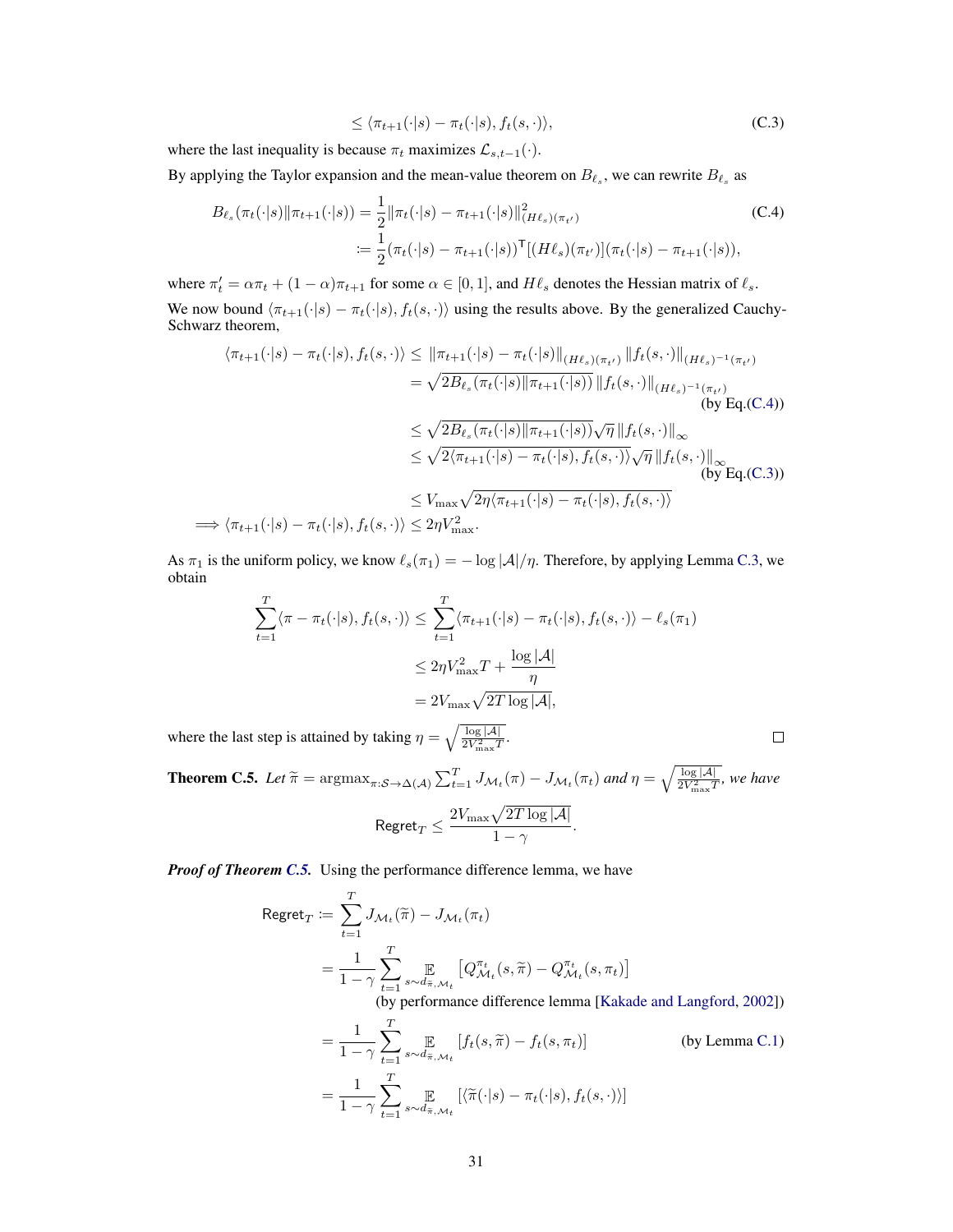By Lemma [C.1](#page-27-5) and its proof, we know the dynamics of  $\mathcal{M}_t, t \in [T]$  are identical (same as that of the true environment MDP). Let  $d_{\tilde{\pi}} = d_{\tilde{\pi}, \mathcal{M}_t}$  which holds for any  $t \in [T]$ , and we have

$$
\begin{split} \text{Regret}_{T} &= \frac{1}{1-\gamma} \sum_{t=1}^{T} \mathop{\mathbb{E}}_{s \sim d_{\widetilde{\pi}}} \left[ \langle \widetilde{\pi}(\cdot|s) - \pi_{t}(\cdot|s), f_{t}(s, \cdot) \rangle \right] \\ &= \frac{1}{1-\gamma} \mathop{\mathbb{E}}_{s \sim d_{\widetilde{\pi}}} \left[ \sum_{t=1}^{T} \langle \widetilde{\pi}(\cdot|s) - \pi_{t}(\cdot|s), f_{t}(s, \cdot) \rangle \right] \\ &\leq \frac{1}{1-\gamma} \mathop{\mathbb{E}}_{s \sim d_{\widetilde{\pi}}} \left[ 2V_{\text{max}} \sqrt{2T \log |\mathcal{A}|} \right] \end{split} \tag{by Lemma C.4}
$$
\n
$$
= \frac{2V_{\text{max}} \sqrt{2T \log |\mathcal{A}|}}{1-\gamma}.
$$

This completes the proof.

 $\Box$ 

## C.2 Proof of Theorem [4.1](#page-7-3)

<span id="page-31-0"></span>**Lemma C.6.** *For any*  $\pi \in \Pi$ *, we have,* 

$$
\min_{f \in \mathcal{F}} (f(s_0, \pi) + \lambda \mathcal{E}(f, \pi; \mathcal{D})) \leq J(\pi) + \frac{\sqrt{\varepsilon_F}}{1 - \gamma} + \lambda \varepsilon_r,
$$

*and,*

$$
\max_{f \in \mathcal{F}} (f(s_0, \pi) - \lambda \mathcal{E}(f, \pi; \mathcal{D})) \geq J(\pi) - \frac{\sqrt{\varepsilon_{\mathcal{F}}}}{1 - \gamma} - \lambda \varepsilon_r,
$$

*where*  $\varepsilon_r$  *is defined in Eq.*[\(A.2\)](#page-13-6)*, i.e.*,

$$
\varepsilon_r \coloneqq \frac{139 V_{\text{max}}^2 \log \frac{|\mathcal{F}||\Pi|}{\delta}}{n} + 39 \varepsilon_{\mathcal{F}}.
$$

*Proof of Lemma [C.6.](#page-31-0)* For any  $\pi \in \Pi$ , let

$$
f_{\pi} \coloneqq \underset{f \in \mathcal{F}}{\operatorname{argmin}} \sup_{\text{admissible } \nu} \|f - \mathcal{T}^{\pi} f\|_{2, \nu}^2,
$$

then we know  $||f - \mathcal{T}^{\pi} f||_{2,\nu}^2 \leq \varepsilon_{\mathcal{F}}$  for any admissible  $\nu$ . We now also the following arguments

$$
J(\pi) = J(\pi) - (f_{\pi}(s_0, \pi) - \lambda \mathcal{E}(f_{\pi}, \pi; \mathcal{D})) + (f_{\pi}(s_0, \pi) - \lambda \mathcal{E}(f_{\pi}, \pi; \mathcal{D}))
$$
  
\n
$$
= (f_{\pi}(s_0, \pi) - \lambda \mathcal{E}(f_{\pi}, \pi; \mathcal{D})) + (J(\pi) - f_{\pi}(s_0, \pi)) + \lambda \mathcal{E}(f_{\pi}, \pi; \mathcal{D})
$$
  
\n
$$
\leq (f_{\pi}(s_0, \pi) - \lambda \mathcal{E}(f_{\pi}, \pi; \mathcal{D})) + \frac{\|f_{\pi} - \mathcal{T}^{\pi} f_{\pi}\|_{2, d_{\pi}}}{1 - \gamma} + \lambda \mathcal{E}(f_{\pi}, \pi; \mathcal{D})
$$
  
\n(by [Xie and Jiang, 2020, Lemma 1])

$$
\leq (f_{\pi}(s_0, \pi) - \lambda \mathcal{E}(f_{\pi}, \pi; \mathcal{D})) + \frac{\sqrt{\varepsilon_{\mathcal{F}}}}{1 - \gamma} + \lambda \varepsilon_r
$$
 (by Eq.(A.4))  

$$
\leq \max_{f \in \mathcal{F}} (f(s_0, \pi) - \lambda \mathcal{E}(f, \pi; \mathcal{D})) + \frac{\sqrt{\varepsilon_{\mathcal{F}}}}{1 - \gamma} + \lambda \varepsilon_r
$$

and

$$
J(\pi) = J(\pi) - (f_{\pi}(s_0, \pi) + \lambda \mathcal{E}(f_{\pi}, \pi; \mathcal{D})) + (f_{\pi}(s_0, \pi) + \lambda \mathcal{E}(f_{\pi}, \pi; \mathcal{D}))
$$
  
\n
$$
= (f_{\pi}(s_0, \pi) + \lambda \mathcal{E}(f_{\pi}, \pi; \mathcal{D})) + (J(\pi) - f_{\pi}(s_0, \pi)) - \lambda \mathcal{E}(f_{\pi}, \pi; \mathcal{D})
$$
  
\n
$$
\geq (f_{\pi}(s_0, \pi) + \lambda \mathcal{E}(f_{\pi}, \pi; \mathcal{D})) - \frac{\|f_{\pi} - \mathcal{T}^{\pi} f_{\pi}\|_{2, d_{\pi}}}{1 - \gamma} - \lambda \mathcal{E}(f_{\pi}, \pi; \mathcal{D})
$$
  
\n(by [Xie and Jiang, 2020, Lemma 1])

$$
\geq (f_{\pi}(s_0, \pi) + \lambda \mathcal{E}(f_{\pi}, \pi; \mathcal{D})) - \frac{\sqrt{\varepsilon_{\mathcal{F}}}}{1 - \gamma} - \lambda \varepsilon_r \qquad \text{(by Theorem A.1)}
$$
  

$$
\geq \min_{f \in \mathcal{F}} (f(s_0, \pi) + \lambda \mathcal{E}(f, \pi; \mathcal{D})) - \frac{\sqrt{\varepsilon_{\mathcal{F}}}}{1 - \gamma} - \lambda \varepsilon_r.
$$

This completes the proof.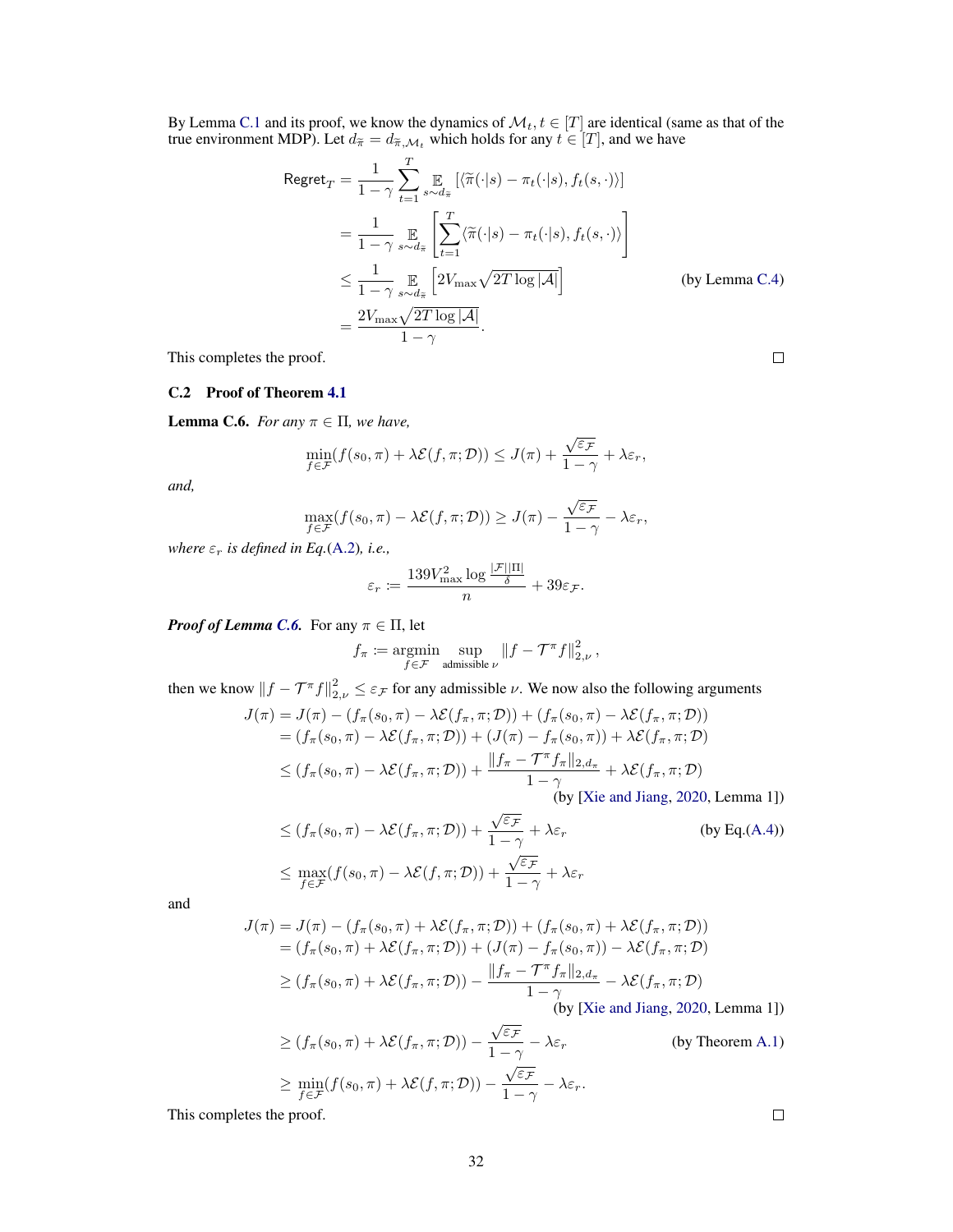*Proof of Theorem [4.1.](#page-7-3)* We use  $\mathcal{M}_t$  to denote the corresponding MDP of  $f_t$  (see Lemma [C.1\)](#page-27-5). For any  $\pi \in \Pi$ , let

<span id="page-32-0"></span>
$$
f_{\pi} \coloneqq \underset{f \in \mathcal{F}}{\operatorname{argmin}} \ \underset{\text{admissible } \nu}{\sup} \left\|f - \mathcal{T}^{\pi}f\right\|_{2, \nu}^2.
$$

By Lemma [C.6,](#page-31-0) we know

$$
J(\pi_t) \ge \min_{f \in \mathcal{F}} (f(s_0, \pi_t) + \lambda \mathcal{E}(f, \pi_t; \mathcal{D})) - \frac{\sqrt{\varepsilon_F}}{1 - \gamma} - \lambda \varepsilon_r
$$
  
=  $f_t(s_0, \pi_t) + \lambda \mathcal{E}(f_t, \pi_t; \mathcal{D}) - \frac{\sqrt{\varepsilon_F}}{1 - \gamma} - \lambda \varepsilon_r$   

$$
\ge f_t(s_0, \pi_t) - \frac{\sqrt{\varepsilon_F}}{1 - \gamma} - \lambda \varepsilon_r
$$
  
=  $J_{\mathcal{M}_t}(\pi_t) - \frac{\sqrt{\varepsilon_F}}{1 - \gamma} - \lambda \varepsilon_r.$  (C.5)

Now, we have

$$
J(\pi) - J(\bar{\pi}) = \frac{1}{T} \sum_{t=1}^{T} (J(\pi) - J(\pi_t))
$$
  
\n
$$
\leq \frac{1}{T} \sum_{t=1}^{T} (J(\pi) - J_{\mathcal{M}_t}(\pi) + J_{\mathcal{M}_t}(\pi) - J_{\mathcal{M}_t}(\pi_t)) + \frac{\sqrt{\varepsilon_{\mathcal{F}}}}{1 - \gamma} + \lambda \varepsilon_r \quad \text{(by Eq.(C.5))}
$$
  
\n
$$
\leq \frac{1}{T} \sum_{t=1}^{T} (J_{\mathcal{M}_t}(\pi) - J_{\mathcal{M}_t}(\pi_t)) + \frac{1}{T} \sum_{t=1}^{T} (J(\pi) - J_{\mathcal{M}_t}(\pi)) + \frac{\sqrt{\varepsilon_{\mathcal{F}}}}{1 - \gamma} + \lambda \varepsilon_r
$$
  
\n
$$
\leq \frac{2V_{\text{max}}}{1 - \gamma} \sqrt{\frac{2 \log |\mathcal{A}|}{T}} + \frac{1}{T} \sum_{t=1}^{T} (J(\pi) - J_{\mathcal{M}_t}(\pi)) + \frac{\sqrt{\varepsilon_{\mathcal{F}}}}{1 - \gamma} + \lambda \varepsilon_r.
$$
  
\n(by Lemma C.5)

We now provide the bound on  $J(\pi) - J_{\mathcal{M}_t}(\pi)$  for any  $t \in [T]$ . By a standard telescoping argument (e.g., [\[Xie and Jiang,](#page-11-7) [2020,](#page-11-7) Lemma 1]), we can obtain

$$
J(\pi) - J_{\mathcal{M}_t}(\pi)
$$
  
=  $Q^{\pi}(s_0, \pi) - J_{\mathcal{M}_t}(\pi)$   
=  $\frac{1}{1-\gamma} |\mathbb{E}_{\mu} [V_{\mu} \cdot (Q^{\pi} - \mathcal{T}_{\mathcal{M}_t}^{\pi} Q^{\pi})] + \mathbb{E}_{d_{\pi}} [Q^{\pi} - \mathcal{T}_{\mathcal{M}_t}^{\pi} Q^{\pi}] - \mathbb{E}_{\nu} [Q^{\pi} - \mathcal{T}_{\mathcal{M}_t}^{\pi} Q^{\pi}]|$   
 $\leq \underbrace{\frac{1}{1-\gamma} |\mathbb{E}_{\mu} [V_{\mu} \cdot (Q^{\pi} - \mathcal{T}_{\mathcal{M}_t}^{\pi} Q^{\pi})]|}_{(1)}$  +  $\underbrace{\frac{1}{1-\gamma} |\mathbb{E}_{d_{\pi}} [Q^{\pi} - \mathcal{T}_{\mathcal{M}_t}^{\pi} Q^{\pi}] - \mathbb{E}_{\nu} [Q^{\pi} - \mathcal{T}_{\mathcal{M}_t}^{\pi} Q^{\pi}]|}_{(II)}$ 

where  $\nu$  is an arbitrary on-support state-action distribution. We now discuss these two terms above separately. Note that, the  $d_{\pi}$  we used above is defined to be the distribution under the true environment MDP M, which is equal to  $d_{\pi,\mathcal{M}_t}$  as we define  $\mathcal{M}_t$  to have the same dynamic as  $\mathcal{M}_t$  (details in Lemma [C.1\)](#page-27-5).

For the term (I),

$$
\begin{aligned} \text{(I)} &= \frac{1}{1-\gamma} \left| \mathbb{E}_{\mu} \left[ \nu / \mu \cdot \left( Q^{\pi} - \mathcal{T}_{\mathcal{M}_t}^{\pi} Q^{\pi} \right) \right] \right| \\ &\leq \frac{1}{1-\gamma} \| Q^{\pi} - \mathcal{T}_{\mathcal{M}_t}^{\pi} Q^{\pi} \|_{2, \nu}, \end{aligned}
$$

because of the Cauchy-Schwarz inequality for random variables  $(|\mathbb{E}[XY]|\leq \sqrt{\mathbb{E}[X^2]\mathbb{E}[Y^2]})$ .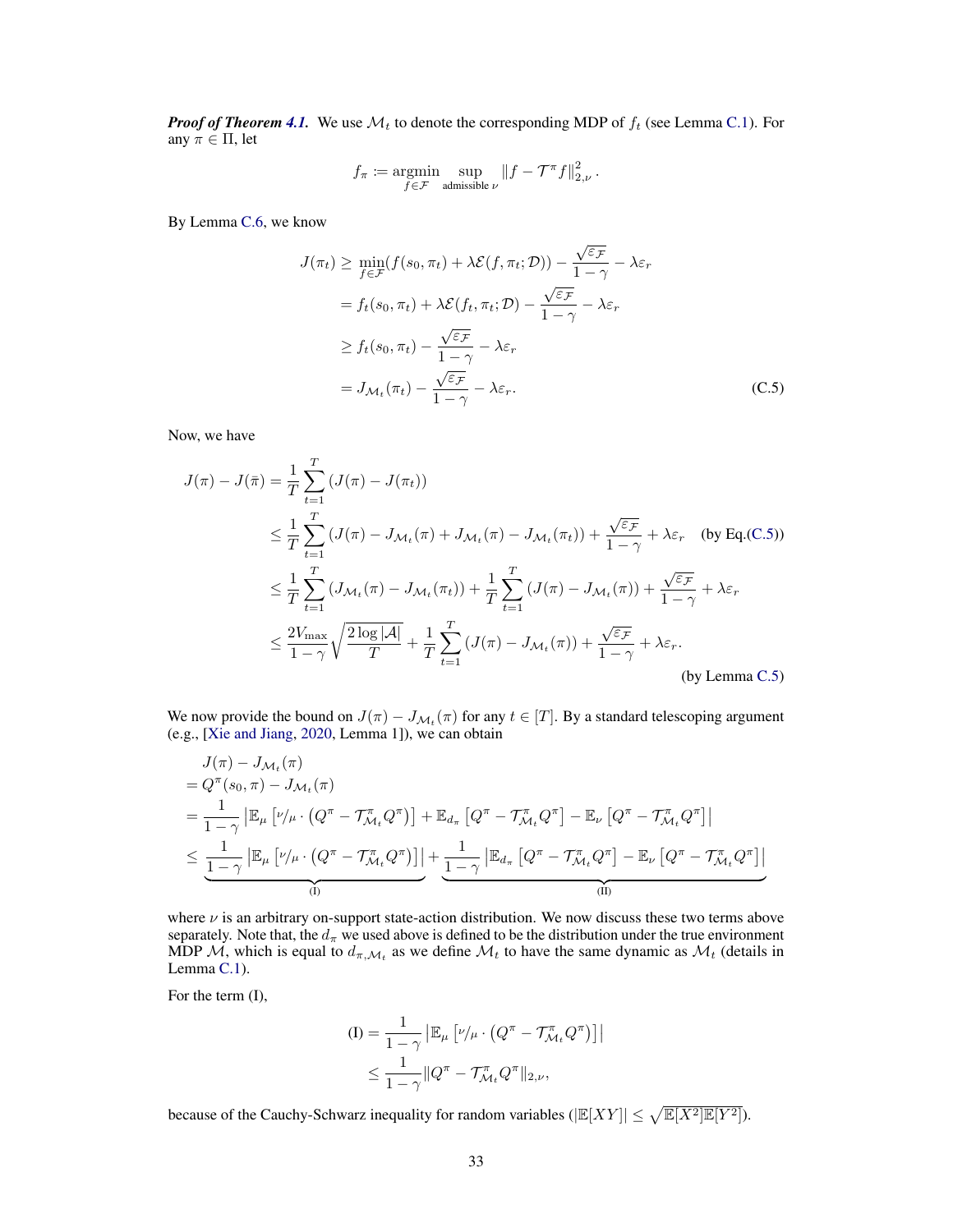We define  $(d_{\pi} \setminus \nu)$  as  $(d_{\pi} \setminus \nu)(s, a) \coloneqq \max(d_{\pi}(s, a) - \nu(s, a), 0)$  for any  $(s, a) \in S \times A$ . Then, for the term (II)

$$
(II) = \frac{1}{1-\gamma} \left| \mathbb{E}_{d_{\pi}} \left[ Q^{\pi} - \mathcal{T}_{\mathcal{M}_{t}}^{\pi} Q^{\pi} \right] - \mathbb{E}_{\nu} \left[ Q^{\pi} - \mathcal{T}_{\mathcal{M}_{t}}^{\pi} Q^{\pi} \right] \right|
$$
  
\n
$$
= \frac{1}{1-\gamma} \left| \sum_{(s,a)\in S\times\mathcal{A}} \left[ d_{\pi}(s,a) - \nu(s,a) \right] \left[ Q^{\pi}(s,a) - (\mathcal{T}_{\mathcal{M}_{t}}^{\pi} Q^{\pi})(s,a) \right] \right|
$$
  
\n
$$
= \frac{1}{1-\gamma} \left| \sum_{(s,a)\in S\times\mathcal{A}} \mathbb{1}(d_{\pi}(s,a) \geq \nu(s,a)) \left[ d_{\pi}(s,a) - \nu(s,a) \right] \left[ Q^{\pi}(s,a) - (\mathcal{T}_{\mathcal{M}_{t}}^{\pi} Q^{\pi})(s,a) \right] \right|
$$
  
\n
$$
+ \frac{1}{1-\gamma} \left| \sum_{(s,a)\in S\times\mathcal{A}} \mathbb{1}(\nu(s,a) > d_{\pi}(s,a)) \left[ \nu(s,a) - d_{\pi}(s,a) \right] \left[ Q^{\pi}(s,a) - (\mathcal{T}_{\mathcal{M}_{t}}^{\pi} Q^{\pi})(s,a) \right] \right|
$$
  
\n
$$
\leq \frac{1}{1-\gamma} \left| \sum_{(s,a)\in S\times\mathcal{A}} (d_{\pi} \setminus \nu)(s,a) \left[ Q^{\pi}(s,a) - (\mathcal{T}_{\mathcal{M}_{t}}^{\pi} Q^{\pi})(s,a) \right] \right|
$$
  
\n
$$
+ \frac{1}{1-\gamma} \sum_{(s,a)\in S\times\mathcal{A}} \mathbb{1}(\nu(s,a) > d_{\pi}(s,a)) \left[ \nu(s,a) - d_{\pi}(s,a) \right] \left| Q^{\pi}(s,a) - (\mathcal{T}_{\mathcal{M}_{t}}^{\pi} Q^{\pi})(s,a) \right|
$$
  
\n
$$
\leq \frac{1}{1-\gamma} \left| \sum_{(s,a)\in S\times\mathcal{A}} (d_{\pi} \setminus \nu)(s,a) \left[ Q^{\pi}(s,a) - (\mathcal{T}_{
$$

$$
\leq \frac{1}{1-\gamma}\left\lfloor \sum_{(s,a)\in\mathcal{S}\times\mathcal{A}}(d_{\pi}\setminus\nu)(s,a)\left[Q^{\pi}(s,a)-(\mathcal{T}_{\mathcal{M}_t}^{\pi}Q^{\pi})(s,a)\right]\right\rfloor + \frac{1}{1-\gamma}\|Q^{\pi}-\mathcal{T}_{\mathcal{M}_t}^{\pi}Q^{\pi}\|_{2,\nu},
$$

where the second inequality follows from the fact of  $\nu(s, a) \geq \mathbb{1}(\nu(s, a) > d_{\pi}(s, a))[\nu(s, a) - \mathbb{1}(\nu(s, a))]$  $d_{\pi}(s, a)$ ] for any  $(s, a) \in S \times A$ , and the last inequality uses the Cauchy-Schwarz inequality for random variables (similar to the argument about the term (I)).

We now discuss the term (IIa),

$$
\begin{split}\n(\text{IIa}) &= \left| \sum_{(s,a)\in\mathcal{S}\times\mathcal{A}} (d_{\pi} \setminus \nu)(s,a) \left[ Q^{\pi}(s,a) - (\mathcal{T}_{\mathcal{M}_t}^{\pi} Q^{\pi})(s,a) \right] \right| \\
&= \left| \sum_{(s,a)\in\mathcal{S}\times\mathcal{A}} (d_{\pi} \setminus \nu)(s,a) \left[ Q^{\pi}(s,a) - R_{\mathcal{M}_t}(s,a) - \gamma(\mathcal{P}_{\mathcal{M}_t}^{\pi} Q^{\pi})(s,a) \right] \right| \\
&= \left| \sum_{(s,a)\in\mathcal{S}\times\mathcal{A}} (d_{\pi} \setminus \nu)(s,a) \left[ Q^{\pi}(s,a) - (f_t(s,a) - \gamma(\mathcal{P}^{\pi_t} f_t)(s,a)) - \gamma(\mathcal{P}^{\pi} Q^{\pi})(s,a) \right] \right| \\
&= \left| \sum_{(s,a)\in\mathcal{S}\times\mathcal{A}} (d_{\pi} \setminus \nu)(s,a) \left[ f_t(s,a) - R(s,a) - \gamma(\mathcal{P}^{\pi_t} f_t)(s,a) \right] \right| \\
&= \left| \sum_{(s,a)\in\mathcal{S}\times\mathcal{A}} (d_{\pi} \setminus \nu)(s,a) \left[ f_t(s,a) - (\mathcal{T}^{\pi_t} f_t)(s,a) \right] \right|,\n\end{split}
$$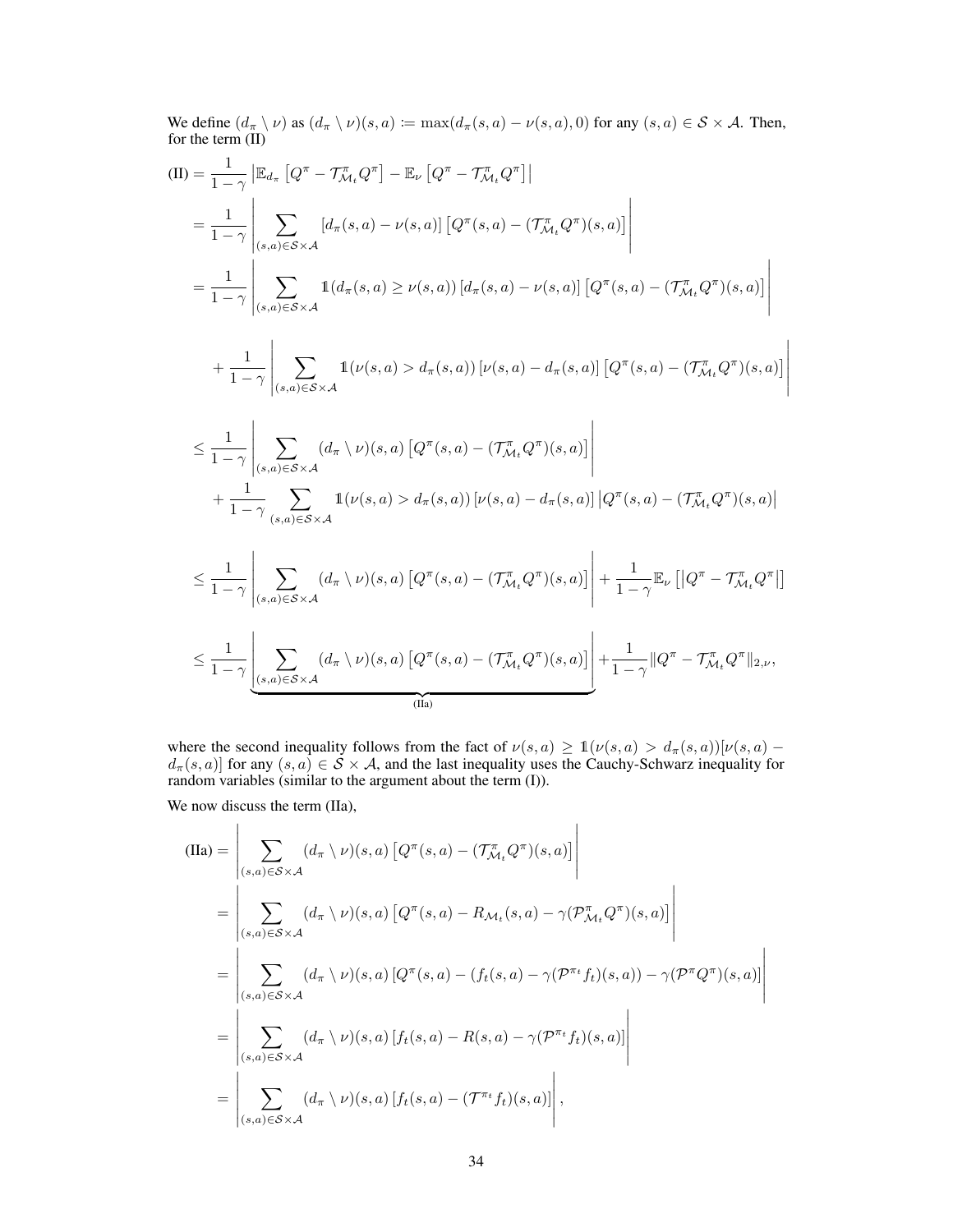where the third equation follows from the definition of  $R_{\mathcal{M}_t}(s, a) := f_t(s, a) - \gamma(\mathcal{P}_{\mathcal{M}_t}^{\pi_t} f_t)(s, a) =$  $f_t(s, a) - \gamma (\mathcal{P}^{\pi_t} f_t)(s, a)$  (refer to Lemma [C.1](#page-27-5) and its proof). Thus,

$$
\text{(II)} \leq \left| \sum_{(s,a)\in\mathcal{S}\times\mathcal{A}} (d_\pi \setminus \nu)(s,a) \left[ f_t(s,a) - (\mathcal{T}^{\pi_t} f_t)(s,a) \right] \right| + \frac{1}{1-\gamma} \|Q^\pi - \mathcal{T}^{\pi}_{\mathcal{M}_t} Q^\pi\|_{2,\nu}.
$$

Combining the bounds of both term (I) and term (II), we have

$$
Q^{\pi}(\pi, s_0) - J_{\mathcal{M}_t}(\pi)
$$
  
\n
$$
\leq \frac{2}{1 - \gamma} \|Q^{\pi} - \mathcal{T}_{\mathcal{M}_t}^{\pi} Q^{\pi}\|_{2, \nu} + \left| \sum_{(s, a) \in \mathcal{S} \times \mathcal{A}} (d_{\pi} \setminus \nu)(s, a) \left[ f_t(s, a) - (\mathcal{T}^{\pi_t} f_t)(s, a) \right] \right|. \quad (C.6)
$$

For the term  $||Q^{\pi} - \mathcal{T}^{\pi}_{\mathcal{M}_t} Q^{\pi}||_{2,\nu}$ ,

<span id="page-34-0"></span>
$$
\|Q^{\pi} - \mathcal{T}_{\mathcal{M}_t}^{\pi} Q^{\pi}\|_{2,\nu} = \|Q^{\pi} - R_t - \gamma \mathcal{P}_{\mathcal{M}_t}^{\pi} Q^{\pi}\|_{2,\nu}
$$
  
\n
$$
= \|Q^{\pi} - R_t - \gamma \mathcal{P}^{\pi} Q^{\pi}\|_{2,\nu}
$$
 (by Lemma C.1)  
\n
$$
= \|R - R_t\|_{2,\nu}
$$
  
\n
$$
= \|R + \gamma \mathcal{P}^{\pi_t} f_t - f_t\|_{2,\nu}
$$
 (by Lemma C.1)  
\n
$$
= \|\mathcal{T}^{\pi_t} f_t - f_t\|_{2,\nu}
$$
  
\n
$$
\leq \sqrt{\mathscr{C}(\nu; \mu, \mathcal{F}, \pi_t)} \|\mathcal{T}^{\pi_t} f_t - f_t\|_{2,\mu}
$$
  
\n
$$
\leq \sqrt{\mathscr{C}(\nu; \mu, \mathcal{F}, \pi_t)} (\sqrt{\varepsilon_b} + \sqrt{V_{\text{max}}/\lambda}),
$$

where the last step is obtained by the following argument:

$$
f_t(s_0, \pi_t) + \lambda \mathcal{E}(f_t, \pi_t; \mathcal{D}) = \min_{f \in \mathcal{F}} (f(s_0, \pi_t) + \lambda \mathcal{E}(f, \pi_t; \mathcal{D}))
$$
  
\n
$$
\leq f_{\pi_t}(s_0, \pi_t) + \lambda \mathcal{E}(f_{\pi_t}, \pi_t; \mathcal{D})
$$
  
\n
$$
\leq V_{\max} + \lambda \varepsilon_r.
$$
 (by Theorem A.1)  
\n
$$
\implies \mathcal{E}(f_t, \pi_t; \mathcal{D}) \leq \varepsilon_r + \frac{V_{\max}}{\lambda}
$$

Then, applying Theorem [A.2,](#page-13-3) we transfer the bound on  $\mathcal{E}(f_t, \pi_t; \mathcal{D})$  to the bound on  $\|\mathcal{T}^{\pi_t}f_t - f_t\|_{2,\mu}$ . Since Eq.[\(C.6\)](#page-34-0) holds for arbitrary on-support state-action distribution  $\nu$ , we take the minimal over the set of all  $\{\nu: \mathscr{C}(\nu;\mu,\mathcal{F},\pi_t) \leq C_{2,t}\}\$  ( $C_{2,t}$  denotes the  $L^2$  concentrability threshold), and obtain

$$
Q^{\pi}(s_0, \pi) - J_{\mathcal{M}_t}(\pi)
$$
\n
$$
\leq \min_{\nu : \mathscr{C}(\nu; \mu, \mathcal{F}, \pi_t) \leq C_{2,t}} \left( \frac{2\mathscr{C}(\nu; \mu, \mathcal{F}, \pi_t)(\sqrt{\varepsilon_b} + \sqrt{V_{\max}/\lambda})}{1 - \gamma} + \left| \sum_{(s, a) \in S \times \mathcal{A}} (d_{\pi} \setminus \nu)(s, a) \left[ f_t(s, a) - (\mathcal{T}^{\pi_t} f_t)(s, a) \right] \right| \right)
$$
\n
$$
\leq \frac{2\sqrt{C_{2,t}}(\sqrt{\varepsilon_b} + \sqrt{V_{\max}/\lambda})}{1 - \gamma} + \min_{\nu : \mathscr{C}(\nu; \mu, \mathcal{F}, \pi_t) \leq C_{2,t}} \left| \sum_{(s, a) \in S \times \mathcal{A}} (d_{\pi} \setminus \nu)(s, a) \left[ f_t(s, a) - (\mathcal{T}^{\pi_t} f_t)(s, a) \right] \right|
$$

.

Therefore, we complete the proof as follows.

$$
J(\pi) - J(\bar{\pi})
$$
  

$$
\leq \frac{2V_{\text{max}}}{1-\gamma} \sqrt{\frac{2\log|\mathcal{A}|}{T}} + \frac{1}{T} \sum_{t=1}^{T} (J(\pi) - J_{\mathcal{M}_t}(\pi)) + \frac{\sqrt{\varepsilon_{\mathcal{F}}}}{1-\gamma} + \lambda \varepsilon_r
$$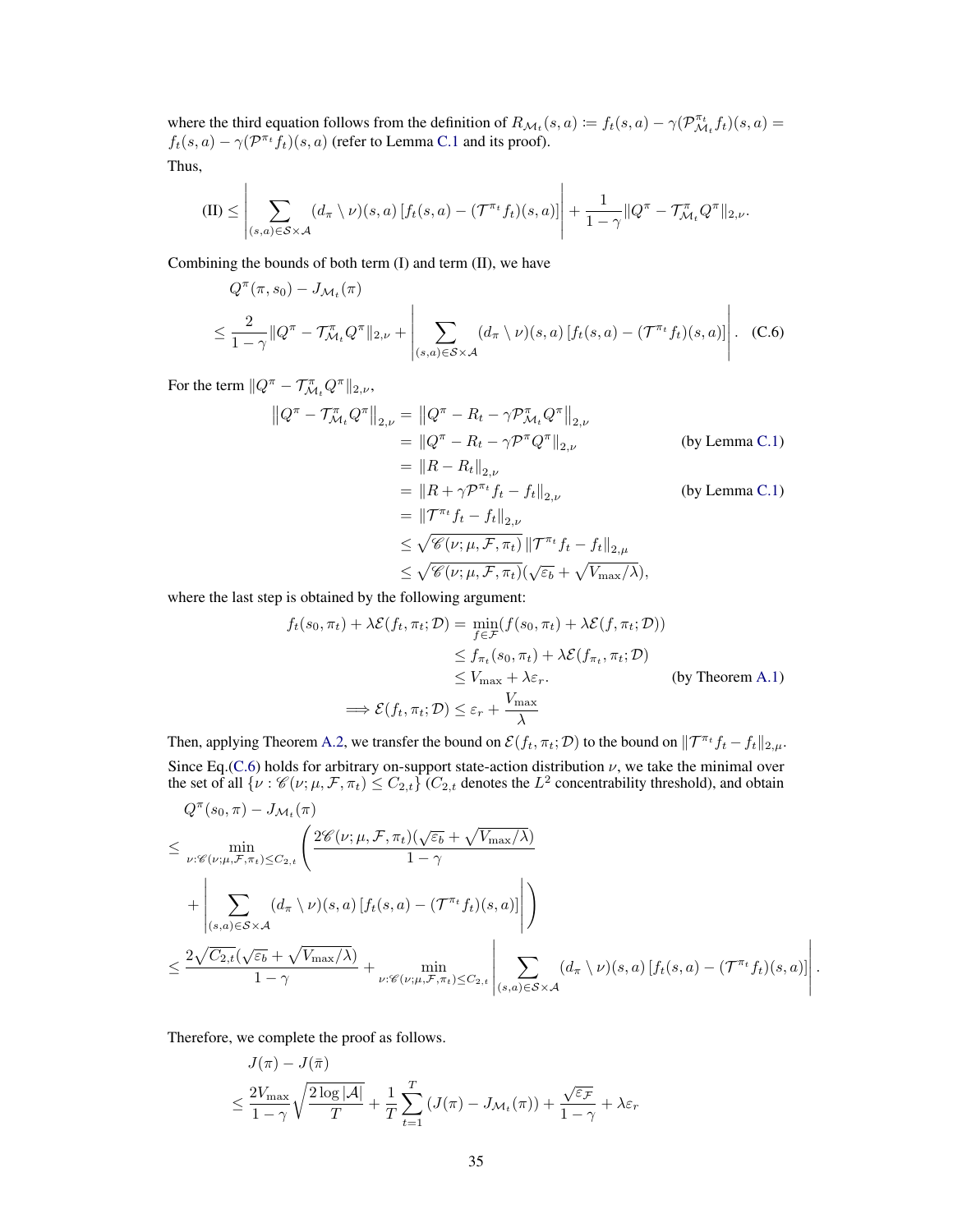$$
\leq \frac{2V_{\max}}{1-\gamma} \sqrt{\frac{2\log|\mathcal{A}|}{T}} + \frac{\sqrt{\varepsilon_{\mathcal{F}}}}{1-\gamma} + \lambda \varepsilon_r + \frac{1}{T} \sum_{t=1}^T \left( \frac{2\sqrt{C_{2,t}}(\sqrt{\varepsilon_b} + \sqrt{V_{\max}/\lambda})}{1-\gamma} + \min_{\nu:\mathscr{C}(\nu;\mu,\mathcal{F},\pi_t) \leq C_{2,t}} \left| \sum_{(s,a) \in \mathcal{S} \times \mathcal{A}} (d_\pi \setminus \nu)(s,a) \left[ f_t(s,a) - (\mathcal{T}^{\pi_t} f_t)(s,a) \right] \right| \right) \n= \frac{2V_{\max}}{1-\gamma} \sqrt{\frac{2\log|\mathcal{A}|}{T}} + \frac{\sqrt{\varepsilon_{\mathcal{F}}}}{1-\gamma} + \lambda \varepsilon_r + \frac{1}{T} \sum_{t=1}^T \left( \frac{2\sqrt{C_{2,t}}(\sqrt{\varepsilon_b} + \sqrt{V_{\max}/\lambda})}{1-\gamma} + \min_{\nu:\mathscr{C}(\nu;\mu,\mathcal{F},\pi_t) \leq C_{2,t}} \left| \sum_{(s,a) \in \mathcal{S} \times \mathcal{A}} (d_\pi \setminus \nu)(s,a) \left[ f_t(s,a) - (\mathcal{T}^{\pi_t} f_t)(s,a) \right] \right| \right),
$$

where  $C_{2,t}$  can be chosen arbitrarily for any  $t \in [T]$ . Since the complexity of  $\Pi_{\text{SPI}}$  is at most  $|\mathcal{F}|^T$ by it definition, setting  $\lambda = \sqrt[3]{V_{\text{max}}/(1-\gamma)^2 \varepsilon_r^2}$  and plugging the definition of  $\varepsilon_b$  and  $\varepsilon_r$  (defined in Appendix [A\)](#page-13-8) completes the proof.

## <span id="page-35-0"></span>D Linear Implementation of PSPI

In this section, we provide the details of implementing PSPI with linear function approximation, that is,  $\mathcal{F} := \{ \phi(\cdot, \cdot)^{\mathsf{T}} \theta : \theta \in \mathbb{R}^d \}$ , where  $\phi : \mathcal{S} \times \mathcal{A} \in \mathbb{R}^d$  is a given feature map.

Recall that Eq.[\(4.1\)](#page-7-4) is

$$
f(s_0, \pi) + \lambda \mathcal{E}(f, \pi; \mathcal{D})
$$
  
 :=  $\phi(s_0, \pi)^{\mathsf{T}} \theta$   
 +  $\lambda \left( \mathbb{E}_{\mathcal{D}} \left[ \left( \phi(s, a)^{\mathsf{T}} \theta - r - \gamma \phi(s', \pi)^{\mathsf{T}} \theta \right)^2 \right] - \min_{\theta' \in \mathbb{R}^d} \mathbb{E}_{\mathcal{D}} \left[ \left( \phi(s, a)^{\mathsf{T}} \theta' - r - \gamma \phi(s', \pi)^{\mathsf{T}} \theta \right)^2 \right] \right).$ 

We first provide a closed-form solution to the inner  $\min_{\theta' \in \mathbb{R}^d}$ . Note that this inner min is a linear regression objective, so the minimal value can be achieved with

<span id="page-35-1"></span>
$$
\theta' = \Sigma^{\dagger} \mathbb{E}_{\mathcal{D}}[\phi(s, a)(r + \gamma \phi(s', \pi)^{\top} \theta)].
$$

where  $\Sigma \coloneqq \mathbb{E}_{\mathcal{D}}[\phi(s, a)\phi(s, a)^{\mathsf{T}}]$  is the sample covariance matrix and  $\Sigma^{\dagger}$  is its pseudo-inverse. Here, we do not require the invertibility of  $\Sigma$ , since we only care about the min value instead of the  $\operatorname{argmin}_{\theta}$ . The min value is therefore

$$
\mathbb{E}_{\mathcal{D}}\left[\left(\phi(s,a)^{\mathsf{T}}\Sigma^{\dagger}\mathbb{E}_{\mathcal{D}}[\phi(s,a)(r+\gamma\phi(s',\pi)^{\mathsf{T}}\theta)]-r-\gamma\phi(s',\pi)^{\mathsf{T}}\theta\right)^{2}\right].
$$
 (D.1)

It should be clear at this point that Eq.[\(4.1\)](#page-7-4) is quadratic in  $\theta$ . The rest of the derivation provides a simplified closed-form expression. Define shorthand notation

$$
\begin{aligned}\n\phi &:= \phi(s, a), & \psi &:= \phi(s', \pi), \\
B &:= \mathbb{E}_{\mathcal{D}}\left[\phi \psi^{\mathsf{T}}\right], & C &:= \mathbb{E}_{\mathcal{D}}\left[\psi \psi^{\mathsf{T}}\right], & b &:= \mathbb{E}_{\mathcal{D}}\left[\phi r\right], & c &:= \mathbb{E}_{\mathcal{D}}\left[\psi r\right].\n\end{aligned}
$$

Then, Eq. $(D.1)$  is

$$
\mathbb{E}_{\mathcal{D}}\left[\left(\phi^{\mathsf{T}}\Sigma^{\dagger}\mathbb{E}_{\mathcal{D}}[\phi(r+\gamma\psi^{\mathsf{T}}\theta)]-r-\gamma\psi^{\mathsf{T}}\theta\right)^{2}\right]
$$
\n
$$
=\mathbb{E}_{\mathcal{D}}\left[\left(\phi^{\mathsf{T}}\Sigma^{\dagger}(b+\gamma B\theta)-r-\gamma\psi^{\mathsf{T}}\theta\right)^{2}\right]
$$
\n
$$
=\mathbb{E}_{\mathcal{D}}\left[\left(\gamma\left(\phi^{\mathsf{T}}\Sigma^{\dagger}B-\psi^{\mathsf{T}}\right)\theta+\phi^{\mathsf{T}}\Sigma^{\dagger}b-r\right)^{2}\right]
$$
\n
$$
=\gamma^{2}\mathbb{E}_{\mathcal{D}}[\theta^{\mathsf{T}}(B^{\mathsf{T}}\Sigma^{\dagger}\phi-\psi)(\phi^{\mathsf{T}}\Sigma^{\dagger}B-\psi^{\mathsf{T}})\theta]+2\gamma\mathbb{E}_{\mathcal{D}}[\theta^{\mathsf{T}}(B^{\mathsf{T}}\Sigma^{\dagger}\phi-\psi)(\phi^{\mathsf{T}}\Sigma^{\dagger}b-r)]+\text{constant},
$$

where "constant" is any term that is independent of  $\theta$  and will not affect the optimization. Dropping the constant, the above is equal to

$$
\gamma^2 \mathbb{E}_{\mathcal{D}}[\theta^{\mathsf{T}} (B^{\mathsf{T}} \Sigma^{\dagger} \phi \phi^{\mathsf{T}} \Sigma^{\dagger} B - \psi \phi^{\mathsf{T}} \Sigma^{\dagger} B - B^{\mathsf{T}} \Sigma^{\dagger} \phi \psi^T + \psi \psi^{\mathsf{T}})\theta]
$$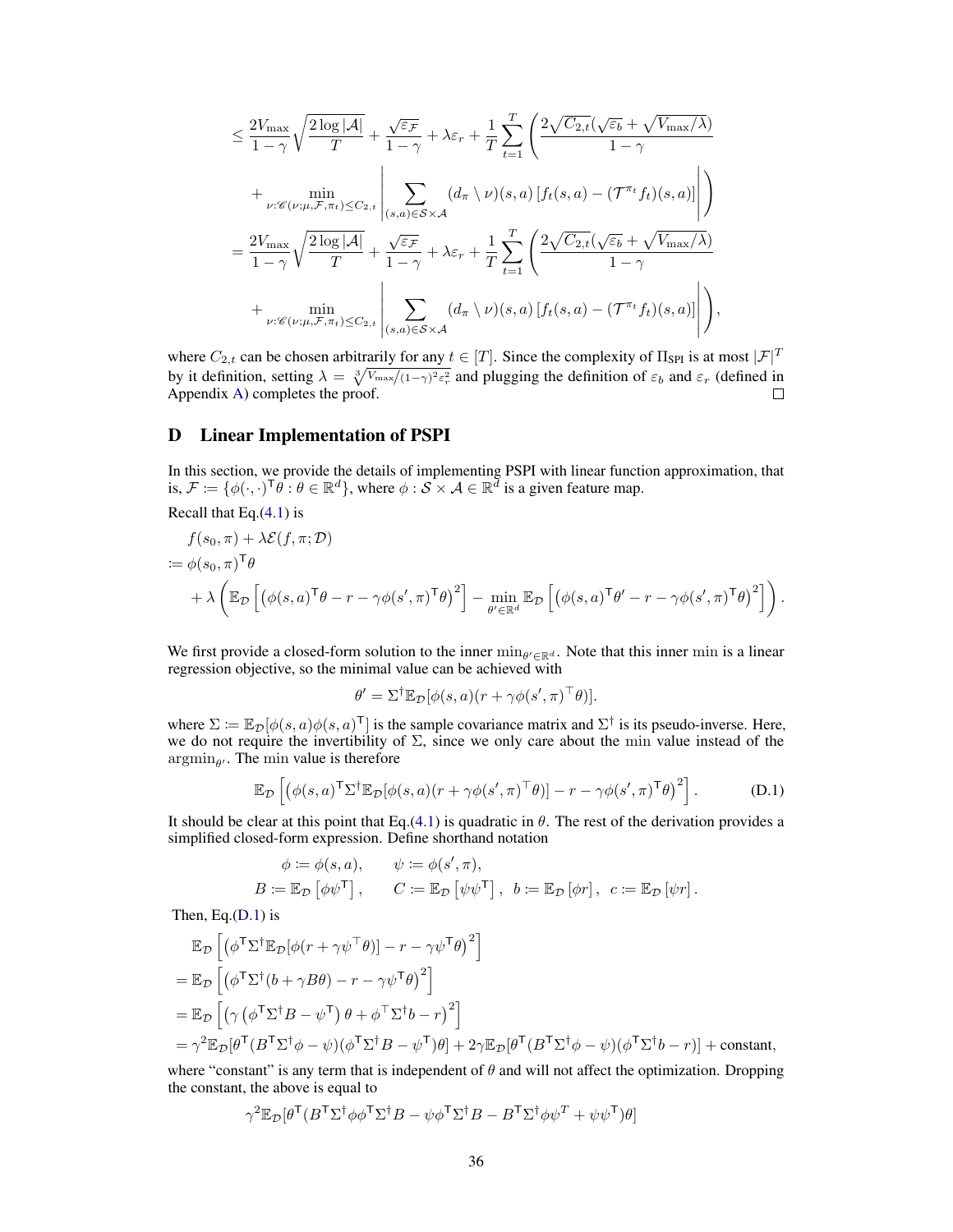+ 
$$
2\gamma \mathbb{E}_{\mathcal{D}}[\theta^{\mathsf{T}}(B^{\mathsf{T}}\Sigma^{\dagger}\phi\phi^{\mathsf{T}}\Sigma^{\dagger}b - \psi\phi^{\mathsf{T}}\Sigma^{\dagger}b - B^{\mathsf{T}}\Sigma^{\dagger}\phi r + \psi r)]
$$
  
\n=  $\gamma^2 \theta^{\mathsf{T}}(B^{\mathsf{T}}\Sigma^{\dagger}\Sigma\Sigma^{\dagger}B - 2B^{\mathsf{T}}\Sigma^{\dagger}B + C)\theta + 2\gamma \theta^{\mathsf{T}}(B^{\mathsf{T}}\Sigma^{\dagger}\Sigma\Sigma^{\dagger}b - 2B^{\mathsf{T}}\Sigma^{\dagger}b + c)$   
\n=  $\gamma^2 \theta^{\mathsf{T}}(B^{\mathsf{T}}\Sigma^{\dagger}B - 2B^{\mathsf{T}}\Sigma^{\dagger}B + C)\theta + 2\gamma \theta^{\mathsf{T}}(c - B^{\mathsf{T}}\Sigma^{\dagger}b)$   
\n(Property of pseudo-inverse:  $\Sigma^{\dagger}\Sigma\Sigma^{\dagger} = \Sigma^{\dagger}$ )  
\n=  $\gamma^2 \theta^{\mathsf{T}}(C - B^{\mathsf{T}}\Sigma^{\dagger}B)\theta + 2\gamma \theta^{\mathsf{T}}(c - B^{\mathsf{T}}\Sigma^{\dagger}b)$ .

We now handle the first expectation in Eq.[\(4.1\)](#page-7-4):

$$
\mathbb{E}_{\mathcal{D}}\left[\left(\phi(s,a)^{\mathsf{T}}\theta-r-\gamma\phi(s',\pi)^{\mathsf{T}}\theta\right)^{2}\right]
$$
\n
$$
=\mathbb{E}_{\mathcal{D}}\left[\left((\phi^{\mathsf{T}}-\gamma\psi^{\mathsf{T}})\theta-r\right)^{2}\right]
$$
\n
$$
=\mathbb{E}_{\mathcal{D}}\left[\theta^{\mathsf{T}}(\phi-\gamma\psi)(\phi^{\mathsf{T}}-\gamma\psi^{\mathsf{T}})\theta\right]-2\mathbb{E}_{\mathcal{D}}[r\cdot(\phi-\gamma\psi)^{\mathsf{T}}\theta]+\text{constant}
$$
\n
$$
=\theta^{\mathsf{T}}(\Sigma-\gamma B^{\mathsf{T}}-\gamma B+\gamma^{2}C)\theta-2(b-\gamma c)\theta+\text{constant}.
$$

We now combine the two terms and consider the quadratic term  $\theta^{\mathsf{T}}(\cdot)\theta$  and the linear term  $\theta^{\mathsf{T}}(\cdot)$ separately. The matrix in the quadratic term is

$$
\Sigma - \gamma B^{\mathsf{T}} - \gamma B + \gamma^2 C - \gamma^2 (C - B^{\mathsf{T}} \Sigma^{\dagger} B)
$$
  
= 
$$
\Sigma - \gamma B^{\mathsf{T}} - \gamma B + \gamma^2 B^{\mathsf{T}} \Sigma^{\dagger} B
$$
  
= 
$$
(I - \gamma \Sigma^{\dagger} B)^{\mathsf{T}} \Sigma (I - \gamma \Sigma^{\dagger} B).
$$

To verify the last step, we can expand the last expression and obtain  $\Sigma - \gamma \Sigma \Sigma^{\dagger} B - \gamma (\Sigma \Sigma^{\dagger} B)^{\dagger} +$  $\gamma^2 B^T \Sigma^{\dagger} B$ , and the identity holds due to  $\Sigma \Sigma^{\dagger} B = B$ ; we defer the proof of this fact to the end of this section.

The vector in the linear term is

<span id="page-36-0"></span>
$$
-2(b - \gamma c) - 2\gamma(c - B^{\mathsf{T}}\Sigma^{\dagger}b) = -2(I - \gamma B^{\mathsf{T}}\Sigma^{\dagger})b.
$$

Putting all together, Eq.[\(4.1\)](#page-7-4) divided by  $\lambda$  is equal to (up to a constant independent of  $\theta$ ):

$$
\theta^{\mathsf{T}}(I - \gamma \Sigma^{\dagger} B)^{\mathsf{T}} \Sigma (I - \gamma \Sigma^{\dagger} B) \theta - \theta^{\mathsf{T}} (2(I - \Sigma^{\dagger} \gamma B)^{\mathsf{T}} b - \phi(s_0, \pi) / \lambda).
$$
 (D.2)

Note that this objective is quadratic in  $\theta$ , and the Hessian is always positive semi-definite.

Closed-form solution under invertibility and connection to LSTDQ We show that the above objective is intimately connected to LSTDQ [\[Lagoudakis and Parr,](#page-11-16) [2003\]](#page-11-16). In particular, assuming  $\Sigma$ and  $\Sigma - \gamma B$  are both invertible, Eq.[\(D.2\)](#page-36-0) becomes

$$
\theta^{\mathsf{T}} (I - \gamma \Sigma^{-1} B)^{\mathsf{T}} \Sigma (I - \gamma \Sigma^{-1} B) \theta - \theta^{\mathsf{T}} (2(I - \gamma \Sigma^{-1} B)^{\mathsf{T}} b - \phi(s_0, \pi) / \lambda).
$$

Note that the quadratic term is now positive definite, and we are minimizing the objective, so the minimizer can be found simply by setting the gradient to 0, i.e.,

$$
2(I - \gamma \Sigma^{-1} B)^{\mathsf{T}} \Sigma (I - \gamma \Sigma^{-1} B) \theta = 2(I - \gamma \Sigma^{-1} B)^{\mathsf{T}} b - \phi(s_0, \pi) / \lambda.
$$

Define  $A := I - \gamma \Sigma^{-1} B$ , the closed-form solution is

$$
\theta = A^{-1} \Sigma^{-1} (A^{-1})^{\mathsf{T}} (A^{\mathsf{T}} b - \phi(s_0, \pi) / 2\lambda)
$$
  
=  $A^{-1} \Sigma^{-1} b - A^{-1} \Sigma^{-1} (A^{-1})^{\mathsf{T}} \phi(s_0, \pi) / 2\lambda.$ 

Note that when we drop the pessimistic term  $f(s_0, \pi)$  (i.e., setting  $\lambda \to \infty$ ), the solution becomes  $A^{-1}\Sigma^{-1}b$ , which is exactly LSTDQ [Lagoudakis and Parr](#page-11-16) [\[2003\]](#page-11-16). [Antos et al.](#page-10-0) [\[2008,](#page-10-0) Proposition 2] shows a similar result, but their proof is restricted to the invertible case and directly verifies that  $Eq.(4.1)$  $Eq.(4.1)$  achieves its minimal possible value 0 when the LSTDQ solution is plugged in. In contrast, our result in Eq.[\(D.2\)](#page-36-0) is substantially more general as it does not rely on the invertibility assumptions.